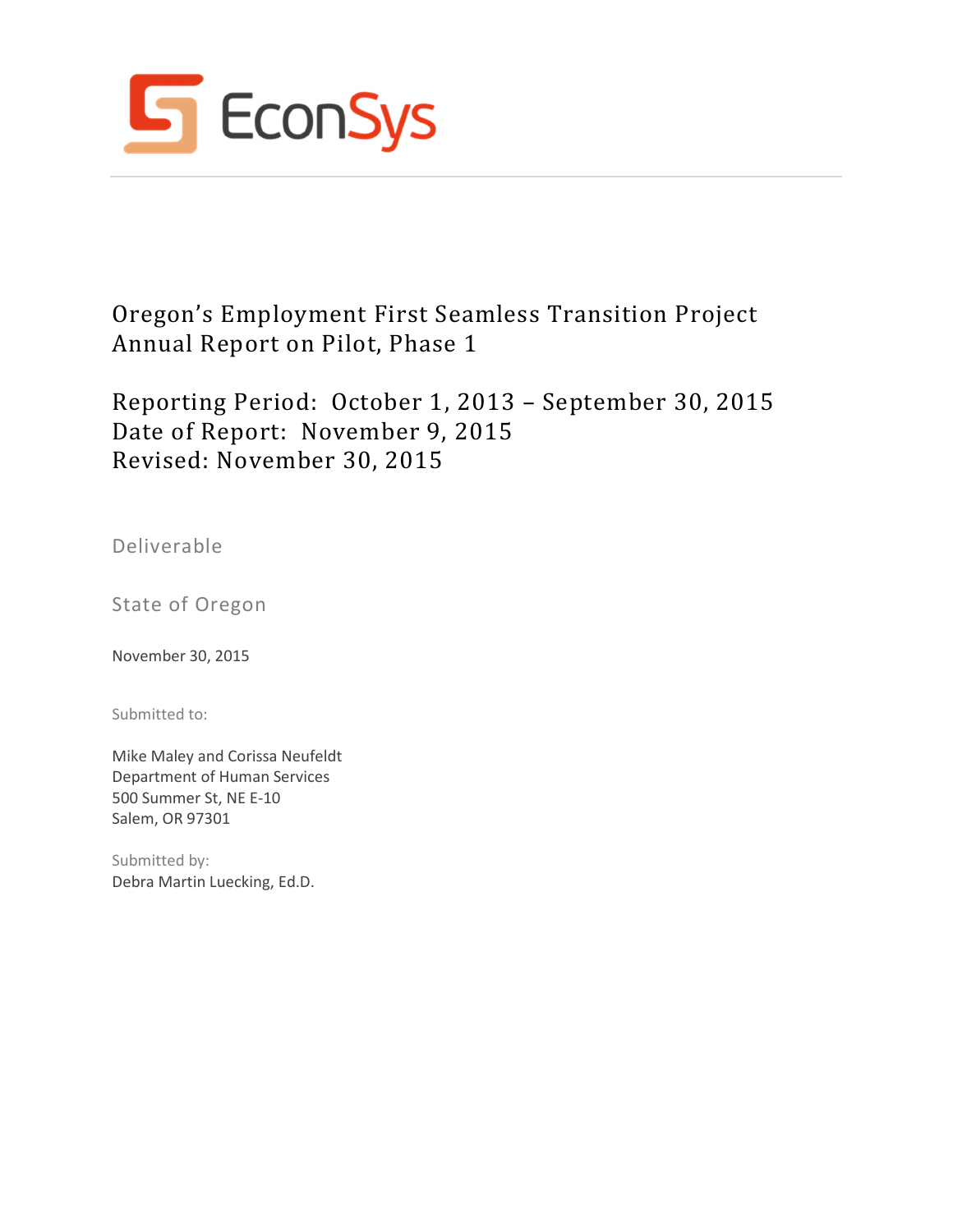# Contents

| $\mathsf{L}$ |                                                                                                                                                                                                  |
|--------------|--------------------------------------------------------------------------------------------------------------------------------------------------------------------------------------------------|
|              |                                                                                                                                                                                                  |
|              |                                                                                                                                                                                                  |
|              |                                                                                                                                                                                                  |
| ΙΙ.          |                                                                                                                                                                                                  |
|              |                                                                                                                                                                                                  |
|              |                                                                                                                                                                                                  |
| III.         |                                                                                                                                                                                                  |
|              | 1.                                                                                                                                                                                               |
|              | 1.1. The seamless transition of students with significant disabilities from secondary education<br>to individualized, competitive, integrated employment of choice with supports in place before |
|              | 1.2. Clear expectations and effective collaboration among the necessary local and state                                                                                                          |
|              | 2. Overall, What are the policies and procedures that need to exist to effectively assure a seamless                                                                                             |
|              |                                                                                                                                                                                                  |
|              |                                                                                                                                                                                                  |
| IV.          |                                                                                                                                                                                                  |
| V.           |                                                                                                                                                                                                  |
| VI.          |                                                                                                                                                                                                  |
|              |                                                                                                                                                                                                  |
|              |                                                                                                                                                                                                  |
|              |                                                                                                                                                                                                  |
|              |                                                                                                                                                                                                  |
|              |                                                                                                                                                                                                  |
|              |                                                                                                                                                                                                  |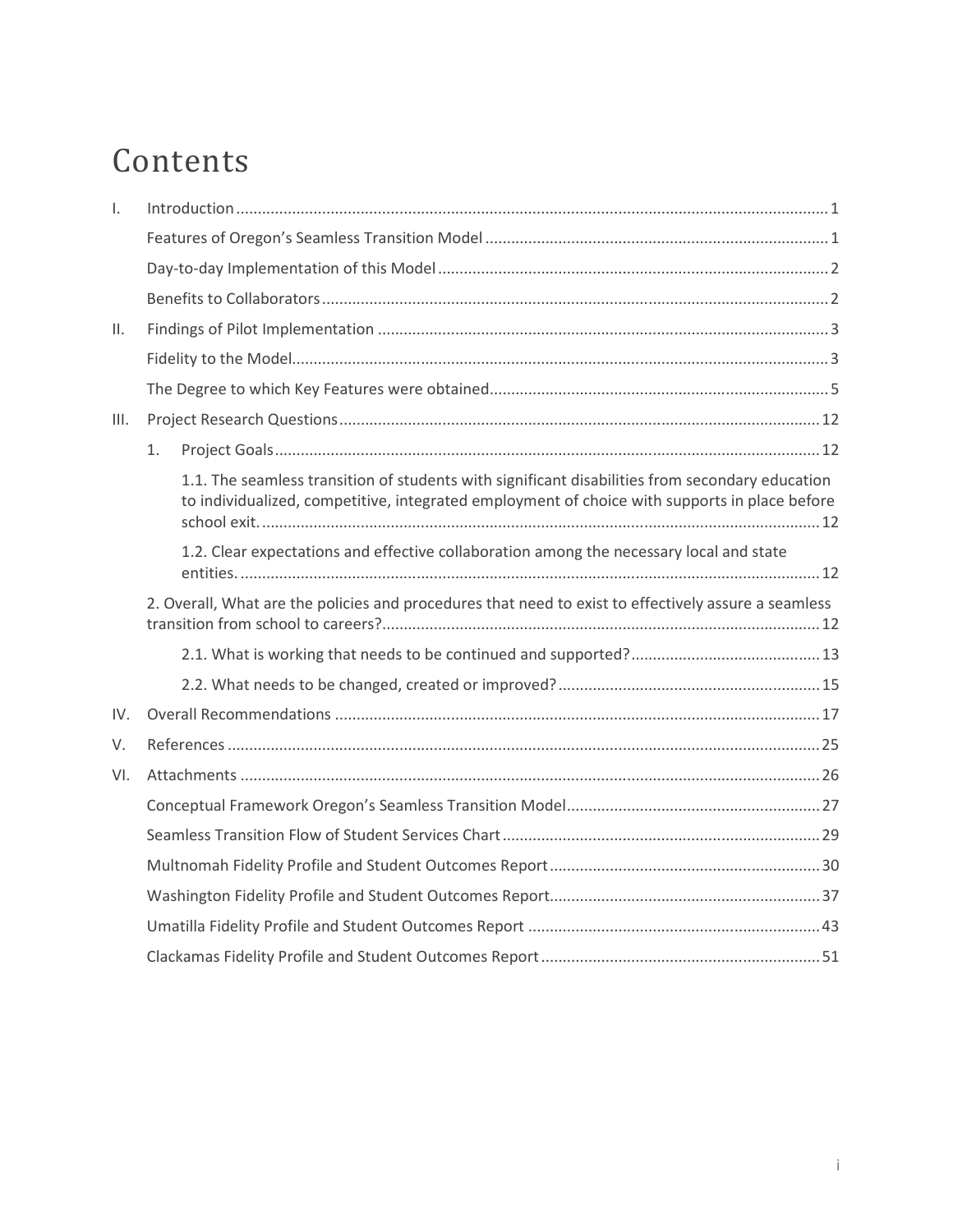# I. Introduction

In October, 2013, Oregon began piloting a research-based seamless transition model with four selected local pilot teams. Core cross-system teams were established as a subset of the existing local Employment First Teams. Education, vocational rehabilitation, developmental disabilities, and employment service providers comprise the key players of these Teams that exist in Washington, Multnomah, Clackamas, and Umatilla counties. Lead staff from Oregon's Department of Human Services, Office of Vocational Rehabilitation, Office of Developmental Disability Services, and Department of Education, along with local pilot team leads and subject matter experts provide the leadership for this project. The project has been piloted across a two year period of time, from 2013 to 2015. This seamless transition project, Oregon's Employment First Seamless Transition Project (OEFSTP), has been embraced by a specifically created Community of Practice (CoP) of state and local partners. The activities of the CoP consisted of learning best practices of seamless transition, applying these practices, and adjusting/creating systems, policies, and procedures necessary for transition youth to achieve what is known as the Project's Gold Standard Expected Outcome: Students seamlessly transition from high school to individualized, competitive, integrated jobs of choice with supports in place prior to high school exit.

The OEFSTP is guided by and aligned with newly created policies and procedures. Oregon is an Employment First state. Employment First is based on the presumption that everyone who wants to work can do so, and that competitive integrated work is the first priority. Oregon Executive Order 13-04 issued in April 2013, and Executive Order 15-01 issued in February 2015, which supersedes Executive Order 13-04, requires the Oregon Department of Human Services (within which Vocational Rehabilitation (VR) and Office of Developmental Disability Services (ODDS) are housed),and the Oregon Department of Education to work to further improve Oregon's systems of designing and delivering employment services to those with intellectual and developmental disabilities (I/DD) toward fulfillment of Oregon's Employment First Policy. The Executive Order directive to collaborate and improve the design and delivery of employment services for individuals experiencing I/DD with the desired outcome of competitive integrated employment for every person who wants to work, requires the commitment, partnership and action of the local VR, DD, Education services, and direct service providers.

Seamless transition is further defined as a seamless process from school-to-work for students with disabilities that occurs when the first day after high school exit looks the same as their last day of high school. That is, students exit high school already in individualized, competitive integrated jobs with the needed supports in place to keep their jobs. Additionally, they are already linked to services that support the student in obtaining new jobs and career advancement throughout their adult life. Local partners actively and collaboratively engage to promote features of a Seamless Transition Model.

# Features of Oregon's Seamless Transition Model

- Early identification, and engagement of students and their families in a discovery process to identify and develop competitive integrated employment goals;
- Early involvement of VR and DD with Education so that necessary employment services may be delivered in an efficient and timely fashion;
- Community-based work experiences throughout secondary school years to help students identify interests, skills and supports relevant to the attainment of adult employment;
- Individualized, paid work experience in an integrated workplace setting;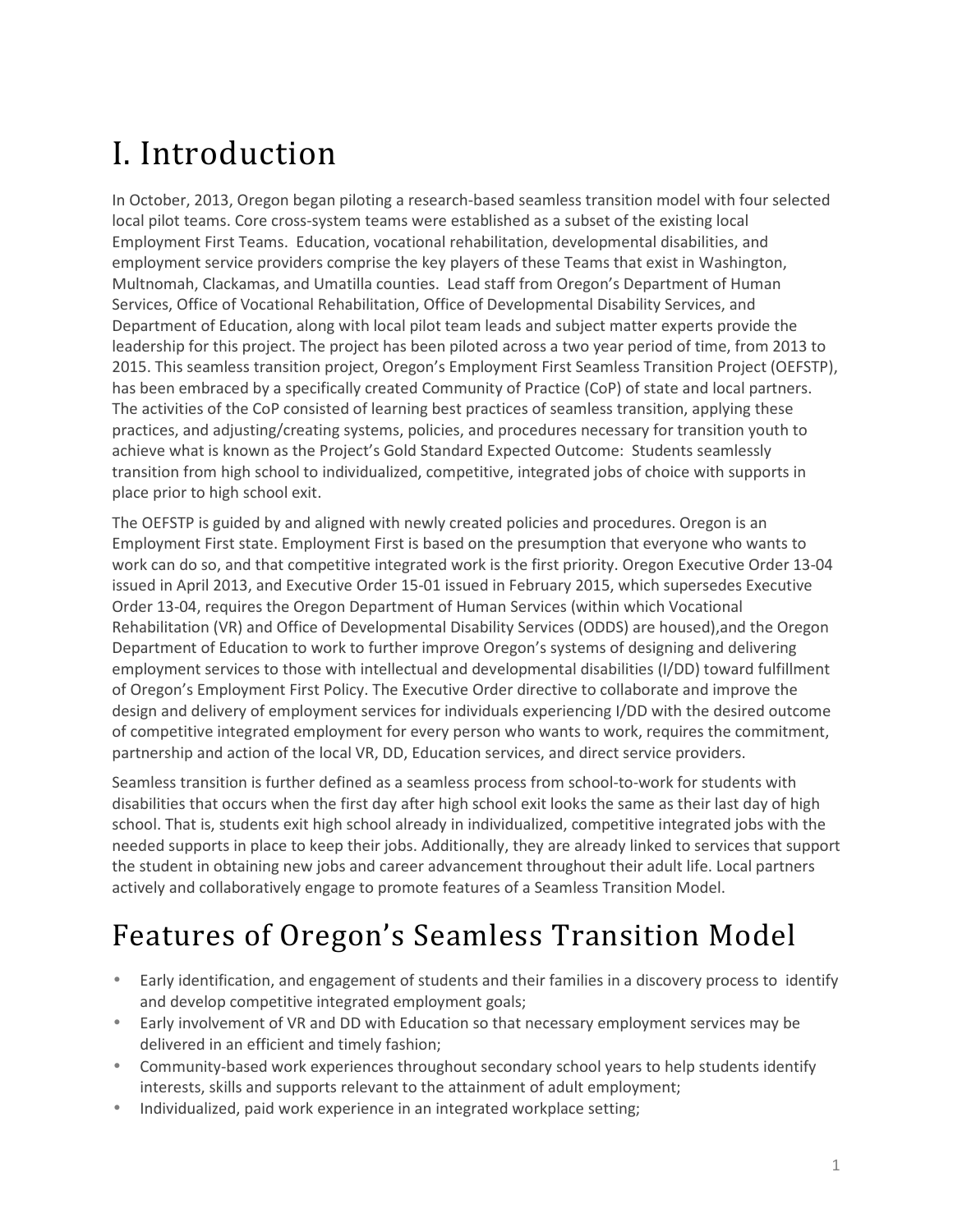- Individualized, competitive integrated employment during their last year of high school where they are hired directly by the employer;
- Related employment activities performed in normalized community settings;
- Qualified employment service provider employment specialists working in conjunction with school personnel before school exit;
- Cost sharing resources of the education system, state vocational rehabilitation services, and state intellectual/ developmental disabilities services;
- Linkages to supports and in place prior to high school exit so that students maintain their employment post high school;
- An outcome of individualized, competitive integrated employment with post-school supports in place before high school exit.

# Day-to-day Implementation of this Model

In the day-to-day implementation of this model, students spend their time primarily on the job during the last year in school. Ideally, these jobs are developed prior to the start of the final school year, and are in integrated settings with wages paid directly to the student by the employer. Each job is located based on student interest and preferences. When students are not working, they are engaged in individually arranged community referenced instruction and activities.

In this model, adult employment service providers deliver services to students with significant disabilities, who are concurrently enrolled in public school but receiving educational services outside of the school building. Ultimately, funding for this model not only comes from the school system, but also the vocational rehabilitation, and/or intellectual/developmental disabilities systems. At the end of public school responsibility, the latter systems share the cost of maintaining and expanding work and non-work preferred activities by authorizing the agencies to continue services on the first day of this formal exit. Attached to this report is the Seamless Transition Flow of Services Chart which illustrates the optimum flow of transition services to be experienced by students across a three year period of time that lead to the expected outcome of CIE before high school exit.

## Benefits to Collaborators

Each collaborating entity must embrace the notion of presumed employability, the belief that all youth who want to can work in individualized, competitive integrated jobs. Beyond that, however, what is especially necessary is for each collaborating system to recognize that they have something to gain. In addition to getting more for their money, when youth seamlessly transition from being students to being employed adults:

- school systems have additional positive outcomes to add to their Indicator 14 reports, that is, their required post-school follow up shows more former students working;
- vocational rehabilitation agencies report more Status 26 closures, that is, services to youth with significant disabilities result in successful employment; and
- intellectual and developmental disabilities, and their vendors, do not have to start from scratch when providing services to transitioning youth who are already working.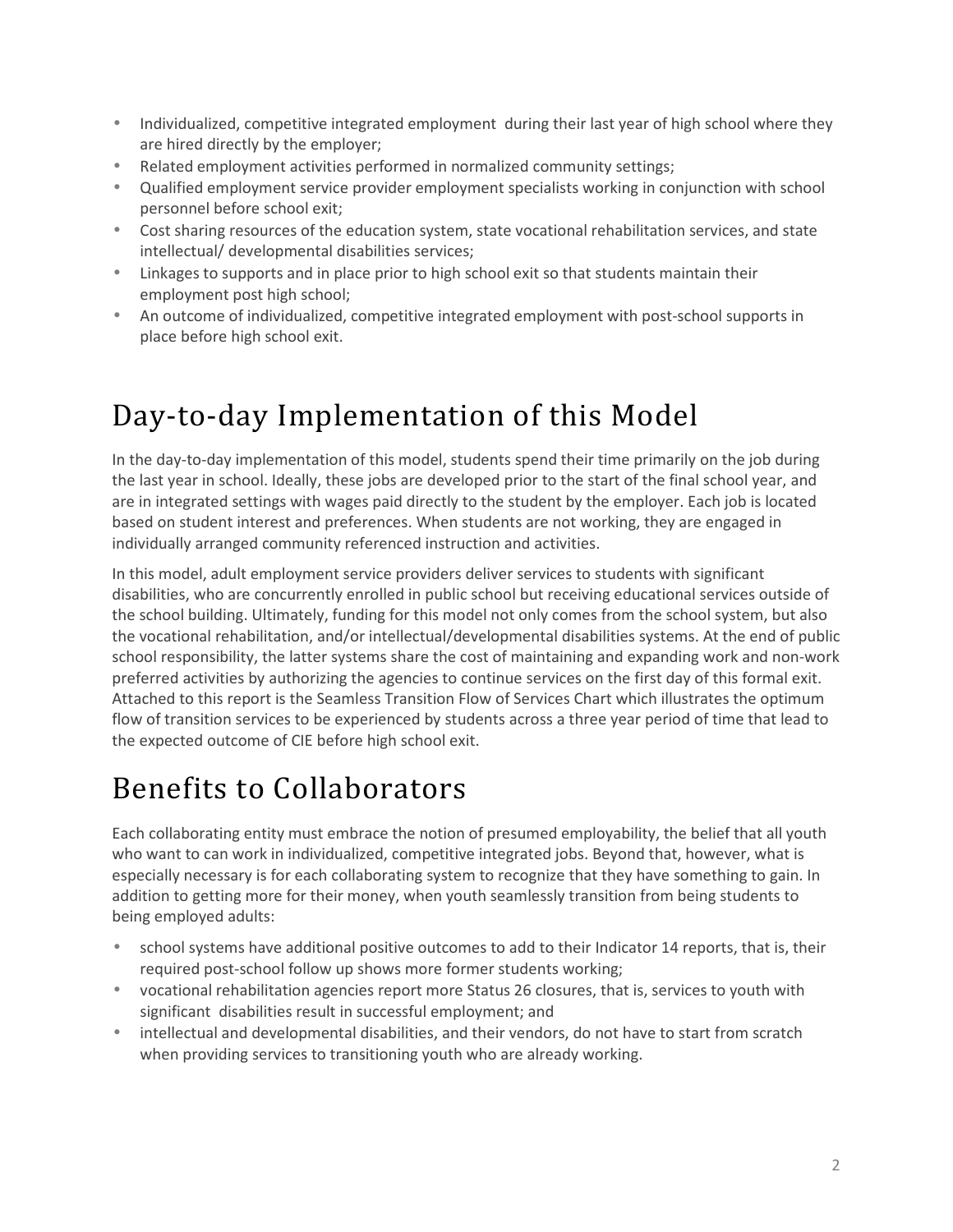# II. Findings of Pilot Implementation

A multiple- tiered approach to process and outcome evaluation was employed for the OEFSTP to learn the degree in which the seamless transition model was being implemented in Oregon, and the impact the model had on student outcomes, systems policies, and local service delivery. A Fidelity Profile and Outcomes Report for each site may be found in the attachment section to this report. This site report contains student outcome data for 2013-2015 and the results of their self-reflection to the Fidelity of the Model.

# Fidelity to the Model

Several methods were used to measure fidelity implementation to the expectations of the model to include a self-administered checklist and an on-line survey with telephonic interview follow up. The Seamless Transition Fidelity Checklist, developed for Maryland's Seamless Transition Demonstration Project, was updated and used by the OEFSTP. This Checklist defines the expectations of the seamless transition model. It is comprised of 10 distinct best practice components and 50 elements. Each pilot team self-rated the degree in which it perceived it was implementing the model components and its elements from not implemented – there is no evidence that the element has been implemented- ; partially implemented – there is evidence that the element has been started but is not completely implemented-; to implemented – there is evidence that the element has been completely implemented. The Checklist was completed each year of Phase 1 of the project, in August 2014 and August 2015. It is the intent that the information gleaned from the Checklist is to be used to improve the technical assistance to each site, and for each site to use to continue improving their implementation.

Table 1 lists the model components, the percentage ratings across all sites for each component for each probe, and the percentage gains that were made between the two probes for each component. Probe one served as a baseline. The sites began developing their flow of services and worked toward assisting their first students, exiters of 2014, to achieve CIE before school exit. So these students received a shortened version of the flow of services. For probe two, the sites had the opportunity to learn and improve from their first year of implementation and to offer each student, 2015 exiter, the full flow of services.

The highest gain/improvement was in the Competitive Integrated Employment component, followed by Benefits Management, Connecting Activities & Systems Linkages, Discovery, Health & Social Services Linkages, and Family Involvement & Participation. The highest self-rating scores occurred across the two probes were in the Job Development, Benefits Management, and Family Involvement & Participation. The lowest self-rating scores across the sites were work-based experiences, organization/management, and discovery.

Postsecondary Education is a component of the seamless transition model. During phase 1, Oregon chose to only track and measure the CIE outcome. As a result, most sites did not include this component in their implementation or complete fidelity ratings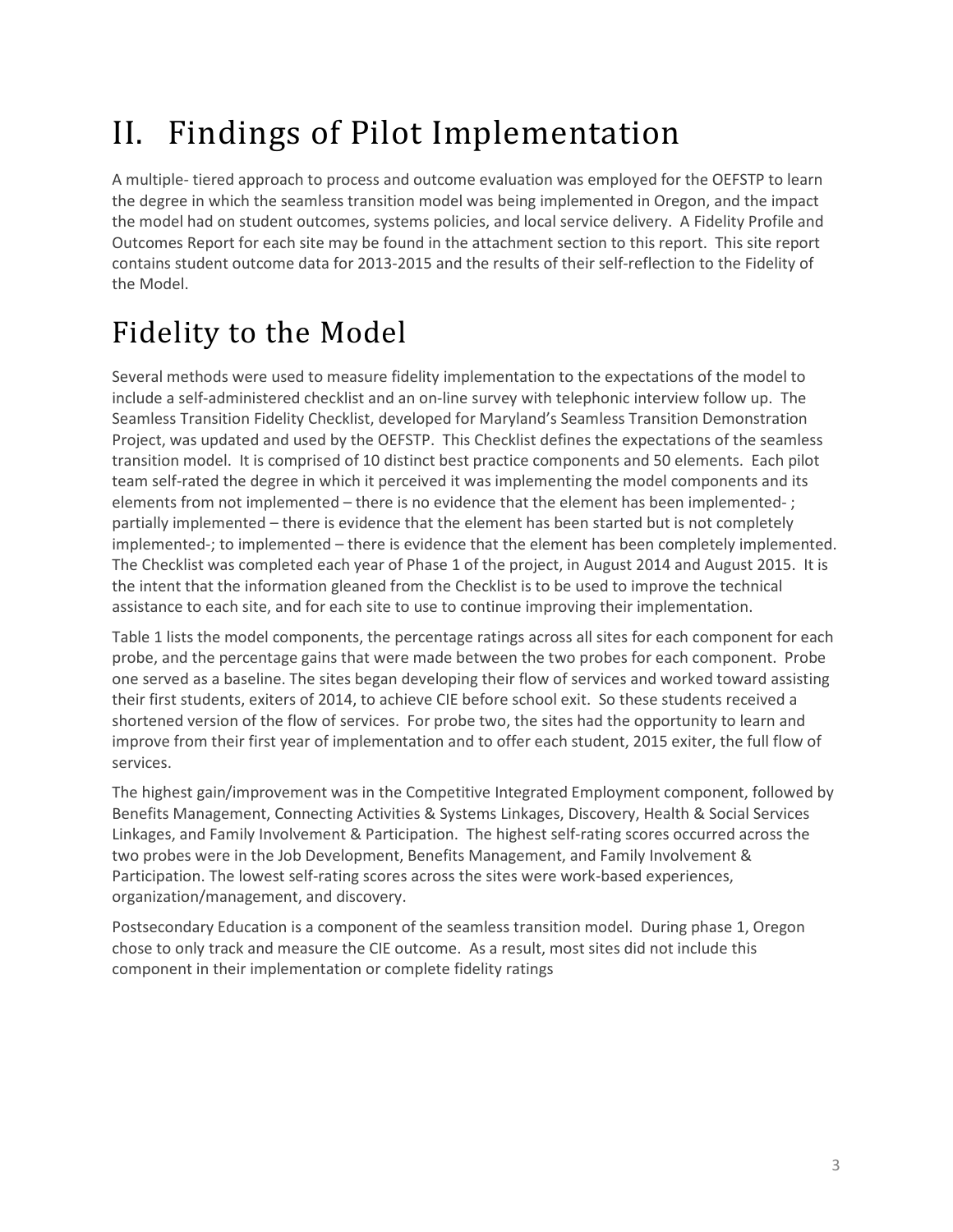|     | <b>Fidelity Self-Check by Model Components</b>                       |           | Probe 2   | Gain/Improvement |                |
|-----|----------------------------------------------------------------------|-----------|-----------|------------------|----------------|
|     |                                                                      | 9/2014    | 9/2015    | %age             | <b>Rank</b>    |
| 1.  | <b>Organization/Management</b>                                       | 65%       | 75%       | 10%              | 7              |
| 2.  | <b>Discovery</b>                                                     | 57.5      | 77        | 19.5             | $\overline{4}$ |
| 3.  | <b>Job Development</b>                                               | 87.5      | 99.1      | 11.6             | 6              |
| 4.  | <b>Work-Based Experiences</b>                                        | 62.5      | 70        | 7.5              | 8              |
| 5.  | <b>Competitive Integrated Employment (Paid Inclusive Employment)</b> | 30        | 82        | 52               | $\mathbf{1}$   |
| 6.  | <b>Postsecondary Education</b>                                       | <b>NA</b> | <b>NA</b> | <b>NA</b>        | <b>NA</b>      |
| 7.  | <b>Family Involvement &amp; Participation</b>                        | 67.5      | 82        | 14.5             | 5              |
| 8.  | <b>Connecting Activities &amp; System Linkages</b>                   | 57.5      | 80        | 22.5             | 3              |
| 9.  | <b>Benefits Management</b>                                           | 57.5      | 87        | 29.5             | 2              |
| 10. | <b>Health &amp; Social Service Linkages</b>                          | 62.5      | 82        | 19.5             | $\overline{4}$ |

#### **Table 1. Fidelity Self-Check by Model Components across Pilot Sites: Two Probes - Percentage Ratings and Percentage/Rankings of Gains/Improvements**

Following the Fidelity Checklist, an online open-ended survey was administered to sites to obtain comment on the model process, outcomes achieved, satisfaction level with training and technical assistance, and perceived next steps to sustaining and expanding their work. The intent of the survey was to obtain a more in depth understanding of what enhanced the development of the model and what continued to impede implementation. The survey was followed by telephonic interviews. This evaluation method led to gleaning more specifics on what is working, what lessons were learned, and what needs to improve with state and local systems to achieve fidelity to the model and expected outcomes for students. Survey/Interview findings are organized in themes and may be found in each site's Fidelity Profile and Outcomes report, see attached.

The final method of the process and outcome project evaluation was reporting on student outcomes. This Student Outcomes Summary presents data for the first two years of the project, October 1, 2013 – September 30, 2015. Table two that follows the narrative description contains data that have been reported by the pilot teams and compiled to address the key features/outcomes of the project. The Summary is not intended to be conclusive as it represents the project's work in its beginning phase. The purpose of the project and its pilots is to study state systems and the changes needed for students to achieve the Project's Gold Standard Outcome. Student enrollment is low for this reason.

Pilot sites report quarterly on services delivered as the enrolled students move through the Model's flow of transition components/services. Contained in the report are these data described for 70 students: eight students enrolled in 2014 and are in Project follow-up , who have exited high school, and are in Project follow up; 23 students who exited in 2015; 16 students who will exit in 2016, and 19 students who are enrolled and will exit in 2017. At the time of the Report, the Pilot Teams were in the early stage of identifying students for 2018; four have been enrolled and are included in the report. Compared to the 2013-2014 Students Outcomes Report, an additional 24 students have been enrolled. Out of the 70 students, 10% or seven students have dropped from the Pilot; four received some services and three did not engage in any services. It is expected that with each additional year the Pilot Teams will become more adapt at early identification & enrollment, collaboration, coordination, and communication so that the "seamless" process and the achievement of key outcomes become the standard for transition students.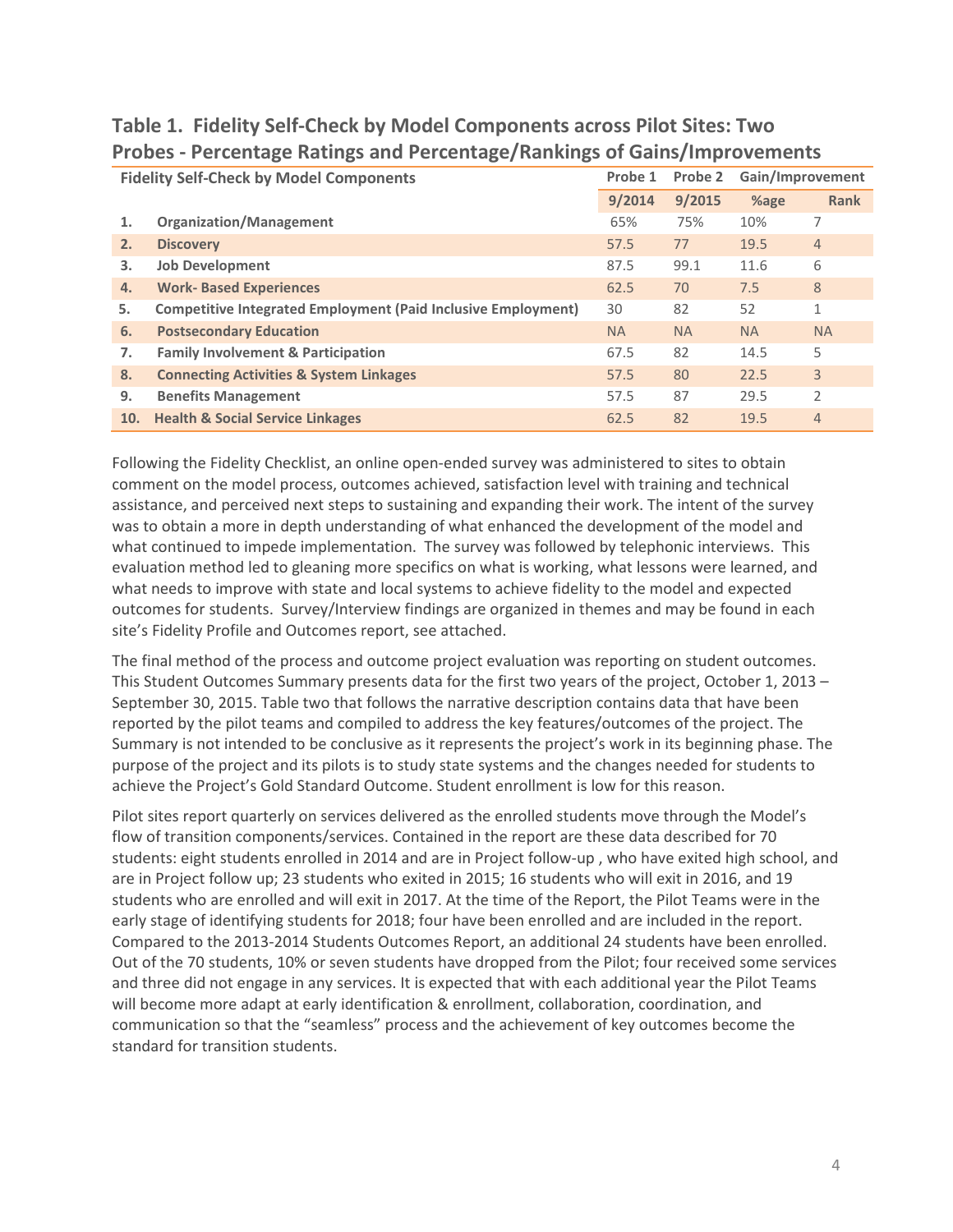# The Degree to which Key Features were obtained

OEFSTP is conceptually framed around key features: early VR involvement, self-discovery in relation to the world of work, engaging in career areas of choice through individualized, paid, integrated work experiences, and having early linkages to services/funding for necessary supports in order to obtain individualized, competitive, integrated employment before high school exit. The following narrative provides highlights of the student data contained in Table 2 to the degree in which the students have obtained outcomes based on the identified key features.

Early VR involvement. This feature is defined as students having a formal linkage with VR that includes an open case at least two years before school exit so that paid integrated work experiences, and linkages to needed support services may be delivered by a qualified employment service provider in collaboration with the transition education staff and personal agents/service coordinators. For the majority of the students, this early linkage is occurring; 88% or 35 students (2014 – 2016 exiters) are reported to have been linked to VR.

DISCOVETY. From 2014 - 2017, 46 students were reported to have completed or are actively engaged in the discovery process: 86% of the 2014 exiters, 94% of the 2015 exiters, 73% of the 2016 exiters, and 42% of the 2017 exiters. Students were served who were not eligible for DD services; of which, 10 do not have resources for long-term supports. Identification and enrollment of additional 2017 and 2018 exiters had just begun at the time that this report was written. The onset of ODDS including discovery as a funded service in 2015 has clearly increased the availability of this critical service for the pilot students.

### Individualized, integrated, paid work experiences. A key expected

outcome is for all students to have a paid work experience, or internship, in an integrated work setting during the second year before they exit high school. The 2015 exiters were the target group to have this experience. State procedures were established in 2014 to pay for employment supports through VR (job development and job coaching) provided by employment service providers on the Pilot Teams and for intern wages to be subsidized by ODDS. Across the pilot sites, eight 2015-2018 student exiters have experienced summer paid internships. Of these internships, three employers paid the student wages and five students received wages that were subsidized by the state. Research informs us that paid work experiences are the number one predictor of successful competitive integrated employment. This feature has been under achieved by the Pilot. The issues that were faced should be carefully studied by state and local partners so that students in the upcoming year 2016 and beyond may have a higher chance of being engaged.

Unpaid work experiences were available to 12 students; three 2014 exiters, six 2015 exiters, and three 2016 exiters. Although it is expected that students experience a paid integrated internship, these students did have an opportunity to sample employment settings. One of the employment service providers set up through targeted vocational assessment for hire, a number of opportunities for students and employers to get to know one another. Some of these students were hired as a result of the assessment.

Individualized, competitive, integrated employment by high school exit: the gold standard and optimum outcome. of the students actively engaged in the pilot, 56% percent of 2014 and 2015 student exiters (14 out of 25 students)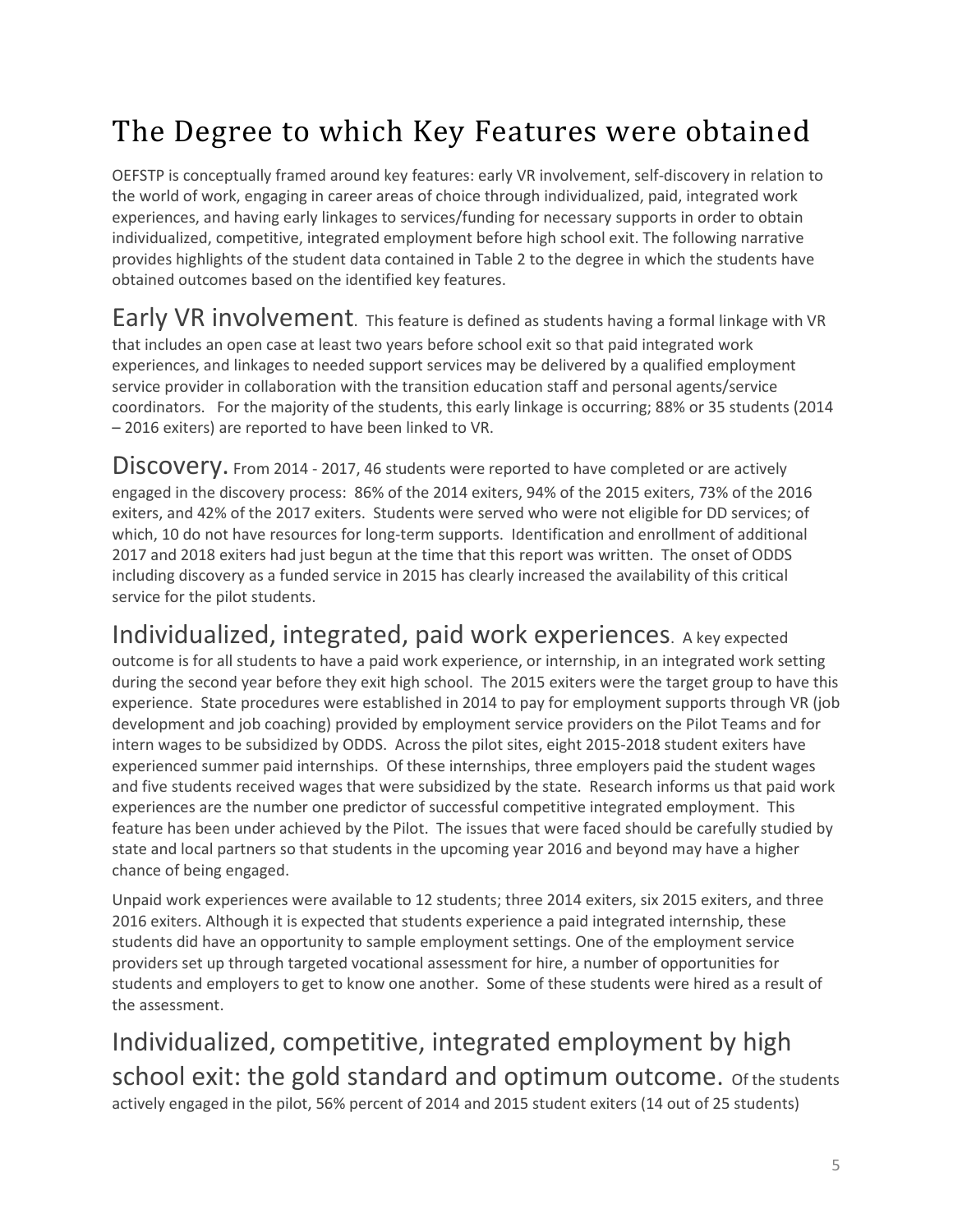achieved a seamless transition to competitive integrated employment by school exit; 72% (18 out of 25) achieved CIE within three months from post-school exit; and 84% (21 out of 25) of the students within one year of post-school exit. The six students who dropped out of the pilot in 2014 and 2015 were not included in this optimum outcome measure. This percentage exceeds previous demonstrations using the Seamless Transition Model (e.g., 63%, Maryland Seamless Transition Demonstration) and far exceeds a traditional transition process in which fewer than 20% of the students transition into CIE by high school exit; 10-12% for students with the most significant intellectual and developmental disabilities.

Table three presents 27 individualized competitive integrated employment jobs that were acquired by 27 student participants by high school exit. The jobs represent entry-level job titles primarily in the hospitality and retail industries. The new employees earned on average \$10.33 per hour, ranging from \$9.25 to 11.64 per hour; and they worked on average 16.26 hours per week with a range from 2 – 40 hours per week. Six new employees worked more than 20 hours per week; and it was reported that two new employees worked 40 hours per week.

### Linkages to supports in place prior to high school exit. This is a critical

key feature of this model to ensure that students have the needed supports to maintain their employment post high school. It is expected that these linkages for funded supports (intensive training and long-term) occur within two years before the student is to exit. Primary funding is provided by VR and DD and services are delivered by employment service providers. As stated earlier, 88% of the enrolled students were linked to VR, 68% were linked to personal agents or county service coordinators, and 78% were connected to employment service providers.

This Project is very complex and multi-faceted. The Teams, as evidenced in the data compiled for this report, are maturing in their commitment to the fidelity of the model and in collaborating to deliver the model's flow of services in a timely and efficient manner. The Pilot Team members are to be commended for a productive two years, and the State Partners in seeking ways to support/change/create strategy to address system barriers at the local level. For transition services to be uninterrupted, and to achieve the student's desired outcome of individualized competitive integrated employment, all key partners at state and local levels must be effective in executing their roles and responsibilities and in delivering services in a timely fashion so that students may meet their outcomes before high school exit. Now, we have evidence that this seamless transition systematic process will continue to yield positive results for students transitioning from high school to competitive integrated employment.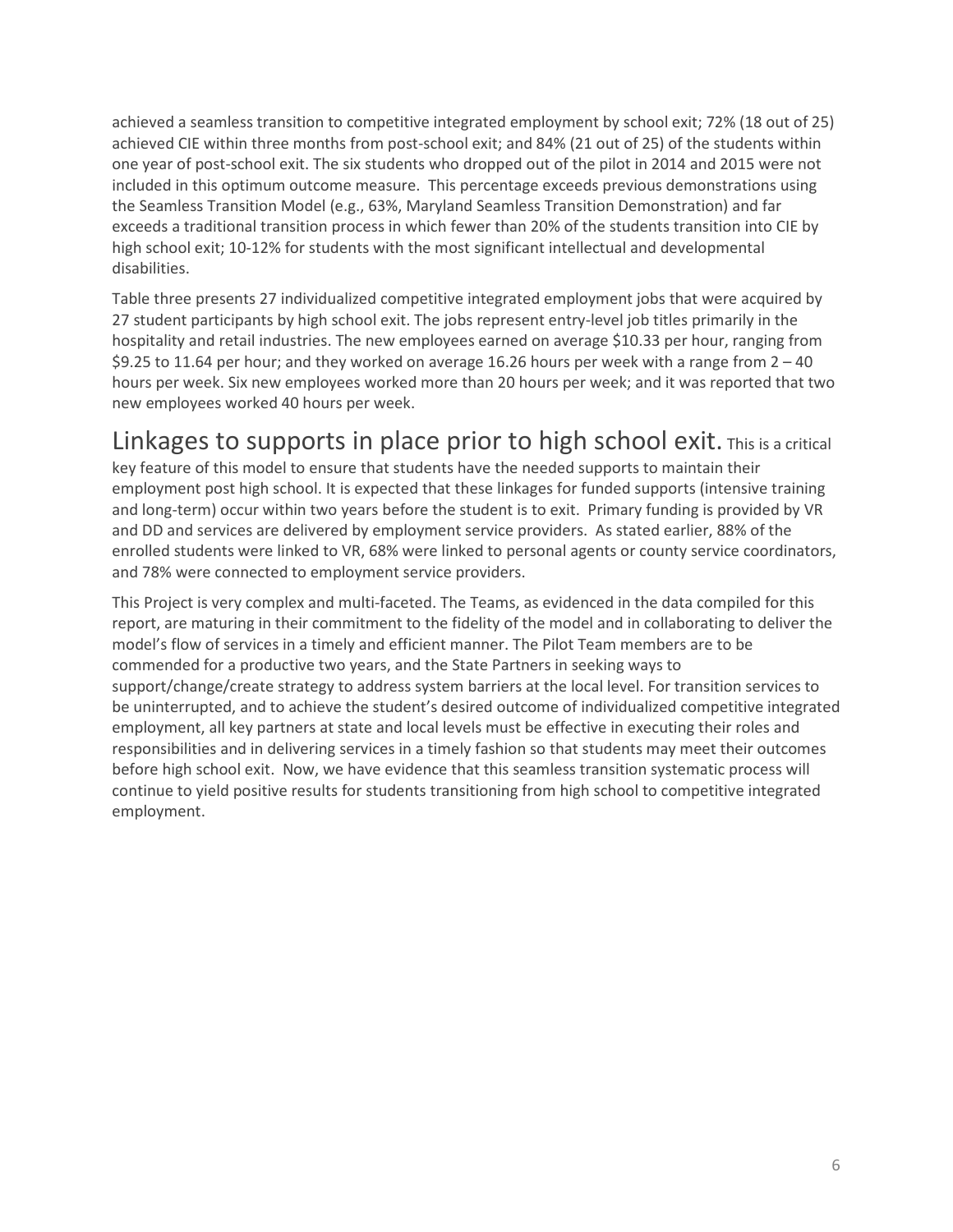| <b>Student Status</b>                                                                            |                                                | Washington Multnomah                               | <b>Clackamas</b>                                       | <b>Umatilla</b>                            | Total # of<br><b>Students</b><br>across<br><b>Pilots</b> | <b>Gold Standard</b><br><b>Expected Outcome</b><br><b>/Status to Date</b>                                     |
|--------------------------------------------------------------------------------------------------|------------------------------------------------|----------------------------------------------------|--------------------------------------------------------|--------------------------------------------|----------------------------------------------------------|---------------------------------------------------------------------------------------------------------------|
|                                                                                                  |                                                |                                                    | <b>2014 Exiter Outcomes</b>                            |                                            |                                                          |                                                                                                               |
| -In flow of<br>services                                                                          | $\overline{2}$                                 | 3                                                  | $\overline{2}$                                         | $\mathbf{1}$                               | 8                                                        | 100% in CIE job by<br>school exit<br>by school exit:                                                          |
| -In CIE by school<br>exit<br>-In CIE after<br>school exit<br>within 3 months<br>within 12 months | $\overline{0}$<br>$\mathbf{1}$<br>$\mathbf{1}$ | $\overline{0}$<br>$\overline{0}$<br>$\overline{2}$ | $\overline{2}$<br>$\boldsymbol{0}$<br>$\boldsymbol{0}$ | $\Omega$<br>$\mathbf{0}$<br>$\overline{0}$ | $\overline{2}$<br>$\mathbf{1}$<br>$\overline{3}$         | $2/8 =$<br>25%<br>within 3 months:<br>$1/8 =$<br>13%<br>within 12 months:<br>$3/8 =$<br>25%<br>$6/8 =$<br>75% |
|                                                                                                  |                                                |                                                    |                                                        |                                            |                                                          |                                                                                                               |
|                                                                                                  |                                                |                                                    | <b>2015 Exiter Outcomes</b>                            |                                            |                                                          |                                                                                                               |
| - In flow of<br><b>services</b>                                                                  | $\overline{4}$                                 | $\overline{z}$                                     | 10                                                     | $\overline{2}$                             | 23                                                       | 100% in CIE job by<br>school exit                                                                             |
| -in CIE by school<br>exit                                                                        | $\overline{2}$                                 | $\overline{4}$                                     | 5                                                      | $\mathbf 1$                                | 12                                                       | by school exit:<br>$12/23 = 52%$                                                                              |
| -In CIE after<br>school exit<br>within 3 months                                                  | $\mathbf{1}$                                   | $\overline{2}$                                     | $\boldsymbol{0}$                                       | $\mathbf{0}$                               | 3                                                        | Within 3 months:<br>$3/23=$<br>13%<br>$15/23 = 65%$                                                           |
|                                                                                                  |                                                |                                                    | 2016 Exiter (in process)                               |                                            |                                                          |                                                                                                               |
| -in flow of<br>services                                                                          | $\overline{z}$                                 | $\overline{2}$                                     | 6                                                      | $\mathbf{1}$                               | 16                                                       | 100% in CIE job by<br>school exit                                                                             |
| -in CIE by school<br>exit                                                                        | $\mathbf 0$                                    | $\mathbf{1}$                                       | $\mathbf{1}$                                           | $\mathbf 0$                                | $\overline{2}$                                           | by school exit: 2                                                                                             |
|                                                                                                  |                                                |                                                    | 2017 Exiter (in process)                               |                                            |                                                          |                                                                                                               |
| -in flow of<br>services                                                                          | $\sqrt{4}$                                     | $\overline{7}$                                     | $\overline{2}$                                         | $6\phantom{a}$                             | 19                                                       |                                                                                                               |
|                                                                                                  |                                                |                                                    | 2018 Exiter (in process)                               |                                            |                                                          |                                                                                                               |
| -in flow of<br>services                                                                          | $\bf{0}$                                       | $\bf{0}$                                           | $\bf{0}$                                               | $\overline{4}$                             | $\overline{4}$                                           |                                                                                                               |
|                                                                                                  |                                                |                                                    |                                                        |                                            |                                                          |                                                                                                               |

### **Table 2. 2013-2015 Outcomes by Student Status, Pilot Site, Across All Pilot Sites**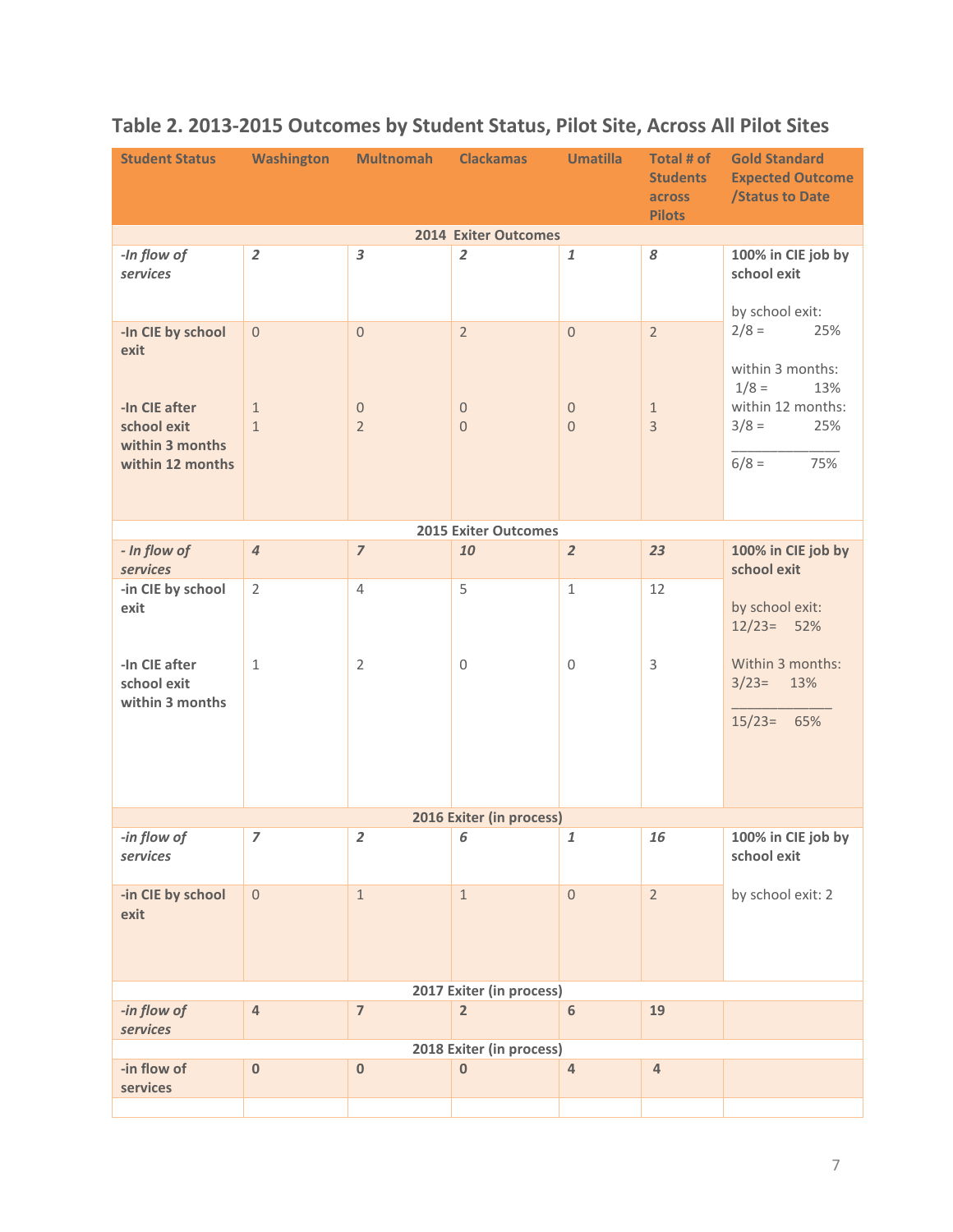| <b>Student Status</b>                                                                                                                                                                                                                                                                                                                                                                                                                                                                                                                                                                                                                                                                         | <b>Washington</b>                                                                                    | <b>Multnomah</b>                                                                                                                                                        | <b>Clackamas</b>                                                                                                                                                                                 | <b>Umatilla</b>                                                                                           | Total # of<br><b>Students</b><br>across<br><b>Pilots</b> | <b>Gold Standard</b><br><b>Expected Outcome</b><br><b>/Status to Date</b>                        |
|-----------------------------------------------------------------------------------------------------------------------------------------------------------------------------------------------------------------------------------------------------------------------------------------------------------------------------------------------------------------------------------------------------------------------------------------------------------------------------------------------------------------------------------------------------------------------------------------------------------------------------------------------------------------------------------------------|------------------------------------------------------------------------------------------------------|-------------------------------------------------------------------------------------------------------------------------------------------------------------------------|--------------------------------------------------------------------------------------------------------------------------------------------------------------------------------------------------|-----------------------------------------------------------------------------------------------------------|----------------------------------------------------------|--------------------------------------------------------------------------------------------------|
| <b>Students to drop</b><br>out<br>Reason (Re):                                                                                                                                                                                                                                                                                                                                                                                                                                                                                                                                                                                                                                                | 1-2016<br>exiter,<br>received<br>some service<br>Re: Not a US<br>citizen,<br>pursuing<br>citizenship | 1-2014<br>exiter,<br>received<br>some service,<br>Re: family<br>did not want<br>student<br>working<br>1-2015<br>exiter,<br>received no<br>service,<br>Re: moved<br>away | 3-2015 exiter<br>Re:<br>1-no service,<br>left area<br>2-some<br>service, left<br>the country<br>3-no service,<br>found job<br>without VR-<br>receiving<br>long-term<br>support thru<br>brokerage | 1-2015<br>exiter,<br>received<br>some<br>service<br>Re: quit<br>his job<br>and<br>moved<br>out of<br>area | $\overline{ }$                                           | $7/70 = 10%$<br>Some service $-4$<br>No service - 3                                              |
| <b>Total Number of</b><br><b>Students</b><br>Enrolled:<br>2014 - 2018                                                                                                                                                                                                                                                                                                                                                                                                                                                                                                                                                                                                                         | 17                                                                                                   | 19                                                                                                                                                                      | 20                                                                                                                                                                                               | 14                                                                                                        | 70                                                       | Year $1 - 46$<br><b>students</b><br>Year $2 - 70$<br><b>students</b><br><b>Gain: 24 students</b> |
| <b>Summary</b><br># of students enrolled 2014 - 2015:<br>31<br>$\bullet$<br># of students enrolled 2014 - 2015 that dropped out of the pilot: 6<br>$\bullet$<br># of students achieving CIE:<br>$\bullet$<br>- by school exit:<br>14<br>$(2014 - 2, 2015 - 12)$<br>- within 3 months post-school exit :<br>4<br>3<br>- within 12 months post-school exit:<br>2014 & 2015 exiting students achieving CIE prior to school exit:<br>56% (14/25 students)<br>$\bullet$<br>2014 & 2015 exiting students achieving CIE within 3 months post-school exit: 72 % (18/25 students)<br>$\bullet$<br>All 2014 & 2015 exiting students achieving CIE within 1 year post-school exit: 84 % (21/25 students) |                                                                                                      |                                                                                                                                                                         |                                                                                                                                                                                                  |                                                                                                           |                                                          |                                                                                                  |
|                                                                                                                                                                                                                                                                                                                                                                                                                                                                                                                                                                                                                                                                                               |                                                                                                      |                                                                                                                                                                         | <b>Component Services</b>                                                                                                                                                                        |                                                                                                           |                                                          |                                                                                                  |
| <b>Discovery</b><br>2014 exiters<br>2015 exiters                                                                                                                                                                                                                                                                                                                                                                                                                                                                                                                                                                                                                                              | 2<br>3                                                                                               | 3<br>4                                                                                                                                                                  | 1<br>8                                                                                                                                                                                           | 0<br>2                                                                                                    | 6<br>17                                                  | Goal: 100% of<br>students in<br><b>Discovery Process</b>                                         |
| 2016 exiters                                                                                                                                                                                                                                                                                                                                                                                                                                                                                                                                                                                                                                                                                  | 5                                                                                                    | 2                                                                                                                                                                       | 3                                                                                                                                                                                                | $\mathbf{1}$                                                                                              | 11                                                       | 6/7(86%)<br>2014:<br>2015:17/18(94%)                                                             |

|                  |                |                | Component Services |                |    |                                       |
|------------------|----------------|----------------|--------------------|----------------|----|---------------------------------------|
| <b>Discovery</b> |                |                |                    |                |    | Goal: 100% of<br>students in          |
| 2014 exiters     | $\overline{2}$ | 3              |                    | $\mathbf{0}$   | 6  | <b>Discovery Process</b>              |
| 2015 exiters     | 3              | $\overline{4}$ | 8                  | $\overline{2}$ | 17 |                                       |
| 2016 exiters     | 5              | $\overline{2}$ | 3                  | 1              | 11 | 2014: 6/7 (86%)<br>2015: 17/18 (94%)  |
| 2017 exiters     | 1              | $\Omega$       | 1                  | 6              | 8  | 2016: 11/15 (73%)<br>Total: $34/40 =$ |
| 2018 exiters     | 0              | 0              | $\Omega$           | 4              | 4  | 85%(does not<br>include7 students     |
|                  |                |                |                    |                |    |                                       |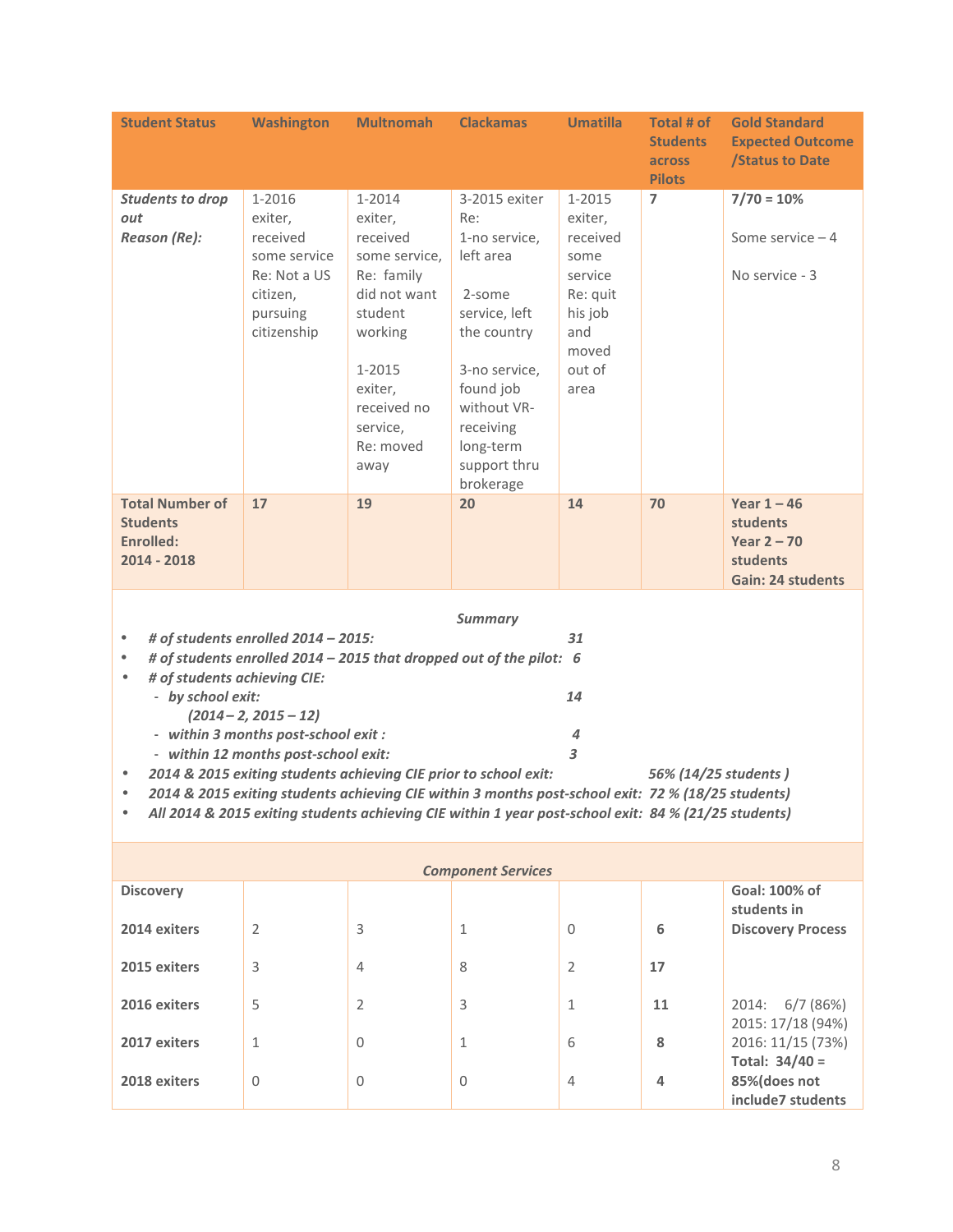| <b>Student Status</b>                                 | <b>Washington</b>                                  | <b>Multnomah</b>                                   | <b>Clackamas</b>                                 | <b>Umatilla</b>                             | Total # of<br><b>Students</b><br>across | <b>Gold Standard</b><br><b>Expected Outcome</b><br><b>/Status to Date</b>                   |
|-------------------------------------------------------|----------------------------------------------------|----------------------------------------------------|--------------------------------------------------|---------------------------------------------|-----------------------------------------|---------------------------------------------------------------------------------------------|
|                                                       |                                                    |                                                    |                                                  |                                             | <b>Pilots</b>                           |                                                                                             |
| <b>Total in</b><br><b>Discovery</b>                   | 11                                                 | 9                                                  | 13                                               | 13                                          | $46*$                                   | who dropped from<br>pilot in 2014-2016<br>*includes 7                                       |
| Not eligible for<br><b>DD</b> services<br>(SC/PA)     | $\pmb{0}$                                          | 5                                                  | 5                                                | $\pmb{0}$                                   | $10^{**}$                               | students who<br>dropped from the<br>pilot                                                   |
|                                                       |                                                    |                                                    |                                                  |                                             |                                         | $** 10$<br>Active students,<br>not eligible for DD<br>services                              |
|                                                       |                                                    |                                                    |                                                  |                                             |                                         | In process<br>(data incomplete):                                                            |
|                                                       |                                                    |                                                    |                                                  |                                             |                                         | 2017: 8/19 (42%)<br>2018: 4/4 (100%)                                                        |
| <b>Linkages: Linked</b><br>to<br>services/funding     |                                                    |                                                    |                                                  |                                             |                                         | 100% linked to<br>services/funding<br>by school exit                                        |
| 2014 exiters<br><b>VR</b><br>PA/SC<br><b>Provider</b> | $\overline{2}$<br>$\overline{2}$<br>$\overline{2}$ | 3<br>$\overline{2}$<br>3                           | $\mathbf{1}$<br>$\boldsymbol{0}$<br>$\mathbf{1}$ | $\mathbf{1}$<br>$\,0\,$<br>$\bf 0$          | $\overline{7}$<br>4<br>$\boldsymbol{6}$ | 7/7<br>4/7<br>6/7<br>*total count 8<br>students; 1 student<br>dropped from pilot            |
| 2015 exiters<br><b>VR</b><br>PA/SC<br><b>Provider</b> | $\ensuremath{\mathsf{3}}$<br>3<br>3                | 6<br>3<br>5                                        | $\overline{4}$<br>4<br>$\overline{4}$            | $\overline{2}$<br>$\,0\,$<br>$\overline{2}$ | 15<br>10<br>14                          | 15/18<br>10/18<br>14/18<br>*total count 23<br>students; 5<br>students dropped<br>from pilot |
| 2016 exiters<br><b>VR</b><br>PA/SC<br>Provider        | $\mathsf S$<br>5<br>5                              | $\overline{2}$<br>$\overline{2}$<br>$\overline{2}$ | 5<br>$\mathsf S$<br>$\overline{2}$               | $\mathbf{1}$<br>$\,1\,$<br>$1\,$            | 13<br>13<br>10                          | 13/15<br>13/15<br>10/15<br>*total count 16<br>students; 1 student<br>dropped from pilot     |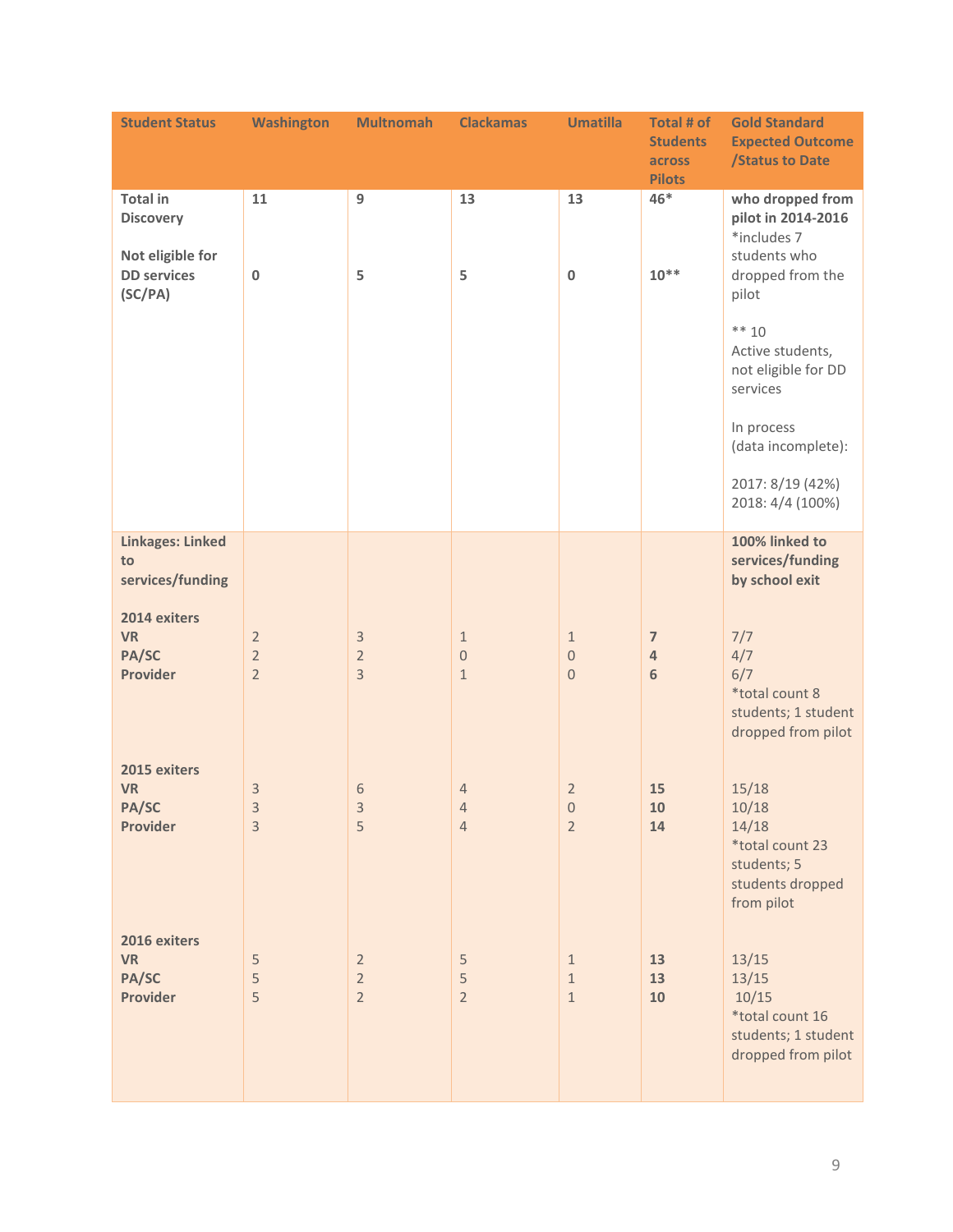| <b>Student Status</b>                                                                 | <b>Washington</b>                                                         | <b>Multnomah</b>                                                                       | <b>Clackamas</b>                                                | <b>Umatilla</b>                                                                              | Total # of<br><b>Students</b><br>across<br><b>Pilots</b> | <b>Gold Standard</b><br><b>Expected Outcome</b><br><b>/Status to Date</b>                              |
|---------------------------------------------------------------------------------------|---------------------------------------------------------------------------|----------------------------------------------------------------------------------------|-----------------------------------------------------------------|----------------------------------------------------------------------------------------------|----------------------------------------------------------|--------------------------------------------------------------------------------------------------------|
| 2017 exiters<br><b>VR</b><br>PA/SC<br><b>Provider</b><br>2018 exiters                 | $\mathbf{1}$<br>$\theta$<br>$1\,$                                         | $\bf 0$<br>$\theta$<br>$\overline{0}$                                                  | $\overline{2}$<br>$\overline{2}$<br>$\overline{2}$              | $\overline{4}$<br>$\overline{2}$<br>$\overline{2}$                                           | $\boldsymbol{6}$<br>$\overline{4}$<br>5                  | 6/19<br>4/19<br>5/19                                                                                   |
| <b>VR</b><br>PA/SC<br><b>Provider</b><br><b>Total linkages</b><br>$(2014 - 2016)$     | $\theta$<br>$\boldsymbol{0}$<br>$\theta$                                  | $\theta$<br>$\theta$<br>$\bf 0$                                                        | $\mathbf 0$<br>$\boldsymbol{0}$<br>$\boldsymbol{0}$             | $\overline{2}$<br>$\overline{3}$<br>$1\,$                                                    | $\overline{2}$<br>3<br>$\mathbf{1}$                      | 2/4<br>3/4<br>1/4<br>$VR: 35/40 =$<br>88%<br>PA/SC: 27/40 =<br>68%<br><b>Provider: 31/40</b><br>$=78%$ |
| In work<br>experiences<br>$(2014 - 2016)$<br>Paid internship                          |                                                                           |                                                                                        |                                                                 |                                                                                              |                                                          | 100% in paid<br>inclusive work<br>experience 2 years<br>from exit                                      |
| (SYE)<br>2014 exiters<br>2015 exiters<br>2016 exiters<br>2017 exiters<br>2018 exiters | $\mathbf 0$<br>$\mathbf 0$<br>$\mathbf{1}$<br>$\mathbf{1}$<br>$\mathbf 0$ | $\mathbf 0$<br>$\boldsymbol{0}$<br>$\boldsymbol{0}$<br>$\boldsymbol{0}$<br>$\mathbf 0$ | $\,0\,$<br>3<br>$\overline{2}$<br>$\mathbf 0$<br>$\overline{0}$ | $\boldsymbol{0}$<br>$\boldsymbol{0}$<br>$\boldsymbol{0}$<br>$\boldsymbol{0}$<br>$\mathbf{1}$ | $\pmb{0}$<br>3<br>3<br>1<br>1                            | Paid internship<br>$(SYE) = 8$<br>2014:0<br>2015:3<br>2016:3<br>2017:1<br>2018:1                       |
| <b>Unpaid work</b><br>experiences<br>2014 exiters<br>2015 exiters<br>2016 exiters     | $\mathbf 0$<br>$\mathbf 0$<br>$\,1\,$                                     | $\ensuremath{\mathsf{3}}$<br>5<br>$\overline{2}$                                       | $\,0\,$<br>$1\,$<br>$\boldsymbol{0}$                            | $\boldsymbol{0}$<br>$\mathbf 0$<br>$\boldsymbol{0}$                                          | 3<br>6<br>3                                              | *employer paid: 3<br>Subsidized wage:<br>5<br>Unpaid work<br>$experiences = 12$                        |
| <b>Total work</b><br>experiences<br>Paid<br>Non-Paid                                  | 3<br>$\overline{2}$<br>$\,1\,$                                            | 10<br>$\mathbf 0$<br>10                                                                | 6<br>5<br>$\mathbf 1$                                           | $1\,$<br>$\,1\,$<br>$\boldsymbol{0}$                                                         | 20<br>8<br>12                                            | 2014:3<br>2015:6<br>2016:3                                                                             |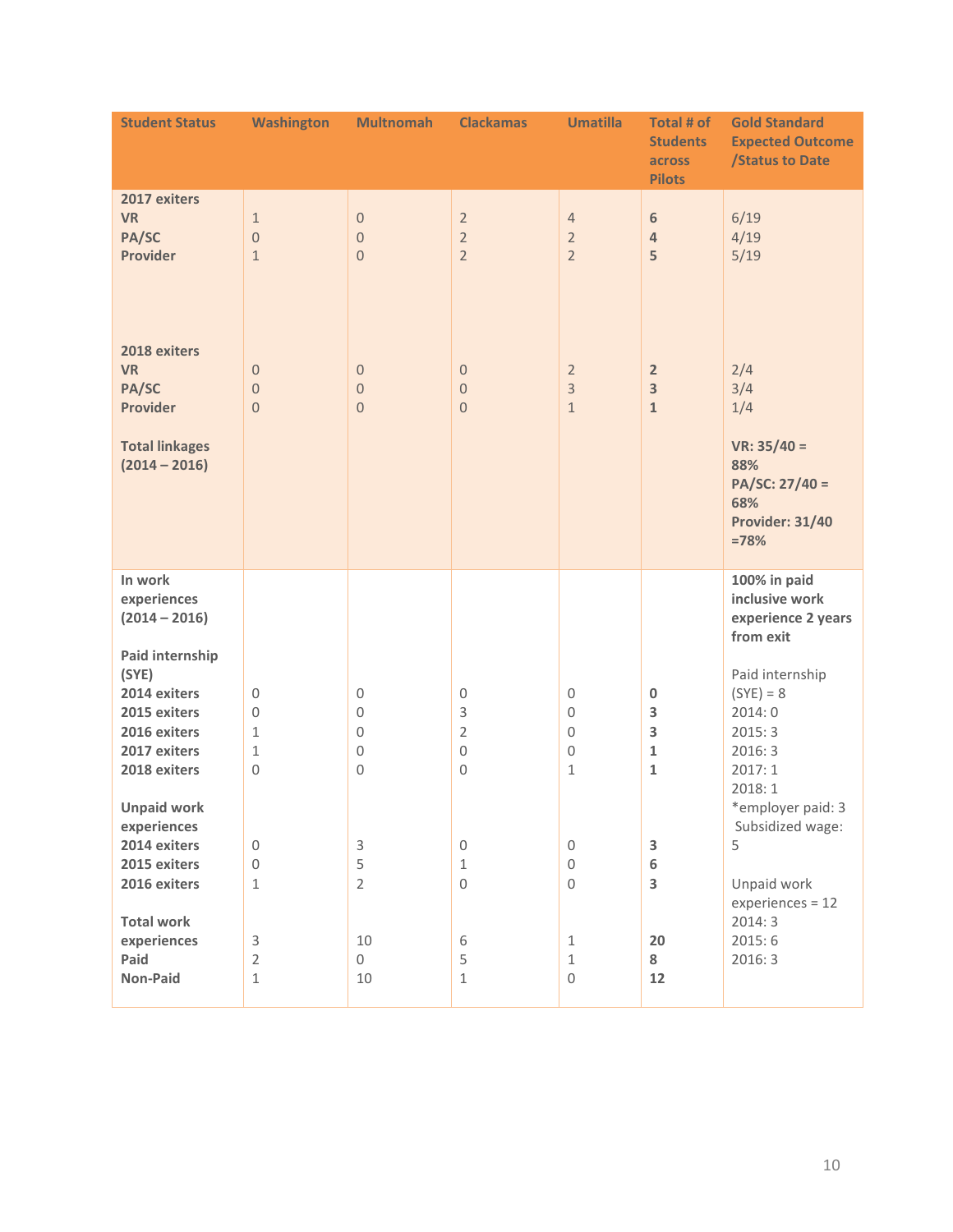### **Table 3. Individualized Competitive Integrated Employment by High School Exit by Site, Company, Hours Worked, and Hourly Wages Earned**

| <b>Pilot Site</b> | Company                    | <b>Job Title</b>                   | Hours/Week               | Wage /hour               |
|-------------------|----------------------------|------------------------------------|--------------------------|--------------------------|
| <b>Umatilla</b>   | 1-Anthony Hospital         | Kitchen Service/Dishwasher         | 24                       | 11.64                    |
|                   | 2-Table Rock               |                                    | 4-6 /week                | 9.25                     |
|                   | Laboratories               |                                    |                          |                          |
|                   | 3-Wal-Mart                 | $\overline{a}$                     |                          | $\label{eq:reduced}$     |
|                   | 4-Family Farm              |                                    | $\overline{\phantom{0}}$ | $\overline{a}$           |
|                   | 5-Mike's Auto Clinic       | Mechanic's Helper                  | 16                       |                          |
|                   |                            |                                    |                          | 9.25                     |
| <b>Clackamas</b>  | 1-Old Spaghetti<br>Factory | <b>Table Busser</b>                | 10                       | $9.10 + tips$            |
|                   | 2-Round Table Pizza        | Sign Spinner                       | PT-hours<br>unknown      | 9.25                     |
|                   | 3-Lexi Dog                 | D.D.C. Attendant                   | 10-20/week               | 10.00                    |
|                   | 4-Leupold & Stevens        | Microfiche to digital images       | 18                       | 11.00                    |
|                   | 5-Portland Thorns          | Janitorial                         | 6                        | 9.25                     |
|                   | 6-Safeway                  | <b>Courtesy Clerk</b>              | 26                       | 9.25                     |
|                   | 7-Steelhead                | Warehouse Stocker                  | 40                       | 10.00                    |
|                   | Manufacturing              |                                    |                          |                          |
|                   | 8-Bon Appetit              | Kitchen Assistant                  | 40                       | 9.25                     |
| <b>Multnomah</b>  | 1-Jazzy Bagel              | <b>Baking Assistant</b>            | $\overline{4}$           | 9.25                     |
|                   | 2-Home Goods               | Lamp Assembler                     | 15                       | 9.10                     |
|                   | 3-Best Buy                 | Sorter-Stocker                     | 8                        | 9.25                     |
|                   | 4-Walgreens                | <b>Stock Clerk</b>                 | $6\,$                    | 9.25                     |
|                   | 5-Regal Cinemas            | Greeter/Ticket Taker               | $15 - 20$                | 9.25                     |
|                   | 6-Arby's                   | Lobby Attendant                    | 15                       | 9.25                     |
|                   | 7-Fabric Depot             | <b>Stock Clerk</b>                 | 12                       | 9.25                     |
|                   | 8-Walgreens                | Stocker                            | $\overline{\phantom{a}}$ | 9.25                     |
|                   | 9-Adidas Outlet            | <b>Stock Clerk/Sales Associate</b> | 8                        | 9.25                     |
| Washington        | 1-MOD Pizza                | <b>Dining Room Attendant</b>       | $\overline{4}$           | 9.25                     |
|                   | 2-Wal-Mart                 |                                    | 20                       |                          |
|                   | 3-MOD Pizza                | Dining Room Attendant, pizza box   | 6                        | 9.25                     |
|                   |                            | folder, pizza maker                |                          |                          |
|                   | 4-Hillsboro Library        |                                    | 3                        | $\overline{\phantom{a}}$ |
|                   | 5-Papa's Pizza             |                                    | $\overline{2}$           |                          |
| <b>Total Jobs</b> | 27                         |                                    | $\ast$                   | $***$                    |

 $1 *$ Hours worked per week: Average  $- 16.26$ , Range  $- 2 - 40$  hours

<sup>2</sup> \*\*Wages per hour: Average - \$10.33, Range - \$9.25 - \$11.64

 $(-)$  = missing data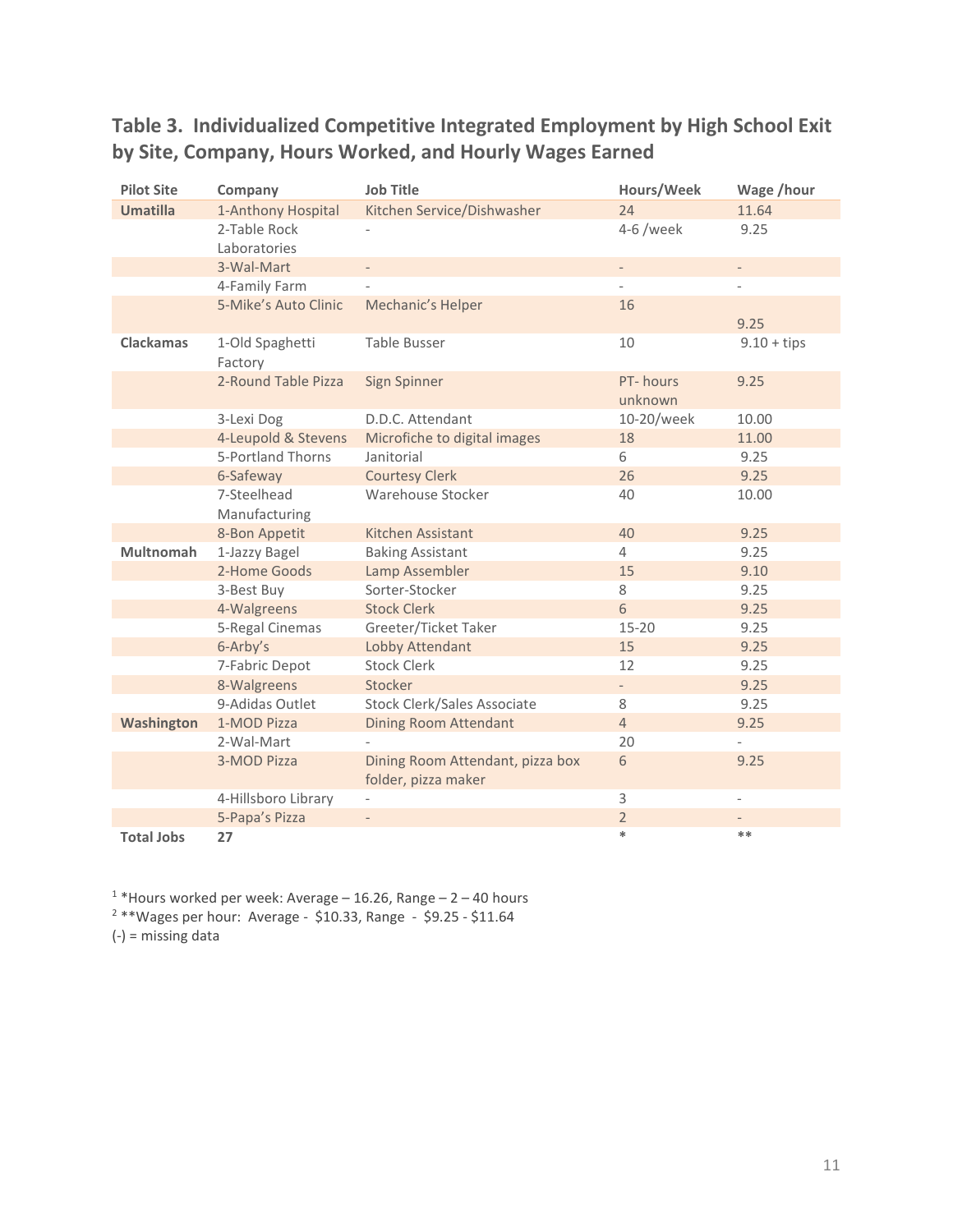# III. Project Research Questions

Oregon's Department of Human Services Employment First Team leads designed research questions at the beginning of the Project that were aligned with their larger scale efforts in designing and implementing Employment First services. It was the desire of these leaders, that the OEFSTP efforts serve to inform this department and its state partners on how the model could work in Oregon and what is needed to change or improve at the state or local level in terms of policy, procedure, and services so that the seamless transition of youth approach could be brought to state scale. Summary of project's subject matter expert's observations and conclusions by research question follows.

# 1. Project Goals

# 1.1. The seamless transition of students with significant disabilities from secondary education to individualized, competitive, integrated employment of choice with supports in place before school exit.

Through the OEFSTP a systematic process of identifying students and linking them with appropriate services and providers has been established. This is done in a collaborative way with representatives from education, VR, DD, and employment service providers. In most cases, youth participants exited school with CIE jobs. It should be noted that the easiest route to success was with those students who were DD eligible; those who weren't are more puzzling because of questions around long term support.

# 1.2. Clear expectations and effective collaboration among the necessary local and state entities.

There were clear expectations established primarily among the entities that had representation on the core pilot team who worked directly with students. There were glitches that still need to be worked out with the County Service Coordination and some Brokerage agencies for effective and efficient participation to occur on an ongoing basis. Most Teams approached these glitches head on by getting the right staff on the core team. But in all there was a clear understanding concerning who should do what with effective communication leading to an overall collaborative effort.

# 2. Overall, What are the policies and procedures that need to exist to effectively assure a seamless transition from school to careers?

\*Please Note: The response to the following questions have been organized by themes and aligned with goals from Oregon's Integrated Employment Plan.\*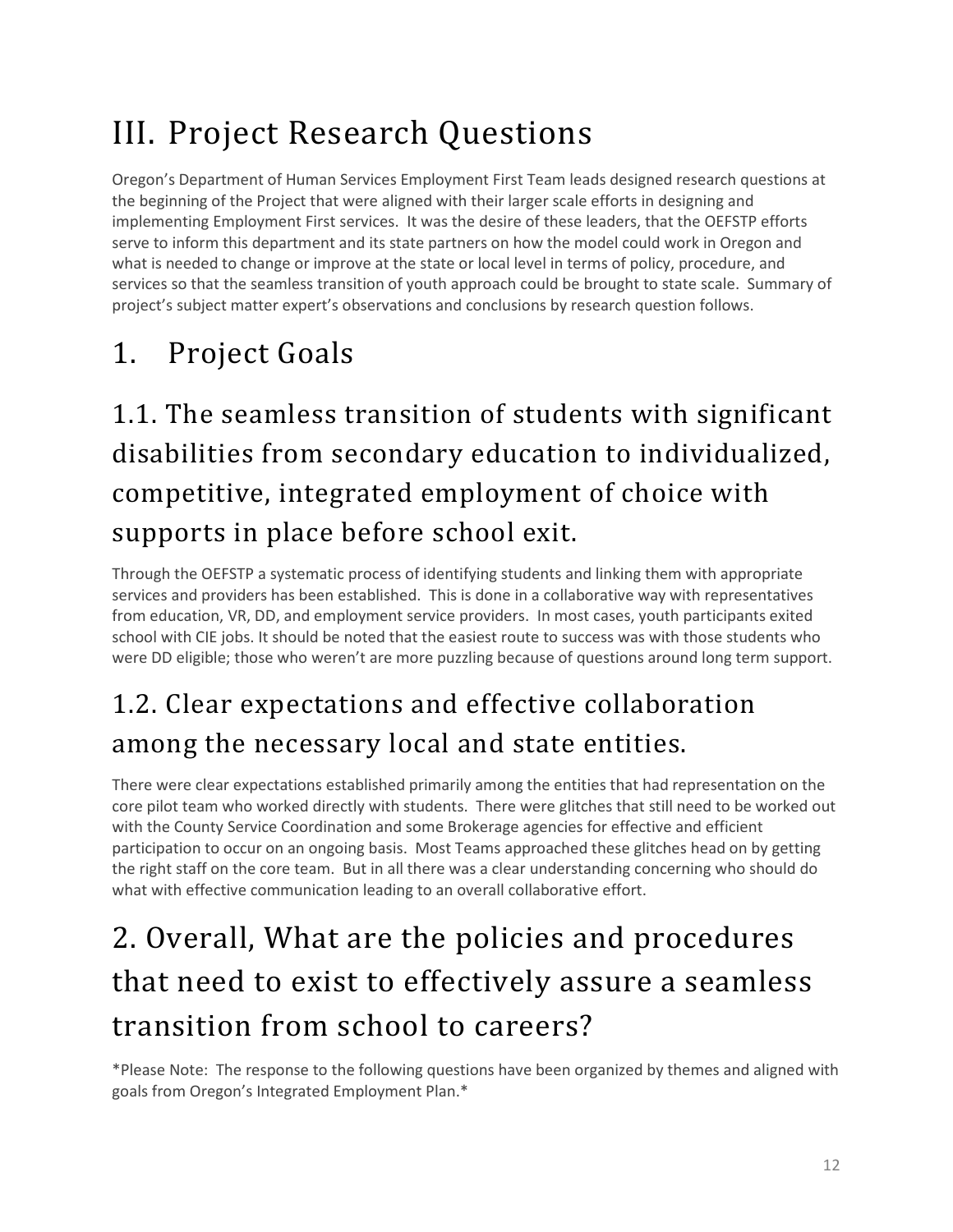# 2.1. What is working that needs to be continued and supported?

## 2.1.1. Service and Capacity Building (Integrated Employment Plan, 3.0. Capacity Building-Training-TA)

The OEFSTP has executed essential trainings with an organized training plan to carry them out within a short period of time. The menu of training and technical assistance made available to each team improved the capability of employment service providers, vocational rehabilitation and education personnel, and county service coordination/brokerage personnel to effectively prepare students for CIE upon exit from school.

The regular Statewide Community of Practice Meetings assisted the pilot sites to maintain fidelity to the model and provided best practices communication between project sites. During the CoP meetings, best practices are shared such as using community-based work experiences.

Skill building trainings which support School-to-Career transitions were delivered in timing with the model component prior to its expected delivery to the participating students.

## 2.1.2. Resource Allocation and Distribution (Integrated Employment Plan (IE Plan) 2.0. Rates-Funding)

Knowing that the Discovery would be funded by ODDS has enhanced the ability for Teams to get to know the student earlier in the process. Discovery provided a positive profile for each student that led to individualized goal creation for students based on their assets, skills, and support needs. Also VR was ready to fund those services necessary to lead to CIE once discovery was completed. This seemed to be a seamless process for students and employment service providers. Clarification of who would be responsible for what funding was very important.

The model called for each Team to appoint a Team Lead. This person served as a point of contact for the project and State and was most importantly assisted members coordinate each student's linkages and flow of direct services. This is a critical role for starting teams and existing teams that will continue. The State Agency Lead allocated \$10,000 for each Team to cover the cost of this Lead. There is concern that these Leads are incentivized to continue this all important role.

## 2.1.3. Policy or practice clarifications or changes (IE Plan 1.0. Public Policy-Infrastructure)

The policy direction has been clearly set via the Governor's Employment First Executive Order and the Lane v. Brown proposed settlement. The challenge is communicating this to stakeholders and providing funding to provide the capacity to deliver seamless transition practices.

Clarification is needed with school systems to include an early path to CIE in their curriculum which is complemented with mandated resource and service planning with the student, family, and post-school partners.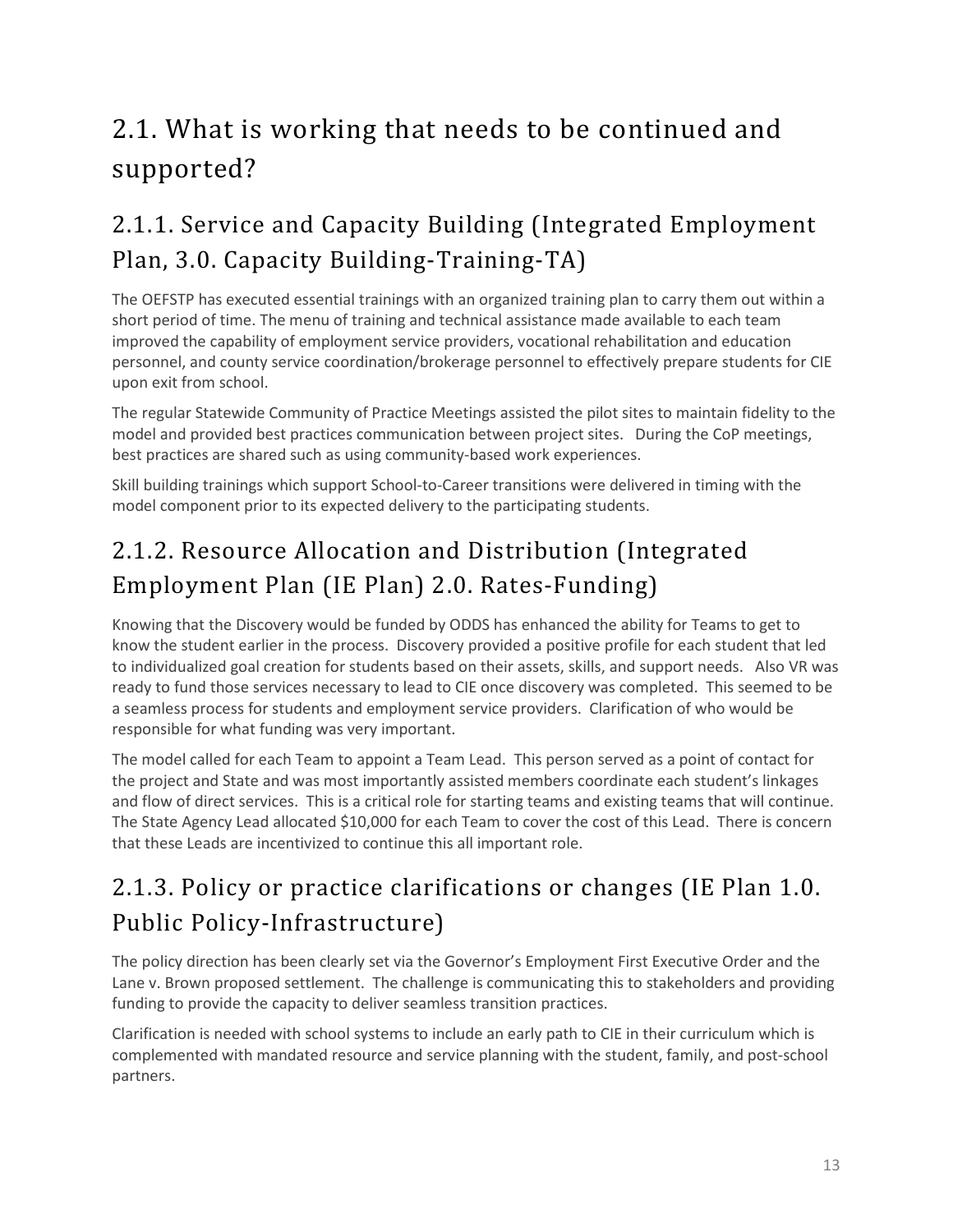As VR moves towards implementing WIOA there should be a strengthening of its role in working with students early. Providers are concerned about the adequacy of the new VR funding rates for job development and job coaching.

### 2.1.4. Outreach and Awareness

A Share Point page has been created for acquisition of information and materials related to OEFSTP. This should be made available to the Project and its pilot Teams and updated on a scheduled basis.

There should be values training for providers, funders, and case management so they are totally on board with belief in CIE is for all students. This is change for everybody and it is important to address the transition in service philosophy for all involved.

Each of the teams developed an outreach approach that included "family information nights". Continue outreach efforts to families through Transition Information Nights and Transition Fairs, presentations, and materials. Continue work with FACT of Oregon to reach families.

A more focused approach on disseminating information about Social Security benefits and use of programs such as PASS, ERWE, and ticket to work would be very helpful. Certified benefit planners are not needed to give basic information to students, parents and others. This should be routinely presented at least three years before school exit and re-visited each year until student's high school exit. Schools holding routine parent nights could devote one session to Social Security concerns. At the close of the session it should be emphasized that all individuals are unique and one should get a full blown benefit planners opinion when they are starting on their path to CIE.

## 2.1.5. Quality Assurance-Data Reporting, Collection and Analysis

For OSTP, data were collected quarterly on site progress and student progression through the model of services with measurements for achieving key feature outcomes. Site self-assessment on the fidelity to the model occurred in several formats – fidelity checklists (with model components/elements), one probe each year to measure perceived gains; and an online survey to provide more open-ended process, outcome, and satisfaction responses.

These methods were a learning opportunity for the Teams as well as provided them with the opportunity to assess their performance against research-based optimum performance expectations; and to stay on track each quarter in assessing student progress against the achievement of expected outcomes. The Teams have reported that the quarterly tracking of student's progress has given the Teams purpose and has made them accountable.

## 2.1.6. Innovation

The creation of a team approach where all partners recognize the importance of one another was new to most everybody and it worked!

Collectively, the Teams have developed standard operational procedures for the OEFSTP components such as Discovery, Summer Youth Employment, and Job Development.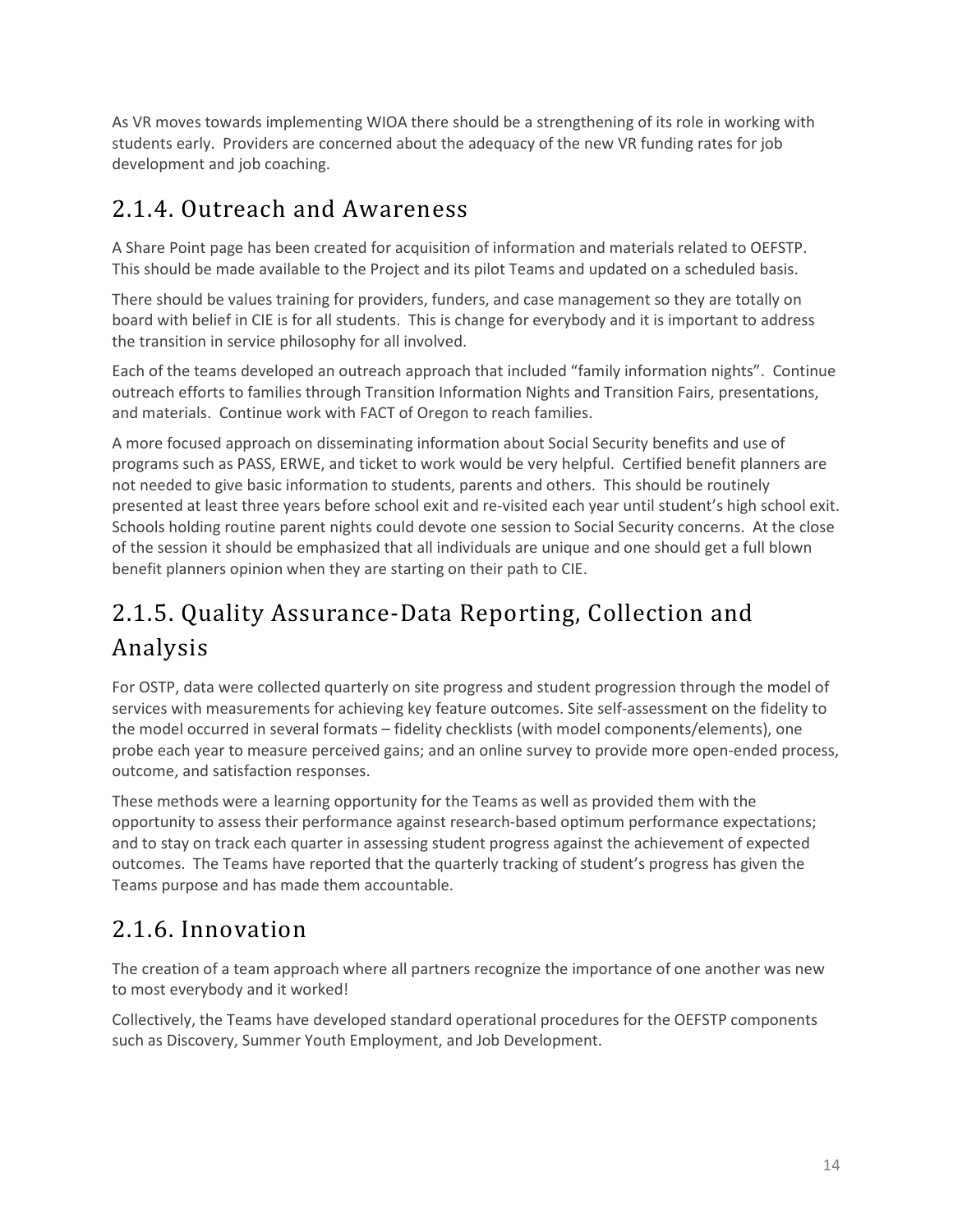## 2.2. What needs to be changed, created or improved?

## 2.2.1. Service and Capacity Building (3.0. Capacity Building-Training-TA)

As this effort grows, continued and ongoing training and technical assistance should be available to all agencies interested in employment of persons with disabilities. Transition services for youth with I/DD and a single agency capacity, ODDS, has been well addressed through the proposed settlement; however, there is concern about plans to increase system capacity to address the numbers of students needing services.

The Project should continue to deliver of Training on a consistent basis. Suggested just-in-time trainings should include: General Values Training, Seamless Transition Best Practices, Discovery of the World of Work, Employer Relations and Customized Job Search, Positive Personal Profile development, Marketing to Employers, Outreach to Families, Behavior Supports in the Workplace, and Using Assistive Tech to Support Independence in the Worksite. Follow up on these trainings to sites on how to implement what was learned should be provided through a pool of SMEs.

Continue use of SMEs to keep things on track, provide fidelity to the model, and provide communication and coordination with new and existing teams.

Develop a Start up Boot Camp for new project sites based on current materials and experiences gained during Phase 1 of the pilot period.

Create a "How To Manual" for new sites based on current EFOSTP materials and experiences gained during pilot period. Make this available to all sites, both new and existing. Existing sites will have new members coming onto the teams who would benefit from the manual. The manual should include expectations from each partner in service delivery and braided service delivery timelines.

### 2.2.2. Resource Allocation and Distribution

Provide funding for a designated team lead for each team. This is a professional staff that has the title and focused job responsibilities with their employer or agency, not just money to the person, but to the organization that will then put the activities in the person's job requirements.

Figure out some way to address the need to fund employment service providers so that they can engage with students much earlier to implement summer youth employment.

To have the capacity within employment service providers to meet the needs of the numbers of transition youth with I/DD in Oregon, the state should continue to be in conversation with employment service providers about costs and forecasting number of students to be served across a designated span of time. Across the country, as states have continued their progress in Employment First Initiatives, capacity within employment service providers, both in terms of staff recruitment and retention have been issues. To attract and keep quality employment service providers, the State must work to keep rates at an adequate level and engage in conversations with employment service providers about adequate funding levels for OSTP activities.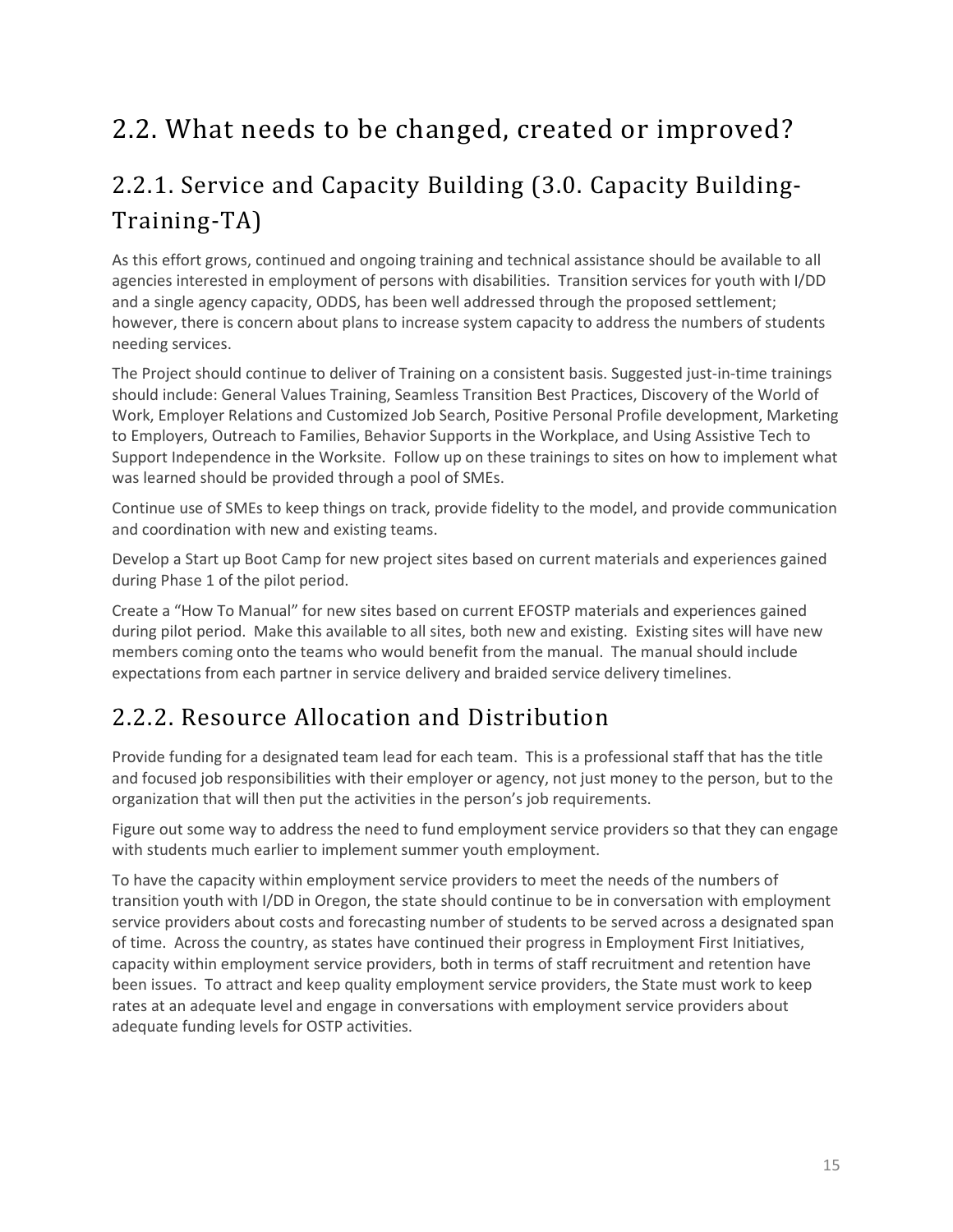## 2.2.3. Policy or practice clarifications or changes (IE Plan 1.0. Public Policy-Infrastructure)

Finalize and adopt a local agreement among partners in the EFOSTP. State Partners must take the lead in having the conversation in their regional and/or local network offices. Actively demonstrate support and "how to" execute the agreement if roles/responsibilities differ from existing policy or has not been formerly developed.

Develop a systematic way for County Service Coordinators and Brokerage-PAs to understand the Seamless Transition Model flow of services so that request and receipt of funding by individual students occurs in a timely manner. Have Lead County Service Coordinator/PA in each office, and strategically replace the PA lead if the position is vacated. Develop written standard operating procedures for all coordinators and Pas to follow. Service Coordinators/PA s should attend the local team meetings and be active participants.

Participating schools must identify a lead to be on the team and participate in regular meetings. This has been difficult at some pilot sites.

### 2.2.4. Outreach and Awareness

Continue effort to educate and engage families in recognizing CIE as a primary goal for their son or daughter upon completion of high school.

Make training and support available on leading Family Information Nights and Transition Fairs. At present, all OEFSTP sites are doing Parent Information Nights. Some are leading Transition Fairs. There are no materials to guide a site on how to lead these events. There should be an orientation or workshop available on what to include in these events and community resources to call upon to participate in the events. Families should be a part of identifying what is needed. Materials should be available on the Statewide Share Point page for OSTP sites to utilize.

## 2.2.5. Quality Assurance-Data Reporting, Collection and Analysis

Continue the systematic collection of information on student outcomes and their movement through the model flow of services.

In general, make the Outcomes Data collected by the Dept of Ed, survey of student engagement one year after exiting school, available to all and found easily online. This is a requirement of IDEA. Data should be looked at along with I//DD data when not only looking for outcomes, but for areas of the state which might need additional training and technical assistance around School-to-Work transition.

### 2.2.6. Innovation

Include Workforce on the OEFSTP team, utilizing their resources and staff to improve school to work outcomes in Oregon.

Build relationships with employers in OEFSTP efforts with the focus on increasing community- based work experience options and to increase school to work outcomes.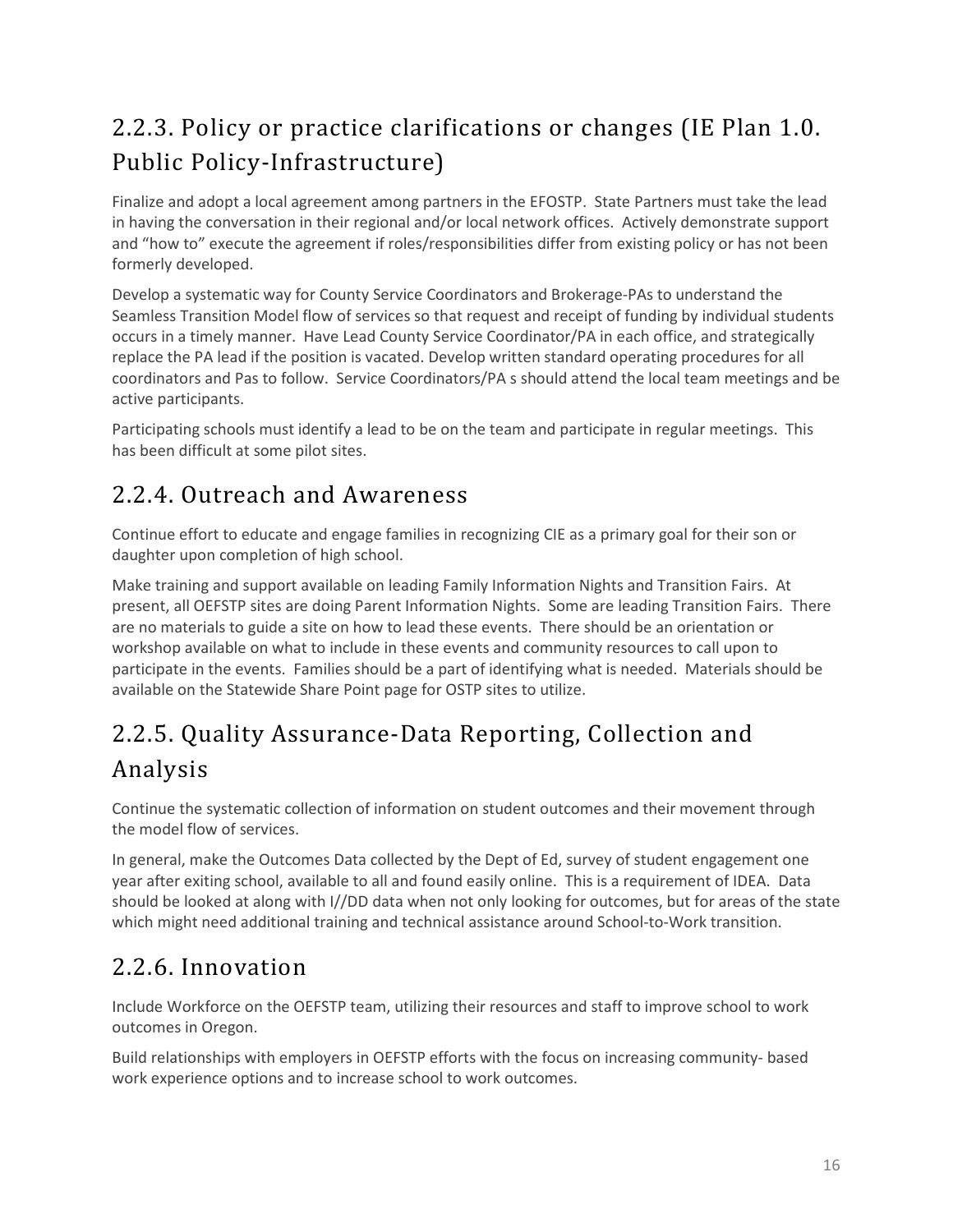# IV. Overall Recommendations

Within a two year time period, Oregon has made significant gains in creating and implementing a seamless transition from school to work approach for youth with significant disabilities. Pilot Teams have demonstrated their commitment to the seamless transition approach and State Partners have responded to the local needs by communicating project intent to regional/local staff and demonstrating flexibility in how funding resources are to be available to individuals. However, improvements are needed for year 3 of the project to realize quality, effectiveness, efficiency and expansion to new students/new team members within existing sites, and starting up new core teams at new sites. The following recommendations offered to the State are intended to address improvements.

These overall recommendations are based on the authentic experiences of the Subject Matter Experts with the project, and the actual performance and comments made by the pilot sites of the Seamless Transition Project. To support our recommendations, the Oregon Employment First Executive Order, Lane v. Brown proposed Settlement, and the Employment First Integrated Employment Plan were mined for regulatory and procedural expectations for Oregonian youth with intellectual and developmental disabilities. The framework for the recommendations is a crosswalk between the goals in the Integrated Employment Plan and research questions established at the onset of the Oregon Employment First Seamless Transition Pilot Project.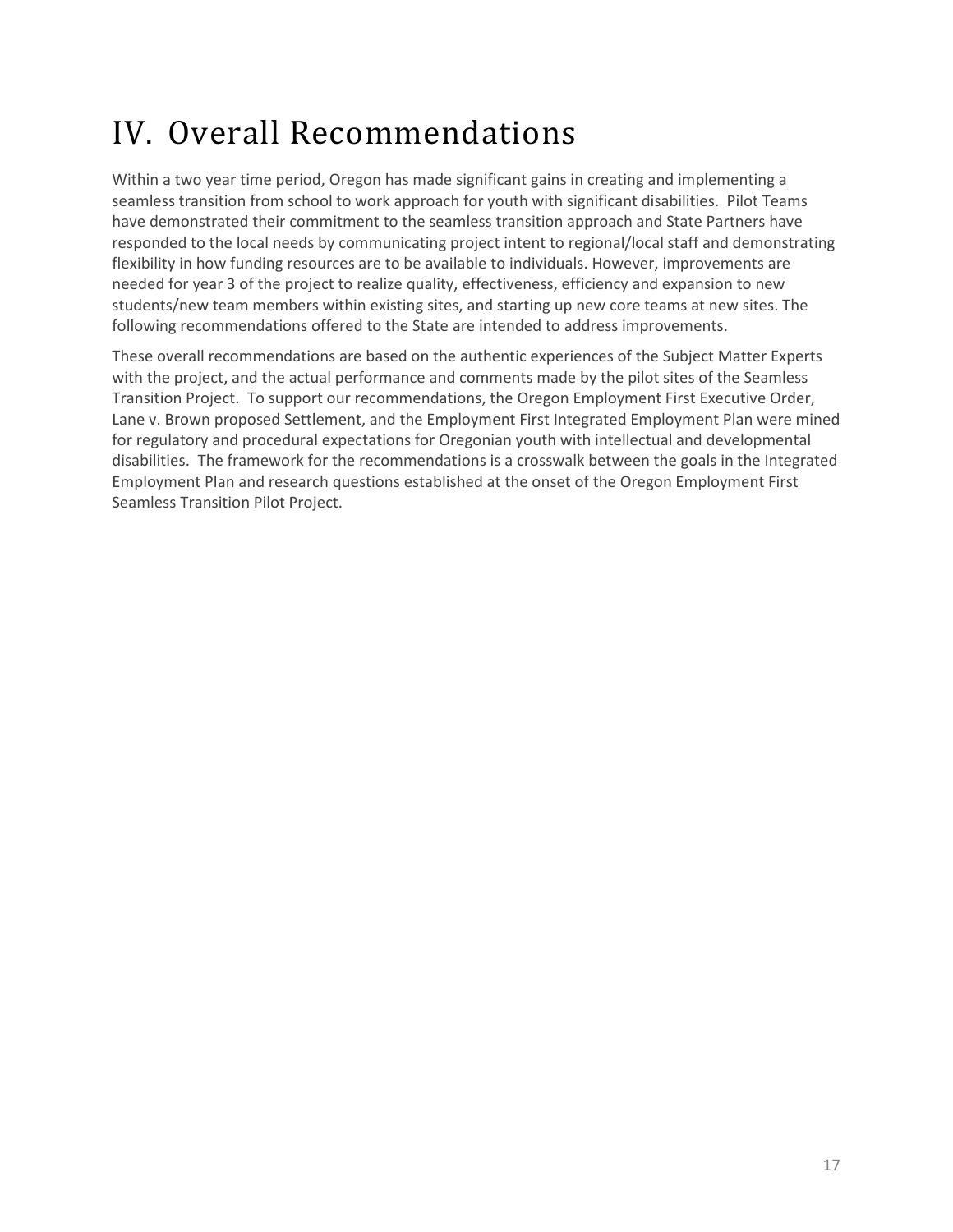**Table 4. Overall Recommendations by Project Research Question aligned with Integrated Employment Plan Goals by Regulatory/Procedural Expectations** 

| <b>Research</b><br><b>Questions</b>         | <b>Integrated</b><br><b>Employment Plan</b><br><b>Goals</b> | <b>Overall Recommendations</b>                                                                                                                                                                                                                                                                                                                                                                                                                                            | <b>Regulatory and Procedural</b><br><b>Expectations</b>                                                                                                                                      |
|---------------------------------------------|-------------------------------------------------------------|---------------------------------------------------------------------------------------------------------------------------------------------------------------------------------------------------------------------------------------------------------------------------------------------------------------------------------------------------------------------------------------------------------------------------------------------------------------------------|----------------------------------------------------------------------------------------------------------------------------------------------------------------------------------------------|
| 1. Service &<br>Capacity<br><b>Building</b> | 3.0. Capacity<br>Building-Training-TA                       | 1. Continue to deliver Training on a<br>consistent basis. Suggested<br>trainings include: General Values<br>Training, Seamless Transition Best<br>Practices, Discovery of the World of<br>Work, Customized Job Search,<br>development of Positive Personal<br>Profiles, Marketing to Employers,<br>Outreach to & involvement of<br>Families, Behavior Supports in the<br>Workplace, and Using Assistive<br><b>Technology to Support</b><br>Independence in the Workplace. | Supports 3.0 activities of<br>Integrated Employment state<br>plan.<br>Supports Lane v. Brown<br>Activities.<br>Supports Executive Order 15-<br>01 calling for more training to<br>providers. |
|                                             |                                                             | 2. Continue to provide specific<br>consultation to existing sites<br>through a pool of SMEs.                                                                                                                                                                                                                                                                                                                                                                              |                                                                                                                                                                                              |
|                                             |                                                             | 3. Continue to align specialized<br>regional staff from VR, ED, DD with<br>pilot teams to provide TA on<br>problem solving system issues and<br>improving funding timeliness and<br>efficiencies.                                                                                                                                                                                                                                                                         |                                                                                                                                                                                              |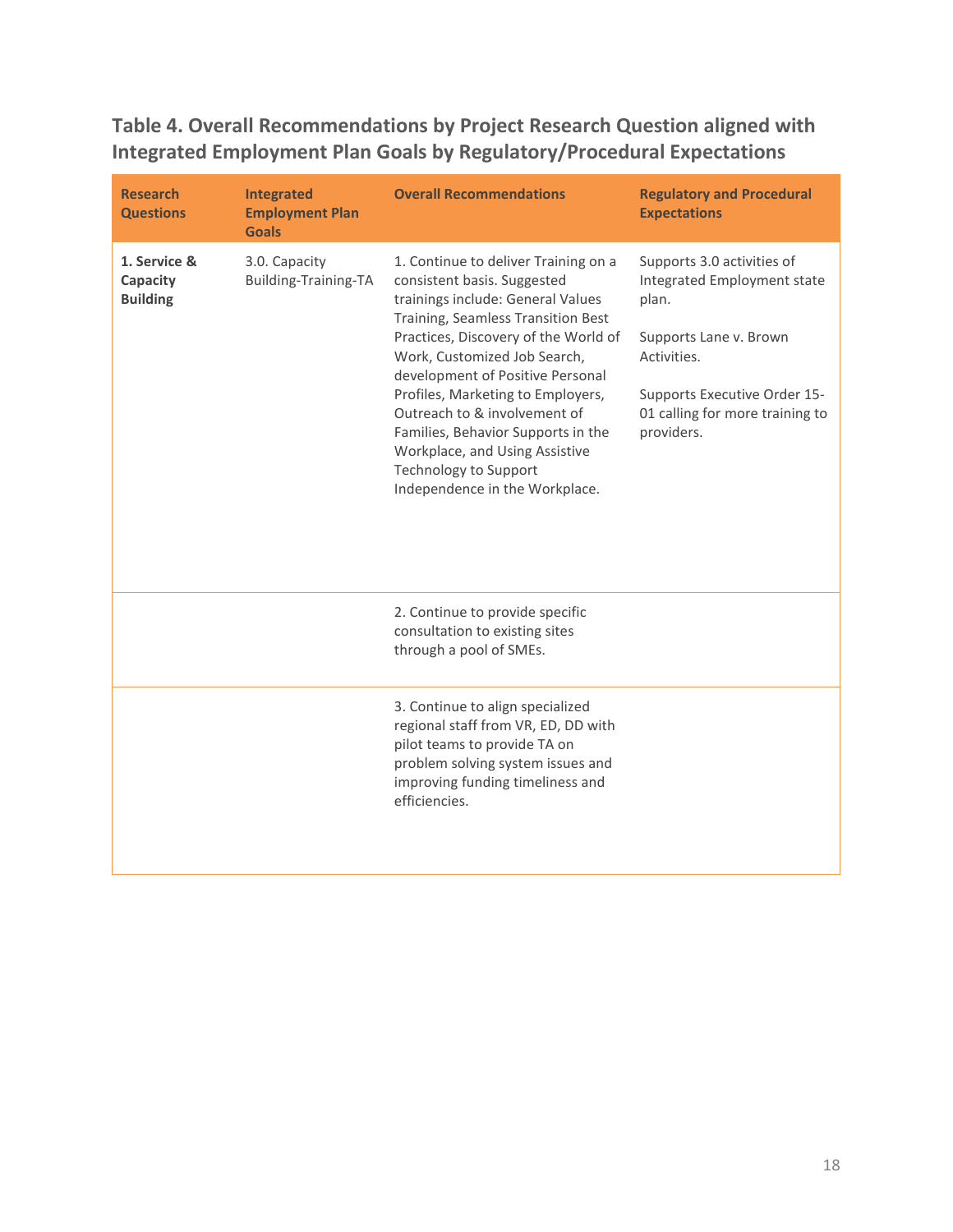| <b>Research</b><br><b>Questions</b> | <b>Integrated</b><br><b>Employment Plan</b><br><b>Goals</b> | <b>Overall Recommendations</b>                                                                                                                                                                                                                                                                                    | <b>Regulatory and Procedural</b><br><b>Expectations</b> |
|-------------------------------------|-------------------------------------------------------------|-------------------------------------------------------------------------------------------------------------------------------------------------------------------------------------------------------------------------------------------------------------------------------------------------------------------|---------------------------------------------------------|
|                                     |                                                             | 4. Education must provide the<br>critical technical assistance to pilot<br>team partner school systems to set<br>up an early identification and<br>enrollment process that begins<br>when the student is a rising 9th<br>grader. A formal linkage with high<br>schools for 18-21 programs is<br>critical.         |                                                         |
|                                     |                                                             | 5. Education should define<br>Discovery curricular activities for<br>students that focus on CIE and<br>include self-determination<br>instruction, student-led IEP; and<br>transition assessment to include<br>the development of a positive<br>personal profile.                                                  |                                                         |
|                                     |                                                             | 6. Education should make available<br>the critical TA to pilot team partner<br>school systems to provide enrolled<br>students with early community-<br>based work experiences, starting as<br>early as four years from exit and no<br>later than three years from exit,<br>that are aligned with their interests. |                                                         |
|                                     |                                                             | 7. Provide training to educators, VR<br>staff, and employment service<br>providers on developing and<br>supporting paid, integrated work<br>experiences (SYE-paid internship),<br>two years before high school exit.                                                                                              |                                                         |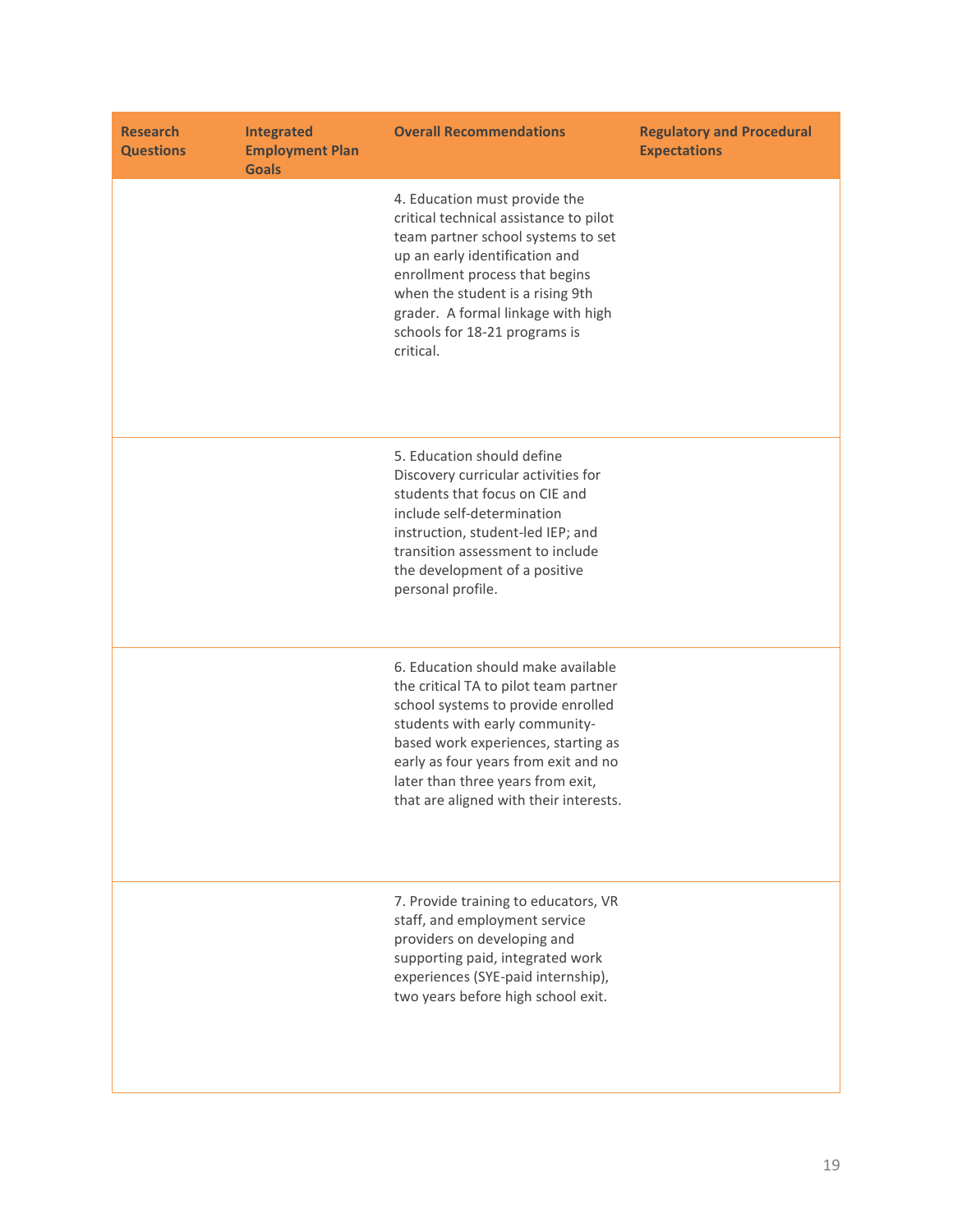| <b>Research</b><br><b>Questions</b>                           | <b>Integrated</b><br><b>Employment Plan</b><br><b>Goals</b> | <b>Overall Recommendations</b>                                                                                                                                                                                                                                                                                                                 | <b>Regulatory and Procedural</b><br><b>Expectations</b> |
|---------------------------------------------------------------|-------------------------------------------------------------|------------------------------------------------------------------------------------------------------------------------------------------------------------------------------------------------------------------------------------------------------------------------------------------------------------------------------------------------|---------------------------------------------------------|
|                                                               |                                                             | 8. Continue to maintain an<br>optimum goal of employer-paid<br>internships.                                                                                                                                                                                                                                                                    |                                                         |
|                                                               |                                                             | 9. Initiate meaningful community<br>life training (wrap around day and<br>CIE in a normalized setting) for<br>existing and new sites.                                                                                                                                                                                                          |                                                         |
|                                                               |                                                             | 10. Expand student expected<br>outcomes to include Postsecondary<br>Education.                                                                                                                                                                                                                                                                 |                                                         |
|                                                               |                                                             | 11. Develop a Start up Boot Camp<br>for new project sites based on<br>current materials and experiences<br>gained during pilot period.                                                                                                                                                                                                         |                                                         |
|                                                               |                                                             | 12. Create a "How-to Manual" for<br>new sites based on current OEFSTP<br>materials and experiences gained<br>during pilot period.                                                                                                                                                                                                              |                                                         |
| 2. Resource<br><b>Allocation &amp;</b><br><b>Distribution</b> | 2.0. Rates-Funding                                          | 1. Provide funding for a designated<br>team lead for each team. The team<br>lead should be a professional staff<br>that has the title and focused job<br>responsibilities with their employer<br>or agency, not just money to the<br>person, but to the organization that<br>will then put the activities in the<br>person's job requirements. |                                                         |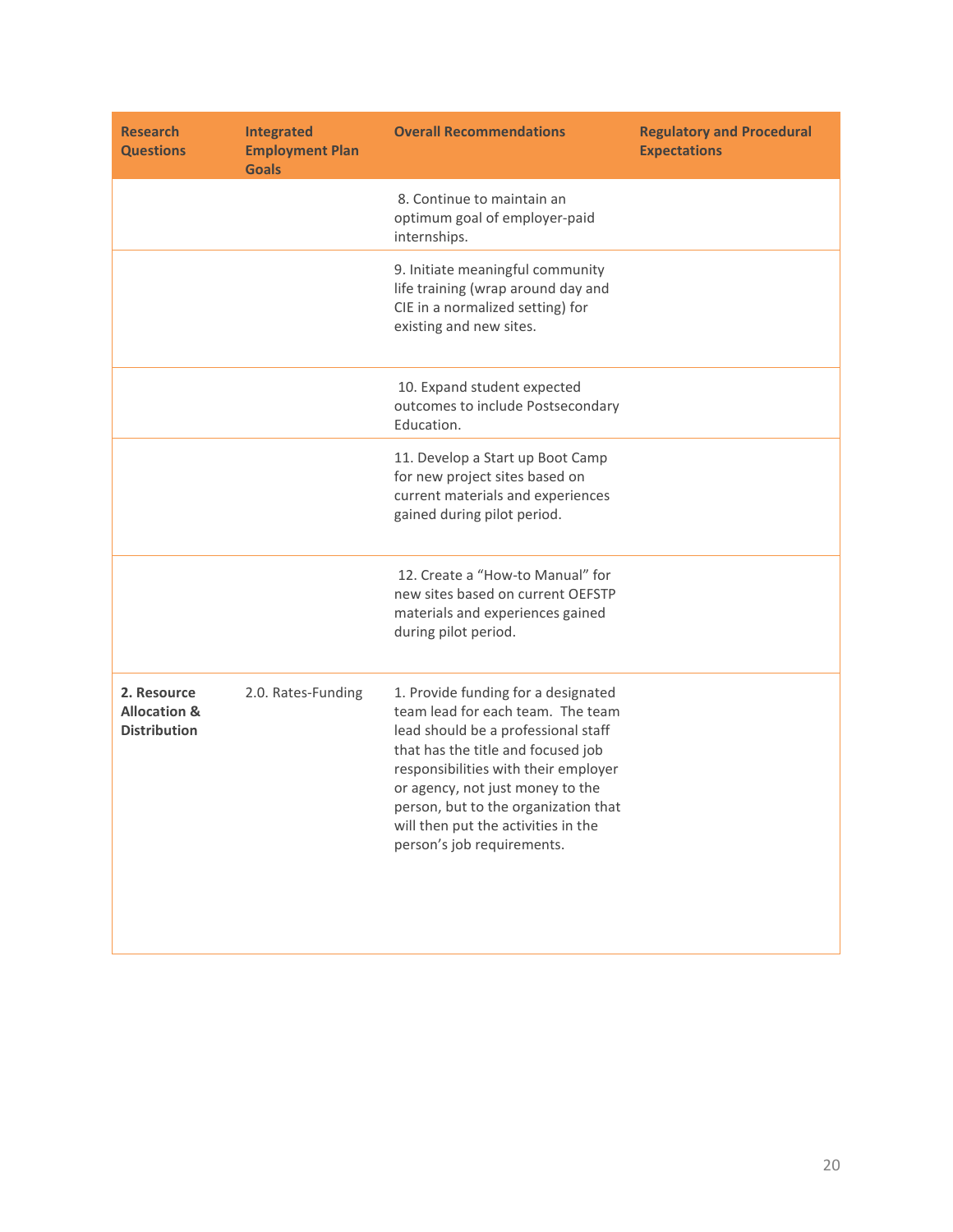| <b>Research</b><br><b>Questions</b>                                           | <b>Integrated</b><br><b>Employment Plan</b><br><b>Goals</b> | <b>Overall Recommendations</b>                                                                                                                                                                                                                                                                 | <b>Regulatory and Procedural</b><br><b>Expectations</b>                                       |
|-------------------------------------------------------------------------------|-------------------------------------------------------------|------------------------------------------------------------------------------------------------------------------------------------------------------------------------------------------------------------------------------------------------------------------------------------------------|-----------------------------------------------------------------------------------------------|
|                                                                               |                                                             | 2. State agencies must map the<br>flow of resources that match the<br>Project's Flow of Services, identify<br>which agency pays for the service,<br>determine timelines for<br>engagement, and how this<br>information gets to the local level<br>so there is consistency across the<br>state. |                                                                                               |
|                                                                               |                                                             | 3. Ensure that service funding for<br>Summer Youth Employment (SYE) is<br>adequate to match the output of<br>services provided by the<br>employment service provider.<br>Particularly, closely examine VR<br>resources for (SYE).                                                              |                                                                                               |
|                                                                               |                                                             | 4. Strategically determine means<br>for involving the workforce system<br>in SYE along with VR and DD, i.e.,<br>connection to employers, protocol<br>for delivering SYE, etc.                                                                                                                  |                                                                                               |
|                                                                               |                                                             | 5. Determine means for rapidly<br>executing services and payment for<br>student stipend wages for SYE.                                                                                                                                                                                         |                                                                                               |
| 3. Policy or<br><b>Practice</b><br><b>Clarifications or</b><br><b>Changes</b> | 1.0. Public Policy-<br>Infrastructure                       | 1. Dissemination of the OEFSTP<br>local agreement needs immediate<br>attention to get maximum cross-<br>partner direct service from existing<br>sites and new sites.                                                                                                                           | This supports the Executive<br>Order item XI on Interagency<br><b>Collaborations and MOUs</b> |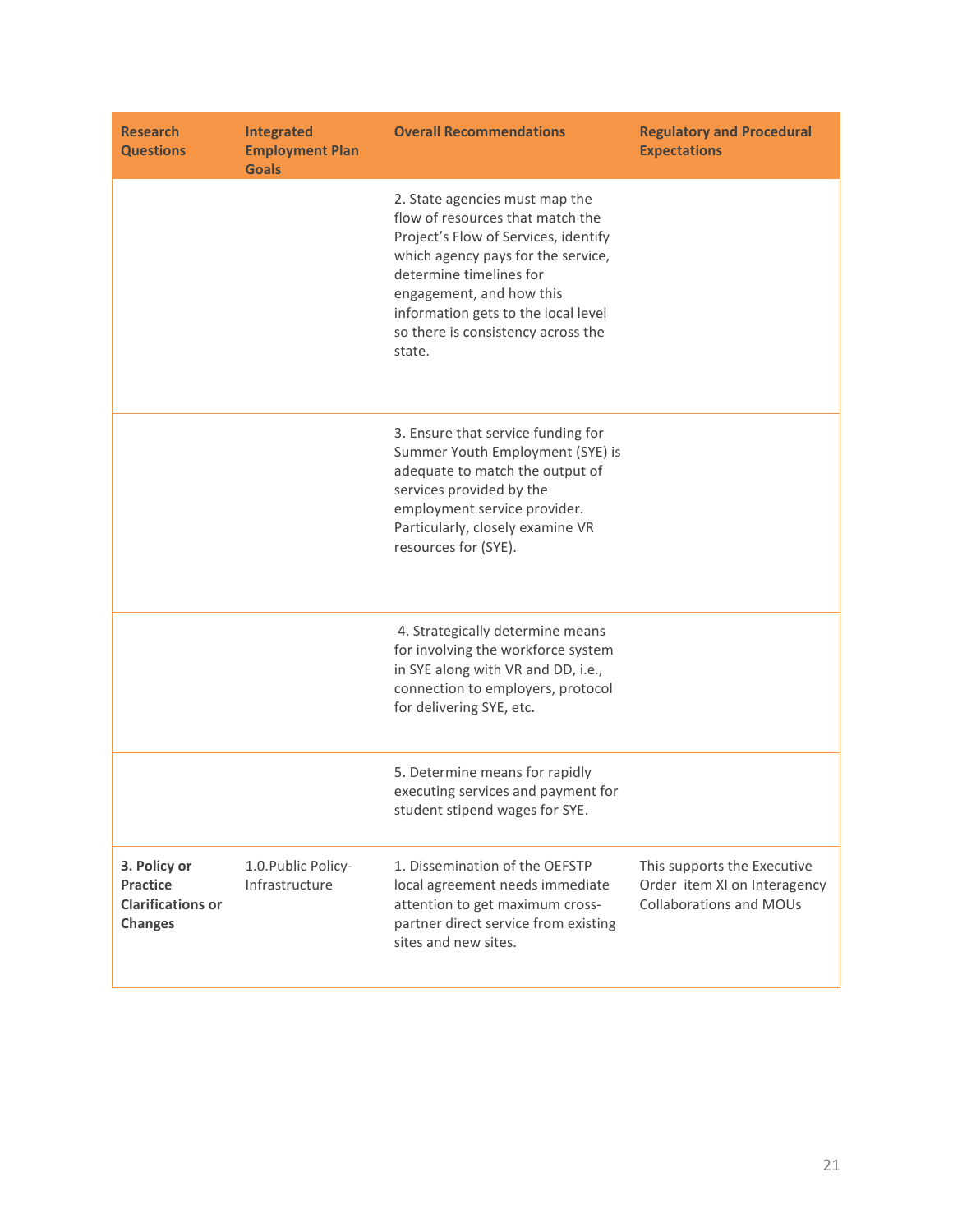| <b>Research</b><br><b>Questions</b> | <b>Integrated</b><br><b>Employment Plan</b><br><b>Goals</b> | <b>Overall Recommendations</b>                                                                                                                                                                                                                                                                                                                                                                | <b>Regulatory and Procedural</b><br><b>Expectations</b>                                                                                                                                                                          |
|-------------------------------------|-------------------------------------------------------------|-----------------------------------------------------------------------------------------------------------------------------------------------------------------------------------------------------------------------------------------------------------------------------------------------------------------------------------------------------------------------------------------------|----------------------------------------------------------------------------------------------------------------------------------------------------------------------------------------------------------------------------------|
|                                     |                                                             | 2. State partners must take the<br>responsibility of clarifying with<br>regional and local staff their<br>agencies involvement with the<br>project's local agreement. Leads<br>that sign the agreement must<br>review agreement, specifically<br>roles/responsibilities, with their<br>direct charges.                                                                                        | IE Plan 1.4 to make formal<br>agreements to include MOUs.                                                                                                                                                                        |
|                                     |                                                             | 3. Establish expectations through<br>the development of a working<br>protocol for each state/local key<br>agency for operating OEFSTP.<br>Designate lead staff within each<br>state/local key partner agency to<br>include County Service<br>Coordination and Brokerage.                                                                                                                      |                                                                                                                                                                                                                                  |
| 4. Outreach<br>and Awareness        | 4.0. Outreach and<br>Awareness                              | 1. Expand outreach to families to<br>more strongly include the value of<br>CIE and Social Security Benefits<br>Analysis. Employment<br>organizations and teachers involved<br>in the OEFSTP still report there are<br>some families who do not<br>participate in the process because<br>they do not believe their sons and<br>daughters can work, or will be<br>adequately supported to work. | This is supported by the IE<br><b>Plan 4.0</b><br>The Executive Order item VII<br>which states there should be<br>outreach to address the<br>benefits of employment and<br>the perceived obstacles to<br>employment by families. |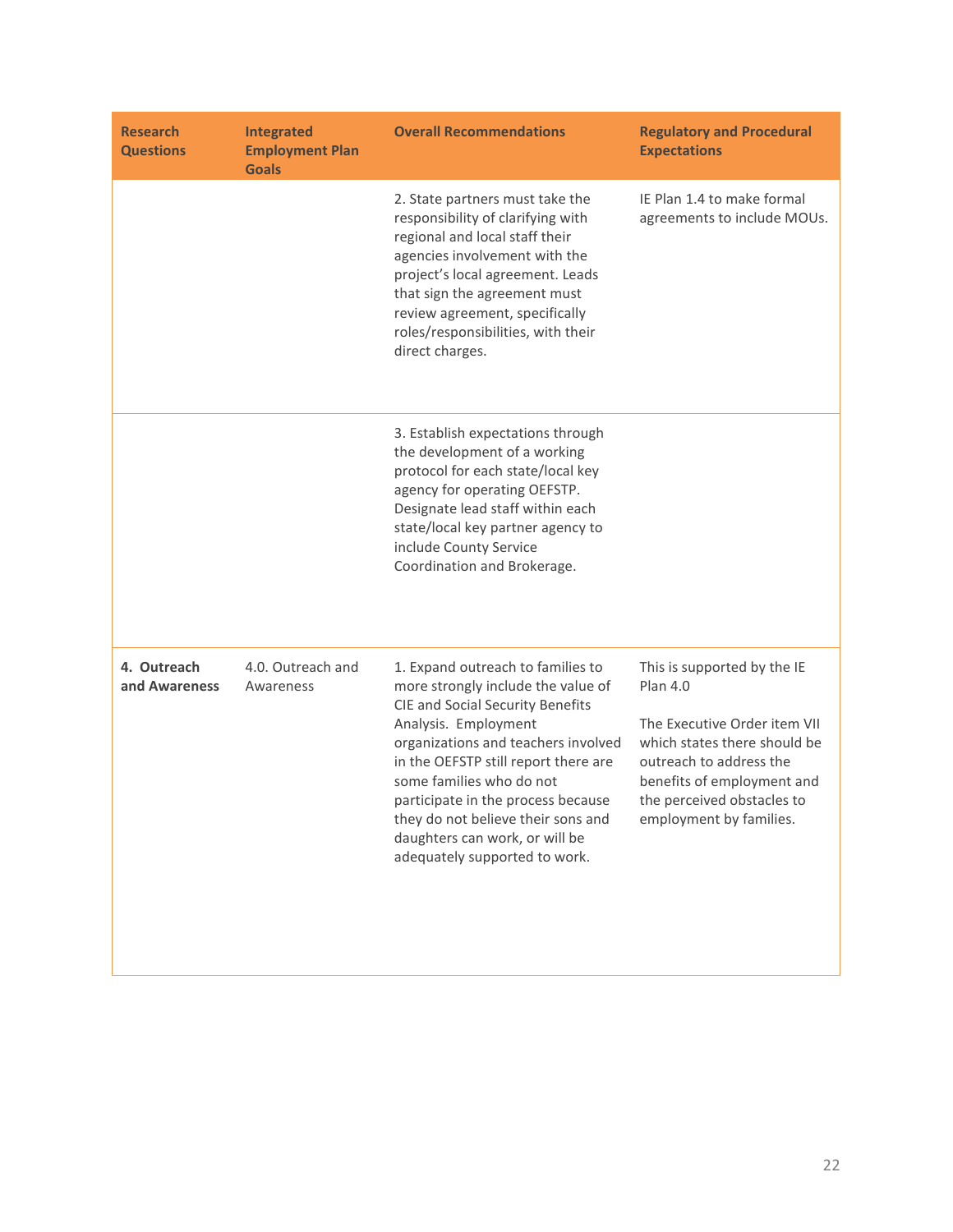| <b>Research</b><br><b>Questions</b>                                                      | <b>Integrated</b><br><b>Employment Plan</b><br><b>Goals</b>                      | <b>Overall Recommendations</b>                                                                                                                                                                                                                                                                                                                                                            | <b>Regulatory and Procedural</b><br><b>Expectations</b>                                                                                                                                    |
|------------------------------------------------------------------------------------------|----------------------------------------------------------------------------------|-------------------------------------------------------------------------------------------------------------------------------------------------------------------------------------------------------------------------------------------------------------------------------------------------------------------------------------------------------------------------------------------|--------------------------------------------------------------------------------------------------------------------------------------------------------------------------------------------|
|                                                                                          |                                                                                  | 2. Develop a working protocol for<br>starting and maintaining family<br>engagement through formal means,<br>i.e., family night, transition fairs,<br>and informal means, e.g. meet<br>families on their own terms at their<br>own location, time, and date.                                                                                                                               | Lane v. Brown proposed<br>Agreement as it related to<br>identifying the necessary<br>services which can include<br><b>Social Security Benefits</b><br>Analysis prior to leaving<br>school. |
| 5. Quality<br>Assurance-Data<br>Reporting,<br><b>Collection &amp;</b><br><b>Analysis</b> | 5.0. Quality<br>Assurance-Data<br>Reporting,<br><b>Collection &amp; Analysis</b> | 1. Continue to evaluate the Project<br>toward the Fidelity of the Seamless<br><b>Transition Model.</b><br>2. Establish an electronic data<br>management system for the<br>OEFSTP.<br>3. Tag, or add a data field, to each<br>existing state data base, ED, VR, DD,<br>to capture seamless transition<br>outcomes of the pilot students.<br>4. Make changes/improvements<br>based on data. | Aligns with IE Plan 5.0 and<br>Executive Order item XIII.                                                                                                                                  |
| 6. Innovation                                                                            | 6.0. Innovation                                                                  | 1. Continue to convene statewide<br>CoP meetings to work across<br>systems and build collaborative<br>alignment.                                                                                                                                                                                                                                                                          | This supports Employment<br><b>First Executive Order</b><br>requirement of new<br>approaches and partnerships<br>with government.                                                          |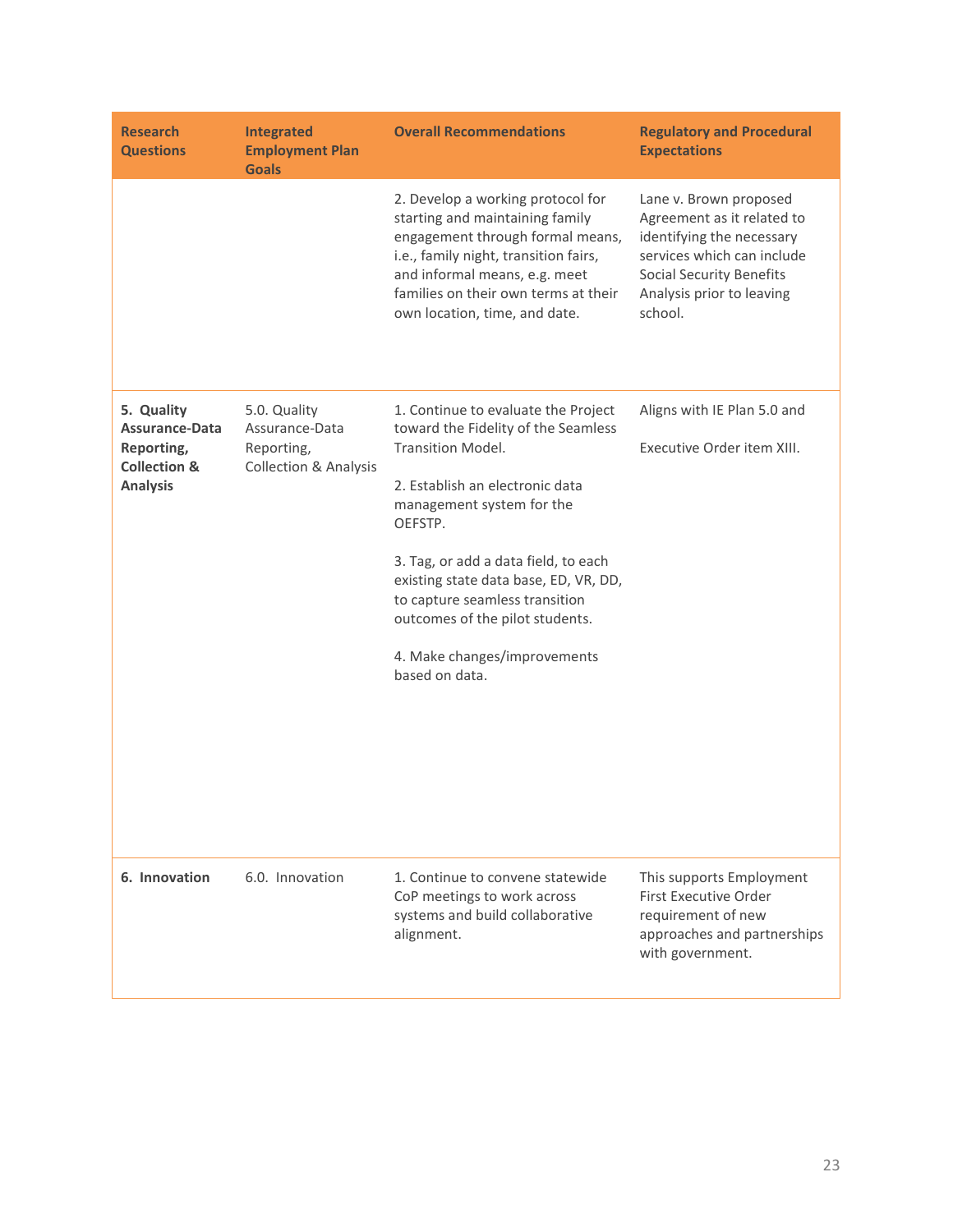| <b>Research</b><br><b>Questions</b> | <b>Integrated</b><br><b>Employment Plan</b><br><b>Goals</b> | <b>Overall Recommendations</b>                                                                                                                                                                                                                                                                                                                                                | <b>Regulatory and Procedural</b><br><b>Expectations</b>                                                                                                                                                                                                                                                                                                                                                                                                                                                                                                                                         |
|-------------------------------------|-------------------------------------------------------------|-------------------------------------------------------------------------------------------------------------------------------------------------------------------------------------------------------------------------------------------------------------------------------------------------------------------------------------------------------------------------------|-------------------------------------------------------------------------------------------------------------------------------------------------------------------------------------------------------------------------------------------------------------------------------------------------------------------------------------------------------------------------------------------------------------------------------------------------------------------------------------------------------------------------------------------------------------------------------------------------|
|                                     |                                                             | 2. Provide training to teachers and<br>employment providers on<br>developing Community- Based<br>Work Experiences that are truly<br>integrated, community- based (off<br>the school campus), available to all<br>students (not just the most<br>capable), individualized to meet the<br>student's employment goals, and<br>compliant with the US Department<br>of Labor laws. | This supports 6.2 Innovation<br>in IE Plan to use and teach<br>evidence- based practices.<br>This aligns with Executive<br>Order that no longer allows<br>vocational assessments in<br>sheltered industry for<br>transition aged youth, and<br>Lane v. Brown stating schools<br>will no longer purchase<br>placement in sheltered<br>industry for transition aged<br>youth, school will no longer<br>create "mock" work or pre-<br>vocational/sheltered industry<br>style work as training while in<br>school, and students will have<br>the opportunity to experience<br>work while in school. |
|                                     |                                                             | 3. Develop a 5-year expansion plan<br>for the OEFSTP projecting the<br>number of youth to serve each year<br>for each local Project area to build<br>capacity overtime.                                                                                                                                                                                                       |                                                                                                                                                                                                                                                                                                                                                                                                                                                                                                                                                                                                 |
|                                     |                                                             | 4. Build relationships with<br>employers to support OEFSTP<br>efforts.                                                                                                                                                                                                                                                                                                        | This supports IE Plan 3.3 for<br>outreach to the business<br>community.                                                                                                                                                                                                                                                                                                                                                                                                                                                                                                                         |

<u> 1980 - Johann Barn, mars eta bainar eta baina eta baina eta baina eta baina eta baina eta baina eta baina e</u>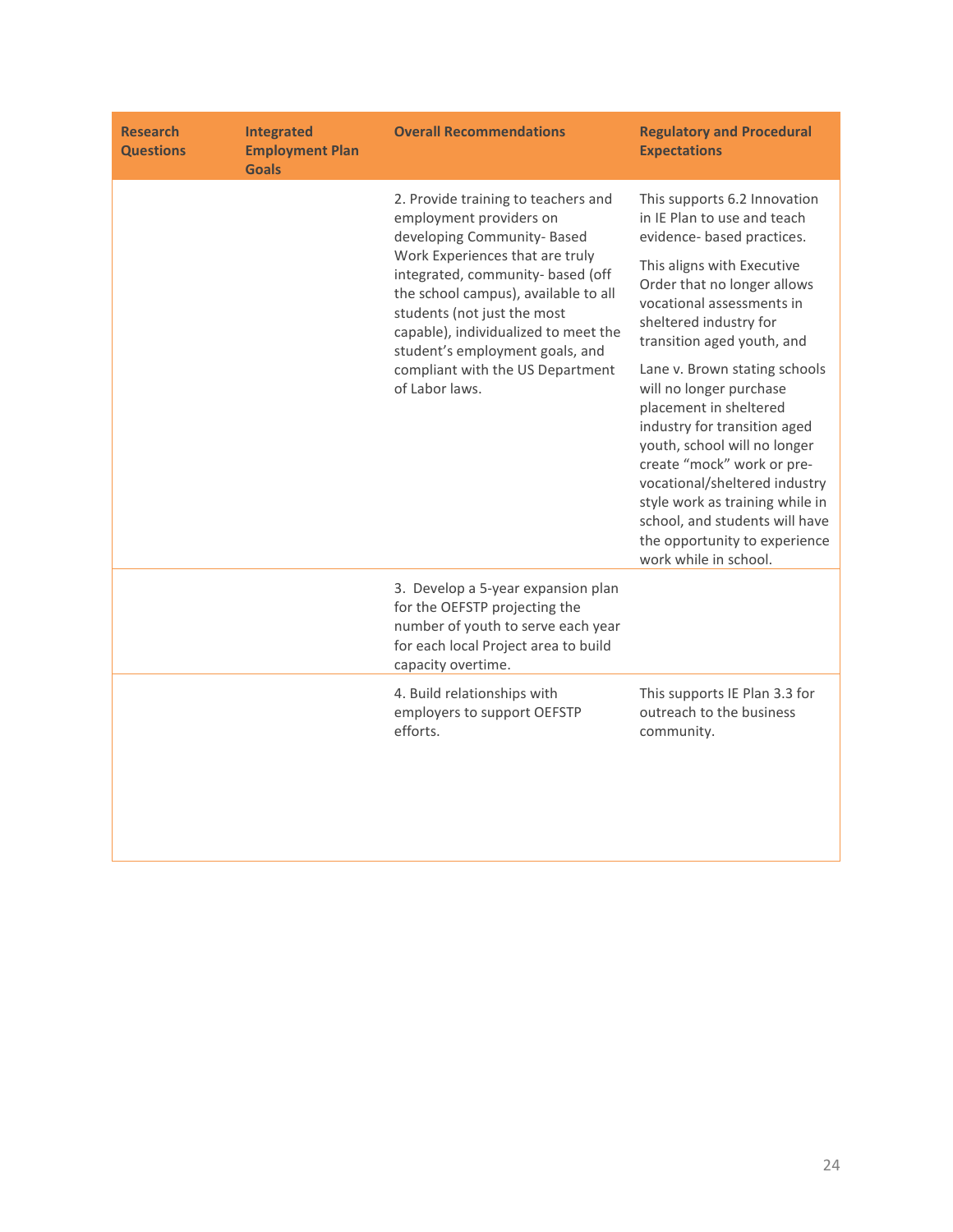# V. References

Lane et.al. v. Brown et. al., United States District Court Case, No. 3:12-cv-00138-ST. Settlement agreement.

Luecking, D.M. & Luecking, R., 2015. Translating research into a seamless transition model, *Career Development and Transition for Exceptional Individuals,* 38, No. 1 (4-13).

Oregon executive order 15-01, issued February 2015.

Oregon department of human services integrated employment plan, July 6, 2015.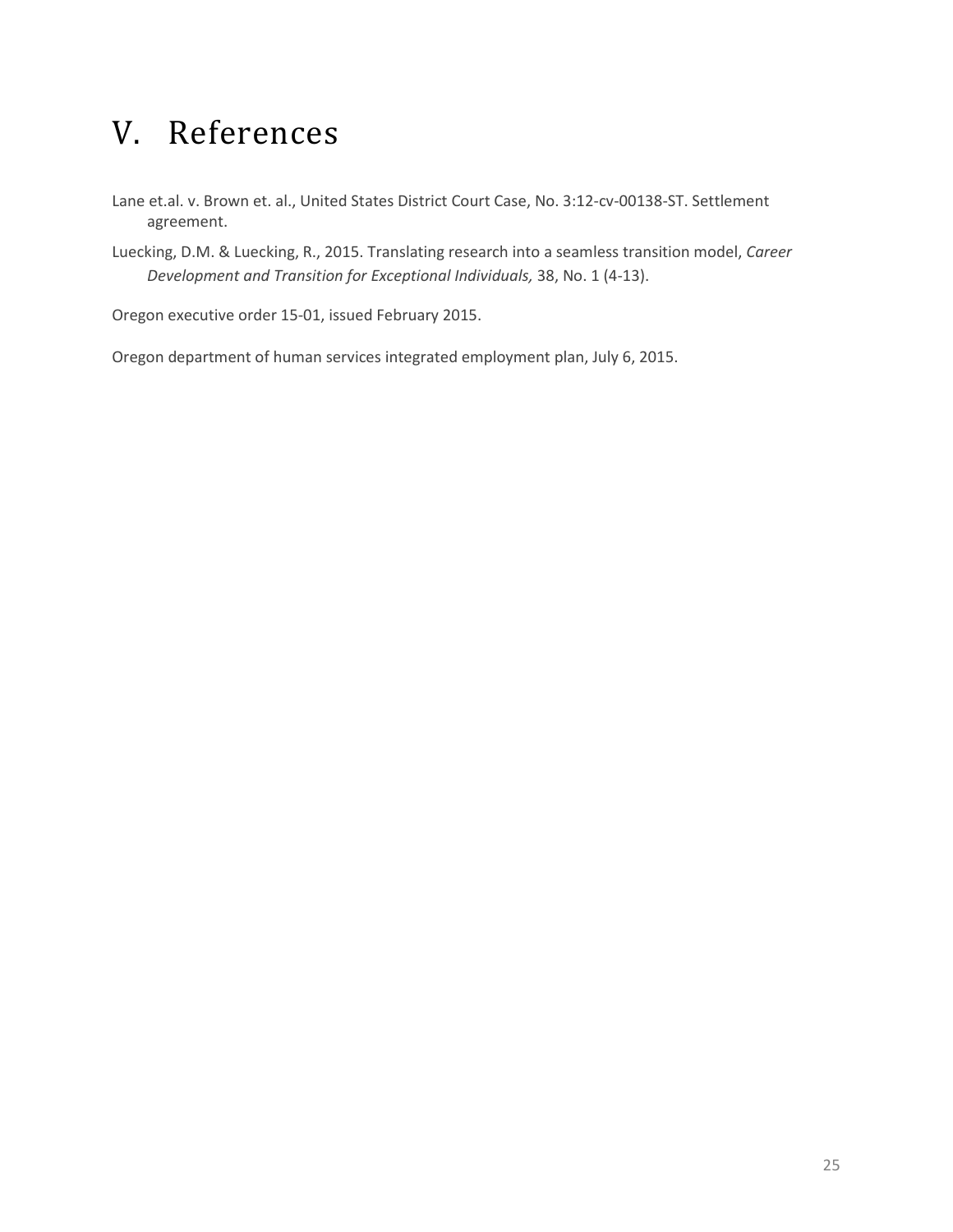# VI. Attachments

Conceptual Framework Student Flow of Services Chart

Site-Specific Fidelity Profile and Student Outcomes Reports:

- Multnomah
- Washington
- Umatilla
- Clackamas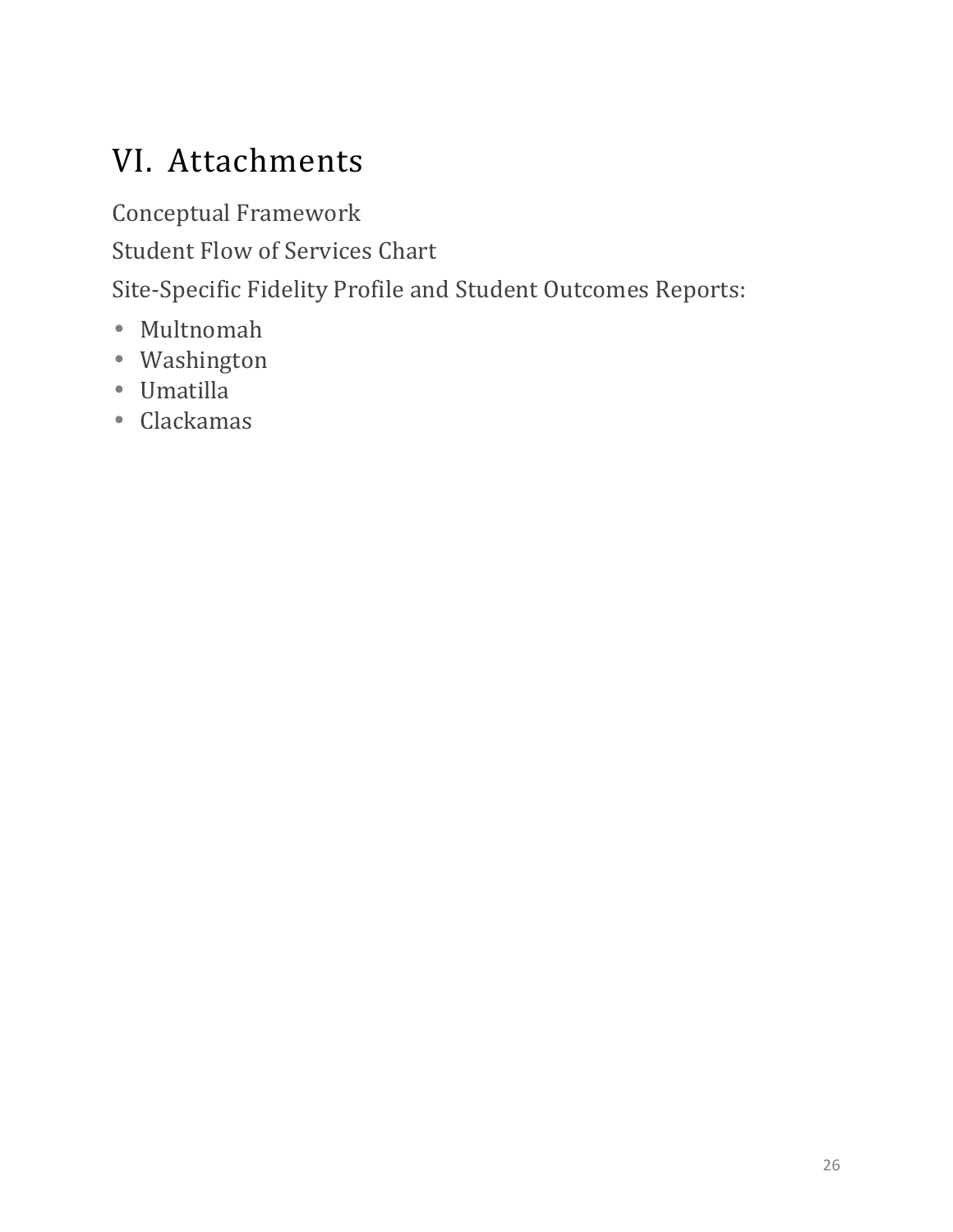Conceptual Framework Oregon's Seamless Transition Model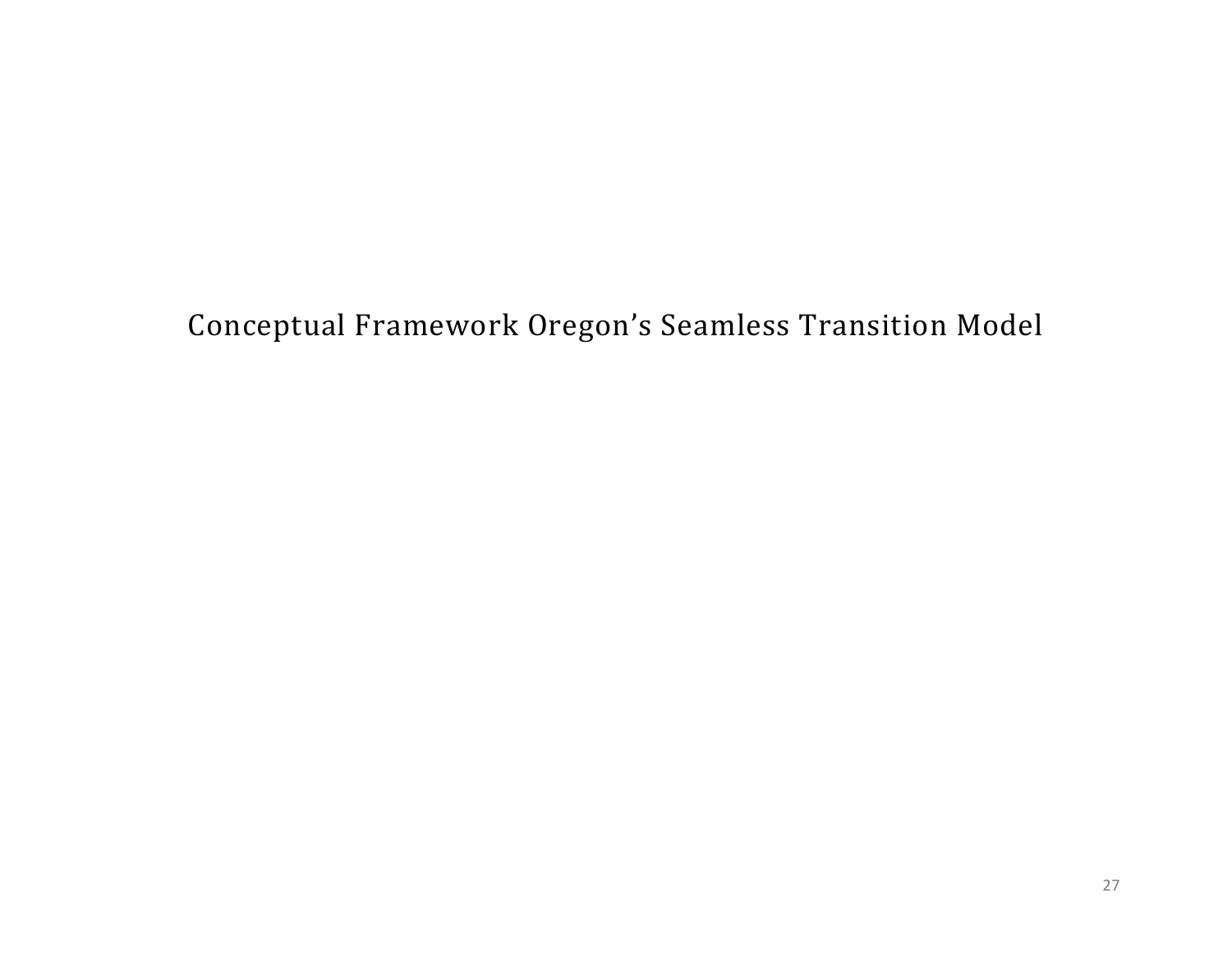

R*evised November, 2015*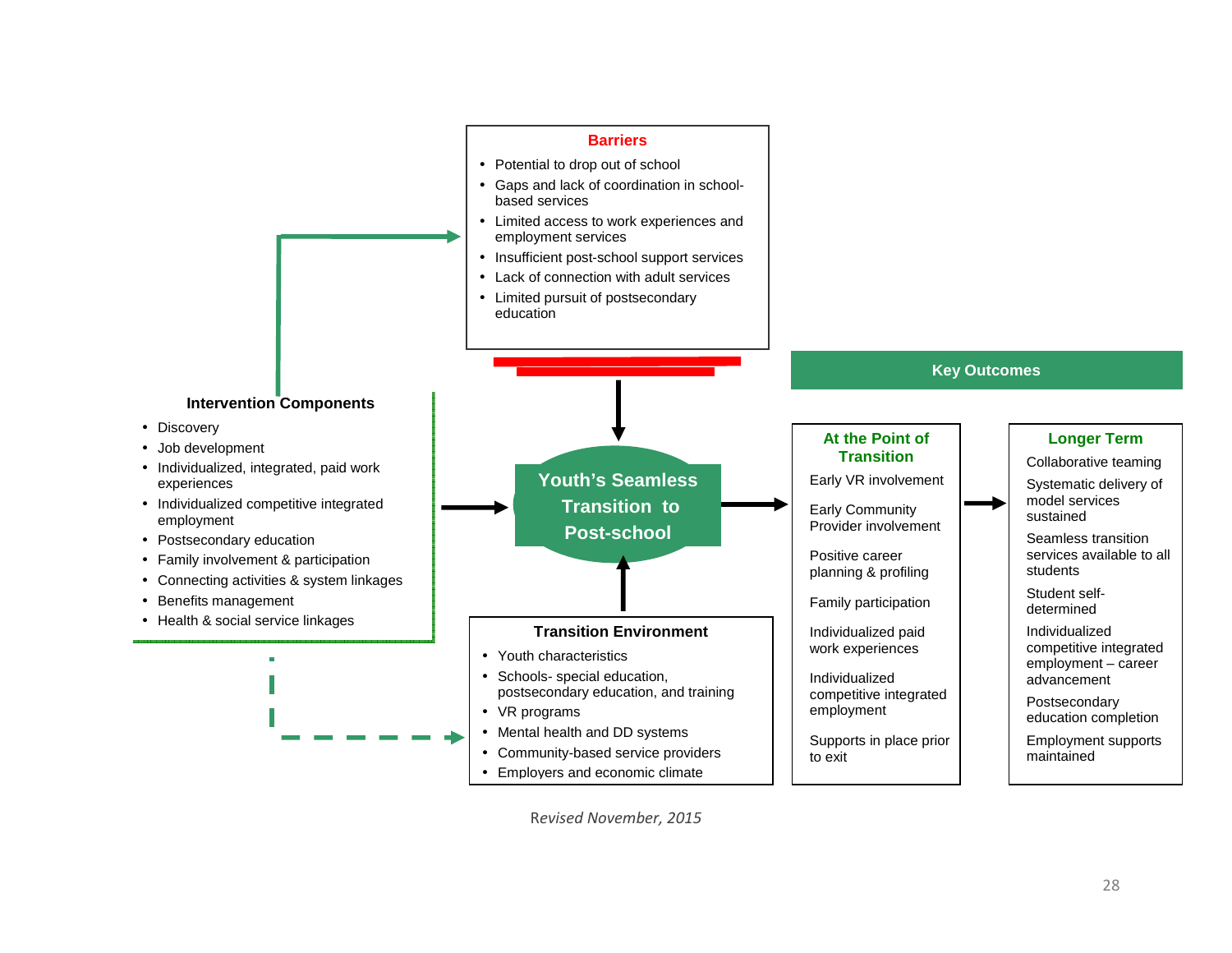



Revised November, 2015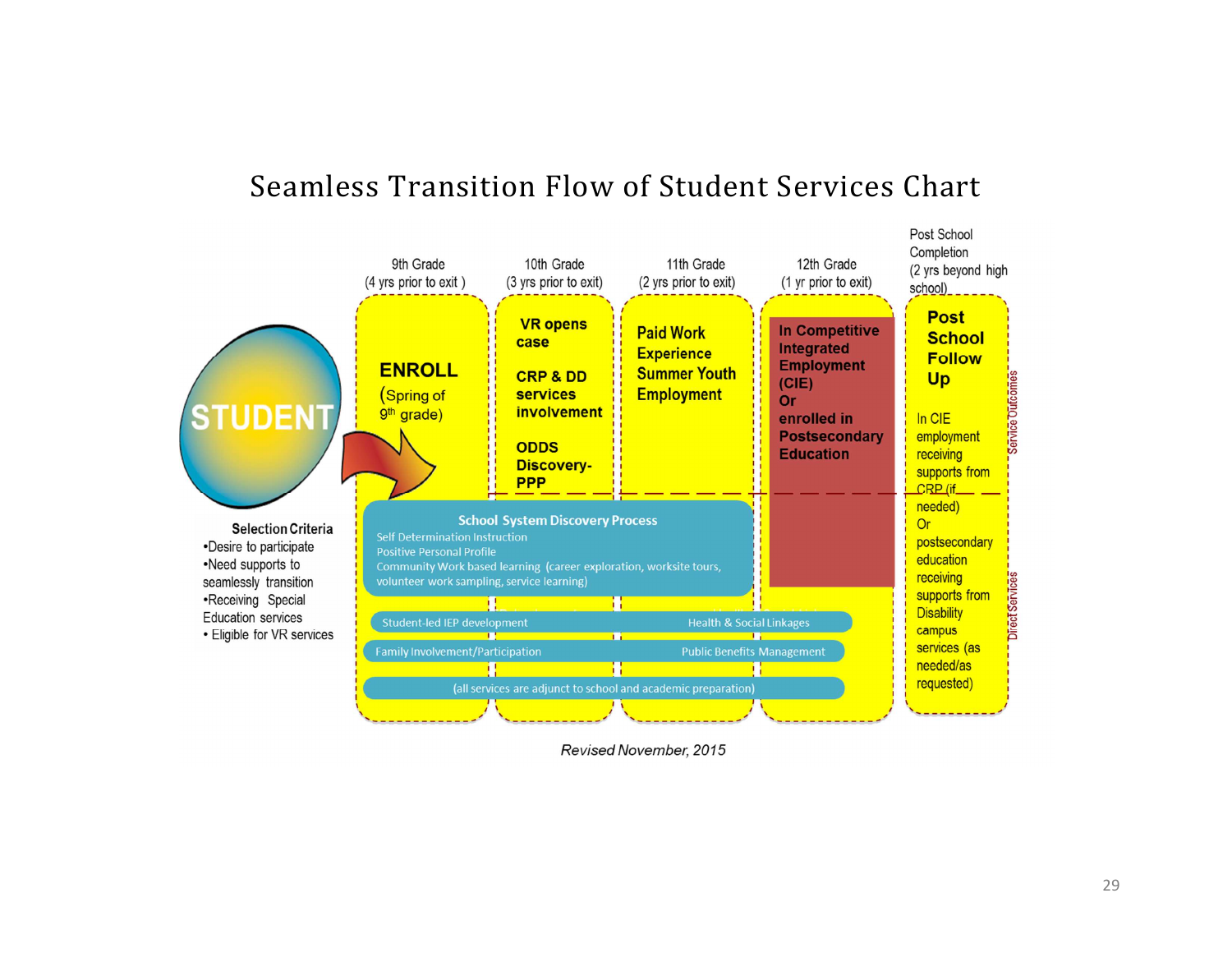Multnomah Fidelity Profile and Student Outcomes Report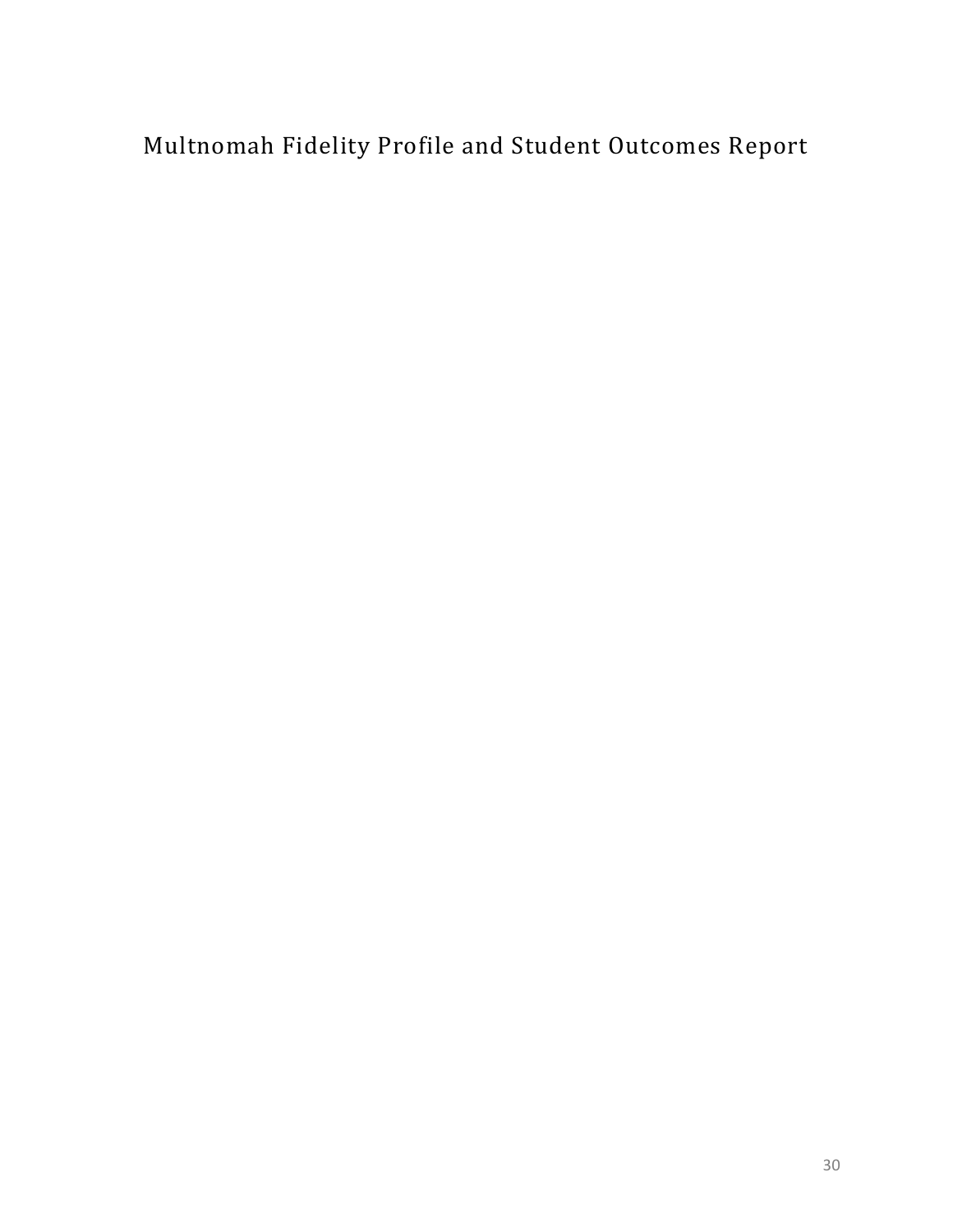### **1. Student Outcome Data Summary through June 30, 2015**

| <b>Multnomah</b>                                                                                                                                                                                                                                           |                                                                                                                                   |                                                                                                                                                           |  |
|------------------------------------------------------------------------------------------------------------------------------------------------------------------------------------------------------------------------------------------------------------|-----------------------------------------------------------------------------------------------------------------------------------|-----------------------------------------------------------------------------------------------------------------------------------------------------------|--|
| <b>No. Enrolled</b>                                                                                                                                                                                                                                        | <b>Outcomes</b><br><b>Exiters Achieving Seamless</b><br>Transition, or<br><b>Remain in Transition by Exit</b><br>Year             | <b>Outcomes</b><br><b>Linkages</b>                                                                                                                        |  |
| Start Up Date:<br>October 2014<br># Enrolled by Year:<br>$2014 - 3$<br>$2015 - 7$<br>2016-2<br>2017-7<br>Total: 19<br># Dropped Out:<br>2014-1, received some<br>service,<br>Re: family did not want<br>student working<br>2015-1, received no<br>service, | 2014<br>Seamless: 0<br><b>Placed Post Graduation:</b><br>$3$ mos-1<br>$12m$ os- $1$<br>Remain in Transition: 0<br>In Follow up: 1 | 2014<br>VR open case: 3<br>CRP linkage: 3<br>Brokerage-PA/<br>County Service Coordinator: 2<br>Discovery: 3<br>Work-Based Experiences: 3<br>Unpaid        |  |
| Re: moved away                                                                                                                                                                                                                                             | 2015<br>Seamless: 4<br><b>Placed Post Graduation:</b><br>$3mos - 2$<br>Remain in Transition: 0<br>In Follow-up:                   | 2015<br>VR open case: 7<br>CRP linkage: 6<br>Brokerage-PA/<br>County Service Coordinator: 4<br>Discovery: 5<br><b>Work-based Experiences: 5</b><br>unpaid |  |
|                                                                                                                                                                                                                                                            | 2016<br>(complete data will be available<br>October, 2017)                                                                        | 2016<br>VR open case: 2<br>CRP linkage: 2                                                                                                                 |  |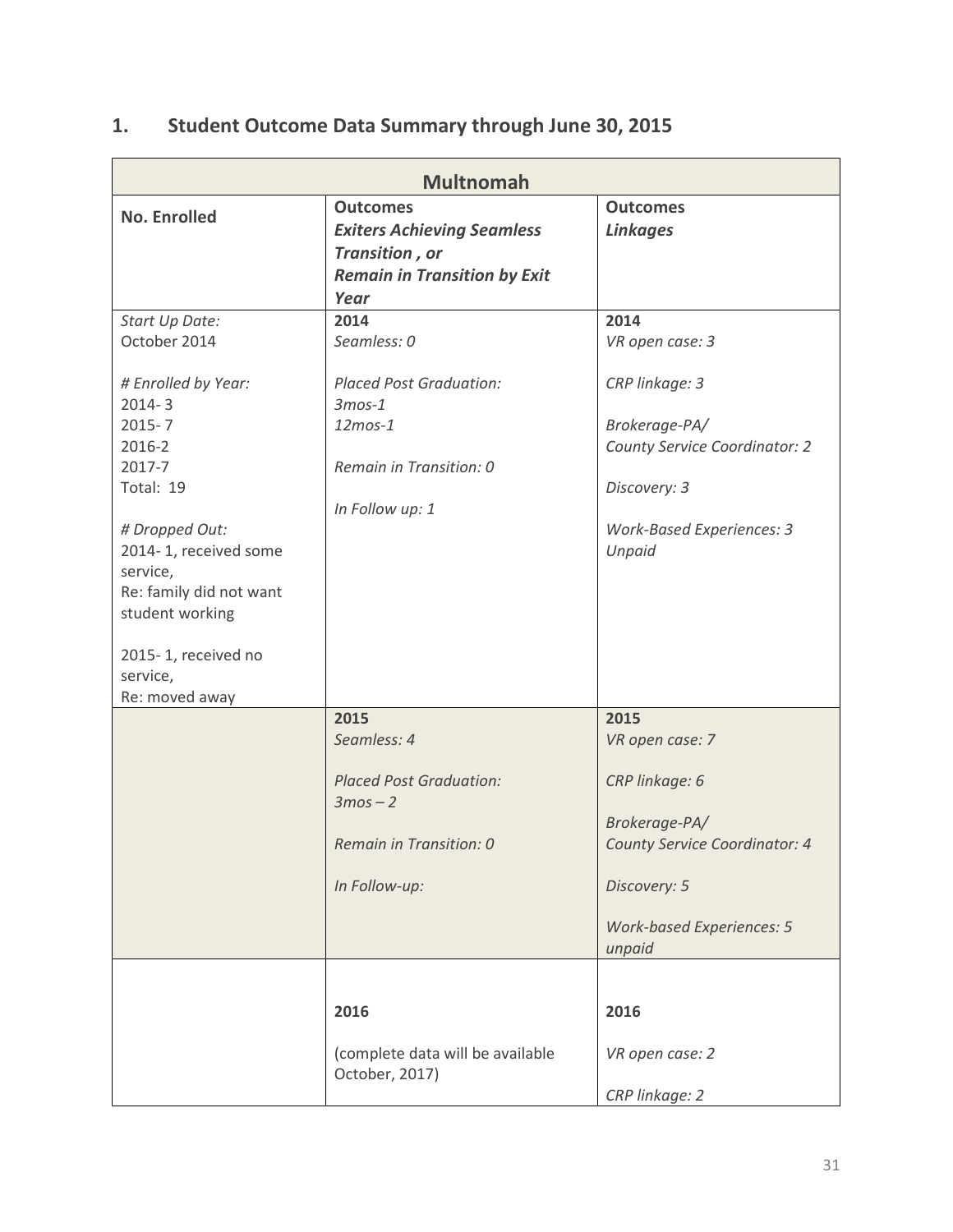| Seamless: 1 |                                                |
|-------------|------------------------------------------------|
|             | Brokerage-PA/<br>County Service Coordinator: 2 |
|             | Discovery: 2                                   |
|             | <b>Work-based Experiences: 2</b><br>unpaid     |

#### **2. Results: Fidelity Checklist**

| <b>Fidelity Self-Check by Model Components</b> | Probe 1,<br>9/2014 | Probe 2,<br>9/2015 | Gain |
|------------------------------------------------|--------------------|--------------------|------|
| Organization/Management<br>1.                  | 70%                | 100%               | 30%  |
| <b>Discovery</b><br>2.                         | 80%                | 100%               | 20%  |
| Job Development<br>3.                          | 100%               | 100%               | 0    |
| <b>Work- Based Experiences</b><br>4.           | 70%                | 100%               | 30%  |
| Paid Inclusive Employment (CIE)<br>5.          | 0                  | 100%               | 100% |
| <b>Postsecondary Education</b><br>6.           | 0                  | 50%                | 50%  |
| 7. Family Involvement & Participation          | 90%                | 100%               | 10%  |
| Connecting Activities & System Linkages<br>8.  | 70%                | 100%               | 30%  |
| <b>Benefits Management</b><br>9.               | 50%                | 100%               | 50%  |
| 10. Health & Social Service Linkages           | 80%                | 90%                | 10%  |

#### **3. Results: Fidelity Self-Survey**

#### **Themes from Fidelity Self – Survey**

#### **Commendations:**

Team collaboration to manage the model flow of services for each participant.

Effective linkages among partners: teacher, VRC, employment provider, Brokerage/PA.

Effective strategies for engaging families.

The Team was actively engaged in establishing the Project's Standard Operating Procedures for Discovery, work experience, interagency collaboration, job placement, and long-term services.

Site implementation plan is based upon best practices, is guiding services, and is producing good outcomes.

#### **Model Flow of Services (Student Case Story):**

Student was 2015 exiter.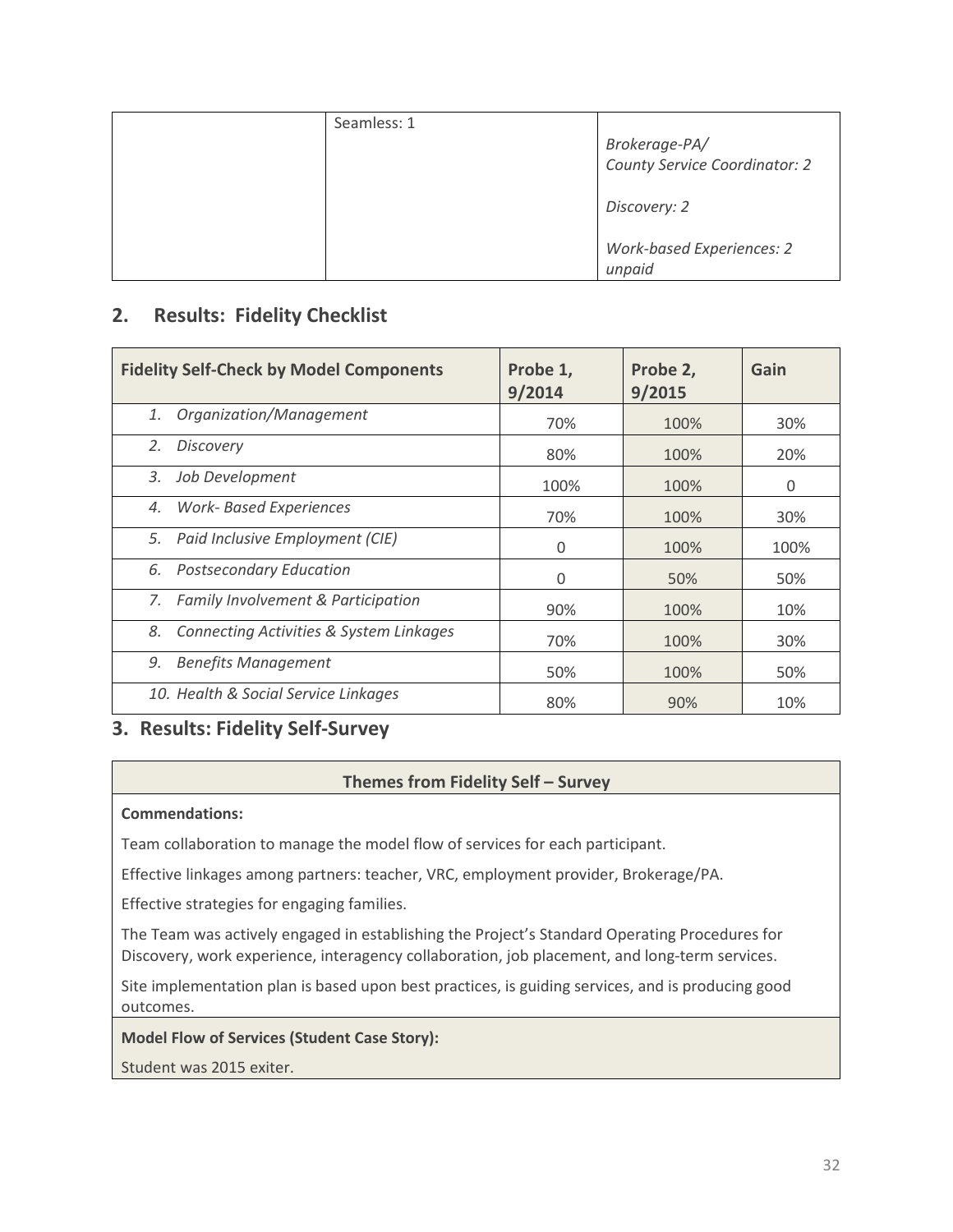The teacher contacted the Father and Student to initiate enrollment with VR. The school set up the meeting with Julia from VR. Enrollment in VR was in early 2014.

The teacher connected the student and family with Allison, Dirkse Employment Services. Allison, Dirkse staff visited their home.

Discovery was completed in May 2014.

The Targeted Vocational Assessment (TVA) with Best Buy, arranged by Dirkse Employment Services, and was completed from  $3/17 - 4/10$ , 2015.

The student's permanent employment hire date was May 7, 2015 at Best Buy.

On August 10, 2015 the VR case was closed.

The student has long term services through DD.

The student is currently at about a 75% support ratio. A plan is in place to fade back from support.

This was the job of choice. He loves technology and gets to see all the games and equipment at Best Buy. It matched his Discovery Process outcomes.

The student has brokerage services. The PA attended the initial meeting and continued with the team.

Allison from Dirkse worked with the teacher to create opportunities for Discovery activities.

Allison observed the student in school sponsored community work based experiences.

The student's situation required additional transportation arrangements because the student lived outside of the school transportation zone. The Specialized Transport System from the community did an assessment on transportation. It was decided the student did not have the necessary safety skills to walk to the bus stop. The PA assisted in arranging transportation. The PA worked with VR to arrange taxi services.

The student learned how to call and arrange his transportation and had a drug test set up. Teacher assisted with this. The student has limited internet connection at home, so arrangements were done at school. Dirkse will assist in the future.

Dirkse communicated with the school about additional job skills, following directions, the student needed for his job of choice. The Teacher worked with the student to learn these additional skills. These were soft skills and a calendar system.

The Teacher worked with the parent to transition communication from working solely with the school to communication between the parent and the employment provider.

On the day of graduation, the student went through his ceremony, and then caught a taxi to work.

Important: In this situation Julia from VR made sure that the necessary funding was in place. Additional things like transportation were paid for, as well as funding the Targeted Voc Assessment to Hire (TVA). This was an important bridge to employment. With a TVA, everyone understands the placement will be a hire if all goes well.

Julia, the VR counselor, was very important. There was a relationship of collaboration and trust with Julia and the Team.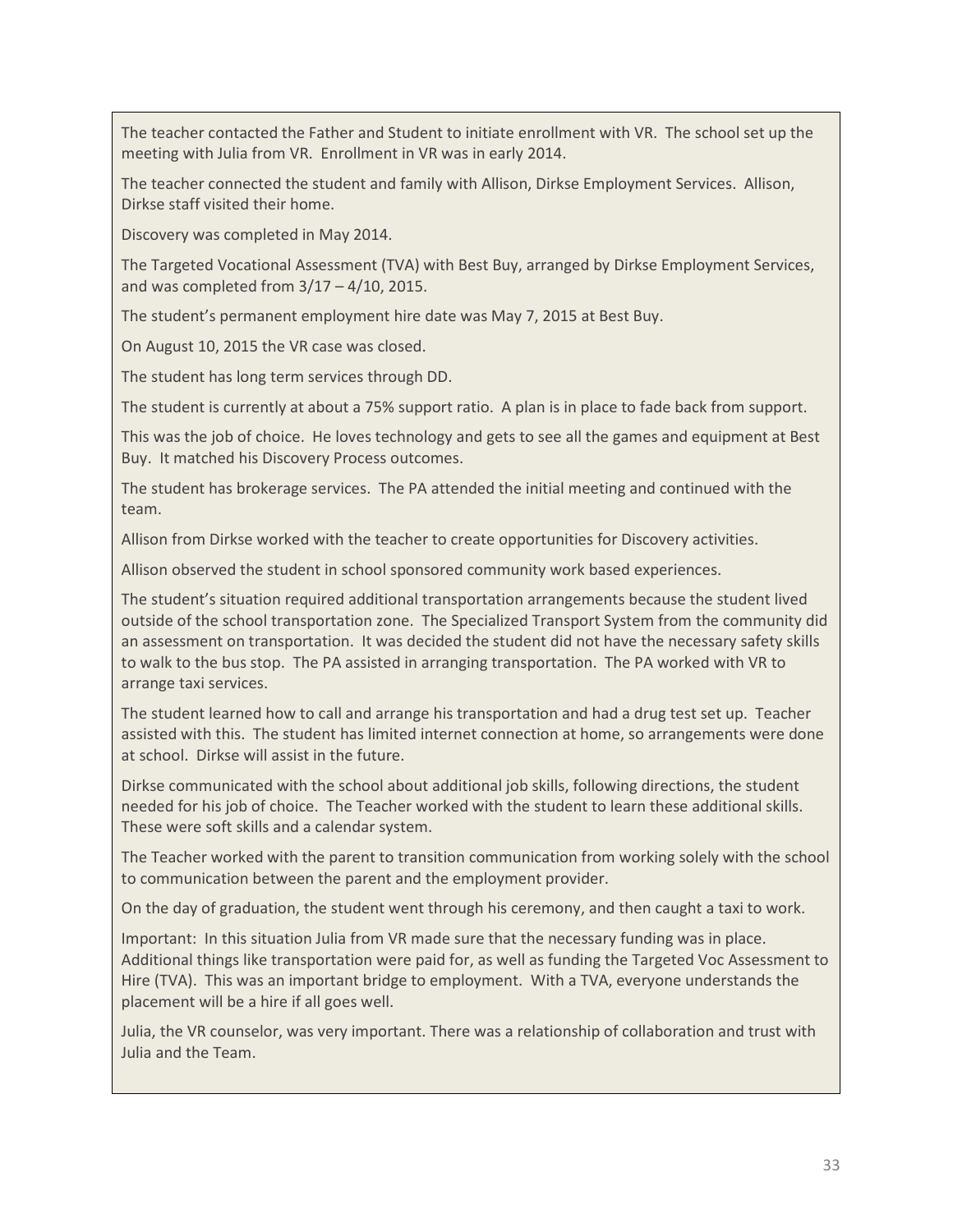#### **Key Ingredients for Success:**

Collaboration, commitment, creativity, and communication.

Keep the student at the center.

Advocate for funding to support efforts while keeping the larger system in mind.

#### **Barriers/Challenges:**

Difficult in getting the county service coordinators to participate. Process is slow because the point person for decision making has so a large number of staff that they are responsible for. It is different for Pas who send requests to one person who only has seven people they are responsible for.

Summer Youth Employment funding is not in line with best practices—the job coaching fee is not sufficient.

Discontinuation of Targeted Vocational Assessment to Hire is a challenge as well.

Bringing families along—changing their expectations and beliefs. Sarah, the teacher, is starting to talk with families about possibilities earlier. There is a lack of information reaching families. There are also a lot of different cultures and high frequency of poverty; which results in the lack of family sensitivity and limited role models within the family for going to work.

#### Employment

Community-based work experiences are not offered early enough in the high school years. There are opportunities offered on the school campus.

The organization has not had one person connected with the school. There is a Discovery Specialist who works with the program from Dirkse, and another employment provider who does Summer Youth Employment, and another specialist who may be doing job coaching. There will not be one specialist available, but a team from the employment provider instead. Therefore, the student meets several employment professionals which helps should turnover occur. The school provides space but not funding. There is no formal MOU in place but Dirkse has put one together.

#### **Policy/Procedure Changes:**

ODE, DD, and VR have a memo of understanding that now assists students to make transition, but there is not enough capacity for every student.

Education: The expectation is that the students will be employed through a series of program steps before they leave the transition program no matter what the disability is (Sarah, The Teacher). The timeline for referral to linkages have changed; now we engage parents and students early on; students have flexible schedules to accommodate working.

VR: More VRCs now understand how to work with Discovery funding and link someone to an effective employment flow of services. There is more understanding of how to use the systems and to braid funding. The pilot led the way to making changes within VR to braid resources to support timely and individualized outcomes.

VR starts earlier and allows VR to be a greater influence in the services that the students receive. The school will send students to Julia as the primary counselor at their local VR office. Julia has infused the model. If she stepped away, we do not think the model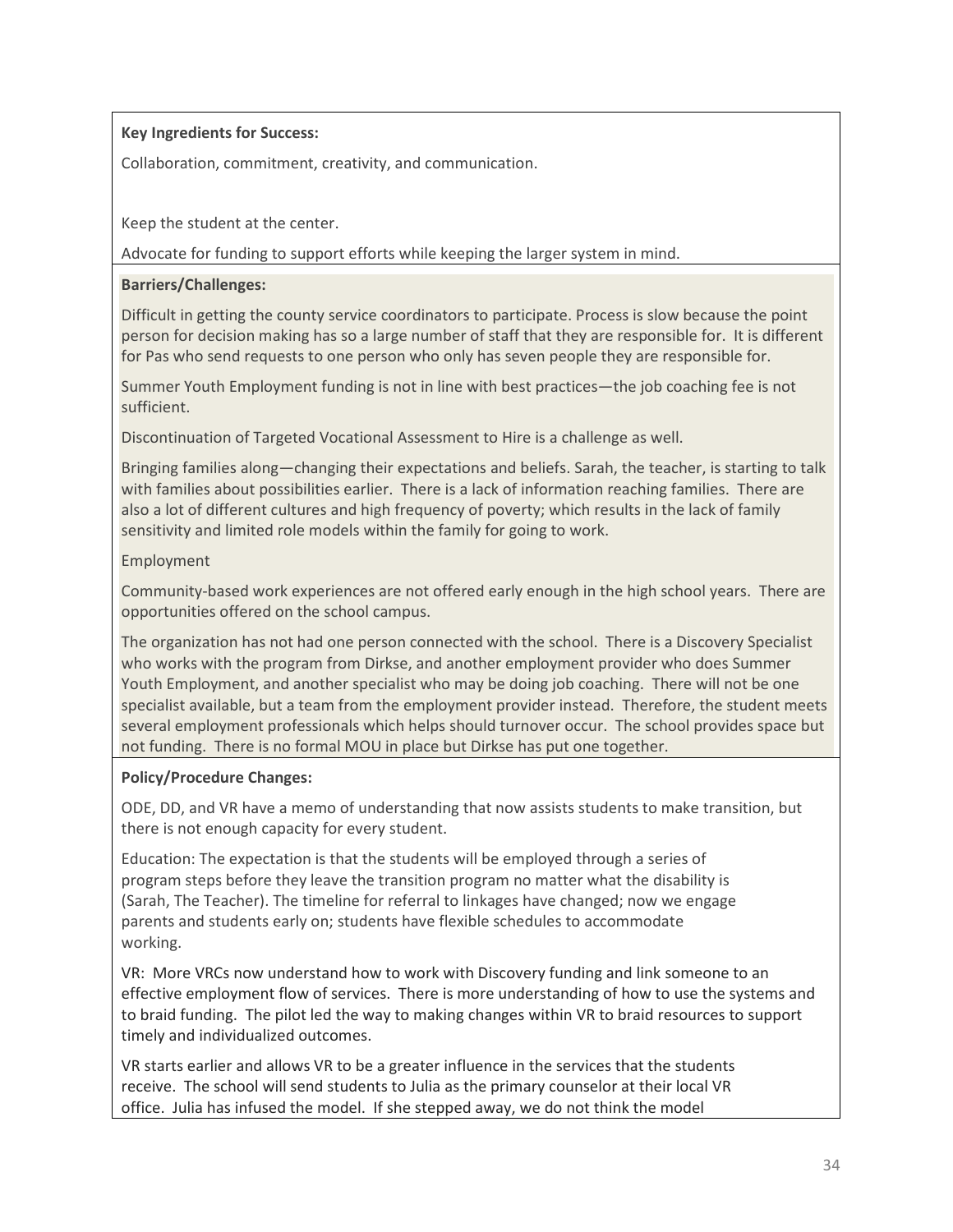would be adopted by others at her office. The next step for sustainability would be to create protocols and written information so others at VR use the model as well.

Employment Provider: Now have a Discovery and SYE standard operating procedure as well as longterm service standard operating procedure for job coaches.

DD: We now have Discovery funding, coordination with Team. Starts earlier and provides Discovery as a means of solidifying career direction and support needs. Collaboration with VR had not happened before the Project and now it is in place.

At the Brokerage where Skyler works, he is the point of contact and consults with his internal agency staff. If Skyler left, would things revert? The answer is unclear.

The County has not had someone on the team, and therefore it is more cumbersome to work their system. It does not go as seamlessly and can take a long time to get funding in place.

Workforce: not involved.

#### **Lessons Learned:**

We have seen that the model works for students with significant disabilities.

This model takes a committed and collaborative team with a team lead to coordinate. We will continue to meet together and function as we have in the Pilot.

Set annual calendar and keep one another accountable.

Continue to update our site implementation plan as we evaluate the effectiveness of our services.

Include other CTC transition teachers.

Expand pool of students.

*What would you tell other communities that are interested in learning how to apply the Seamless Transition Model?* 

Set the stage with understanding the overall model, specific components.

Need for committed team members.

Get professional mentoring from a team like ours.

There is a meeting with Transition Specialists and VR coming up. Sarah, the Teacher, has been asked to speak about the Model. This is coordinated by Transition Network Facilitators through the Dept of Ed. Sarah also met with a smaller school district last school year to share information about their program. Sarah is now in regular contact with the teacher.

Dirkse and the team spoke about professional mentoring from a team who is paid to mentor new sites. From an employer organization standpoint, there is not funding available to do this. It could mean putting together a package that is a site implementation plan with best practice. Could have sample calendar and timeline. Training could be one on one or with groups. There could be individual mentoring such as what was done with the SMEs in the initial pilot phase.

The Team feels each team would need a lead, but this person needs to be paid to do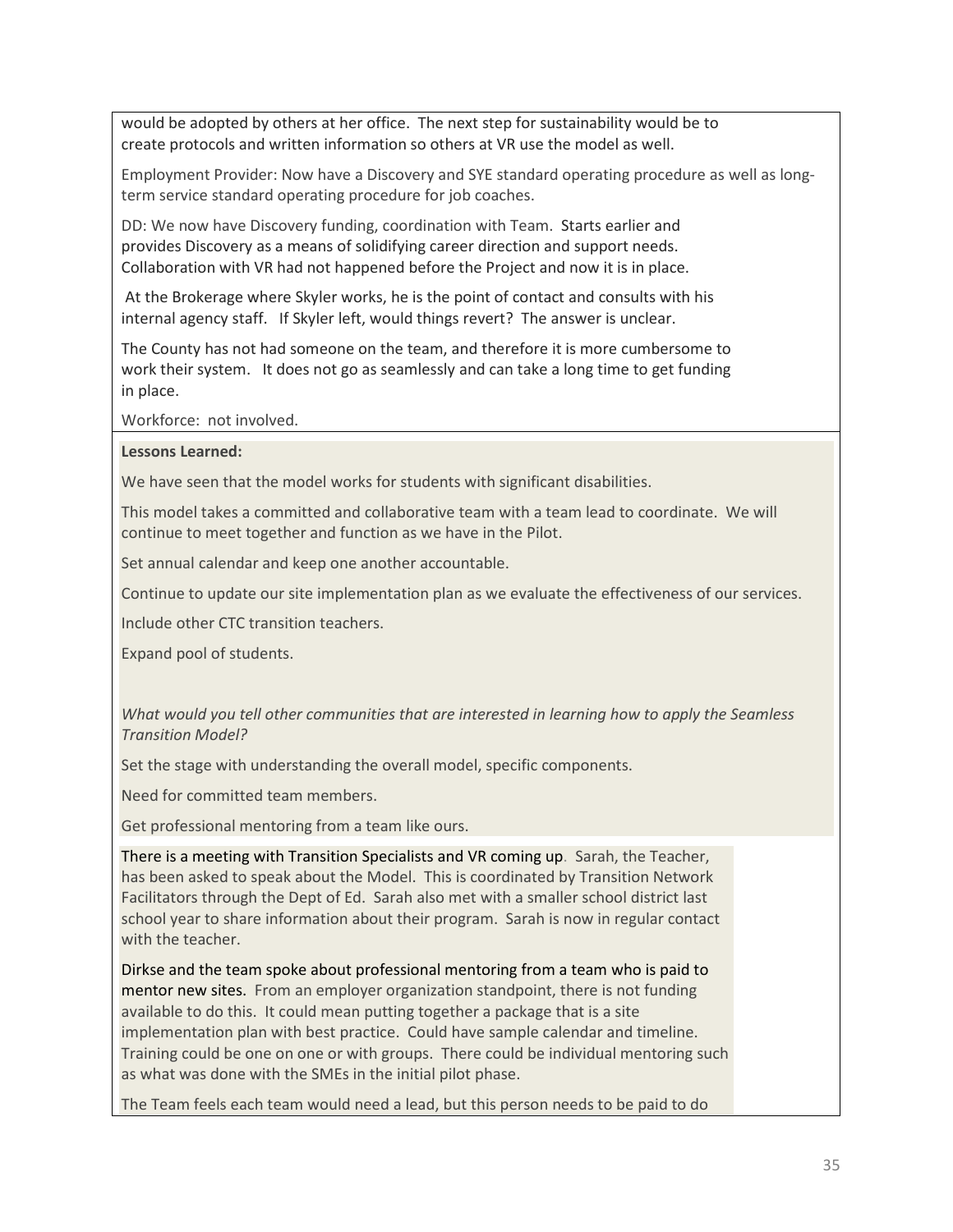so. They would hold responsibility to keep the ball rolling.

Skyler, the PA, felt this could be delivered in a variety of ways. If he were part of a team, new sites could call him at any time, and do in person trainings. A Best Practice Notebook with trainings and forms could be developed.

#### **Needs: Resources, Training, Technical Assistance:**

Funding:

We need appropriate funding to work collaboratively to move a student through the flow of services. Getting together to talk about the project as a whole, not specific to a student, needs to be paid for. Currently there is not a mechanism to do so.

We feel each team would need a lead, but this person needs to be paid to do so. They would hold responsibility to keep the ball rolling.

If meetings are not connected to individual students, Pas cannot bill, nor can the job developer/employment organization. The system is set up to pay for individual services, but not for meetings to set up systems.

Funding for the team to train other teams. The team can provide mentoring to other sites. The team spoke about professional mentoring from a team who is paid to do this. From an employment provider standpoint, there is no funding available to do this. It could mean putting together a package that is a site implementation plan with best practice. Could have sample calendar and timeline. Training could be one on one or with groups. There could be individual mentoring such as what was done with the SMEs in the initial pilot phase.

Training and Technical Assistance:

Opportunities for continued access to SME's and WISE.

Further training is needed for Service Coordinators and Personal Agents.

**Sustainability:** 

We plan to use the Seamless Transition Project Components as they are. We plan on implementing the site implementation plan. We have dates that events such as the family information night will occur. The team will get together to look at new students. We will follow the existing timeline.

To effectively do so the following challenges must be addressed:

The Targeted Vocational Assessments as a Bridge to Hire is not currently funded by VR and was an effective tool during the pilot process. We are going to use the established rates set by the powers that be and we will keep statistics on how many hours it takes to provide the service against what is obtained and then we will advocate for adequate funding.

Collaboration is unreimbursed and current funding structures from VR and DD are not adequate to cover the cost of services as outlined in the site implementation plan.

The school allows the teacher to attend all meetings and participate. The teacher attends things outside of the school year or school day and is not paid for her time. She attends because it is important to her.

Any time a personal agent is present at a meeting and is coordinating supports, the employment provider cannot bill for that time because the personal agent is being paid through Medicaid and it would be considered "double-dipping". Therefore, the PA is paid, employment provider is not.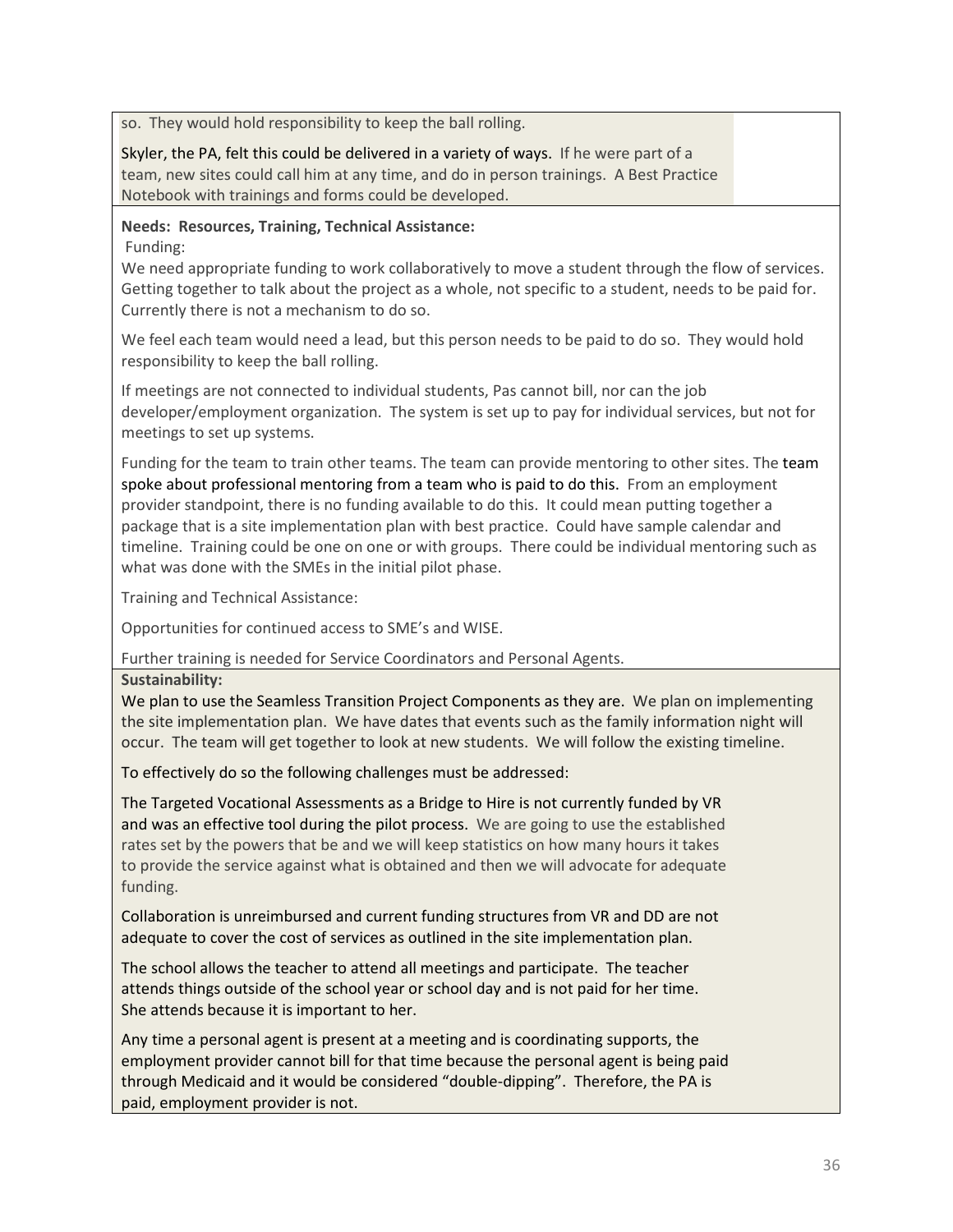Washington Fidelity Profile and Student Outcomes Report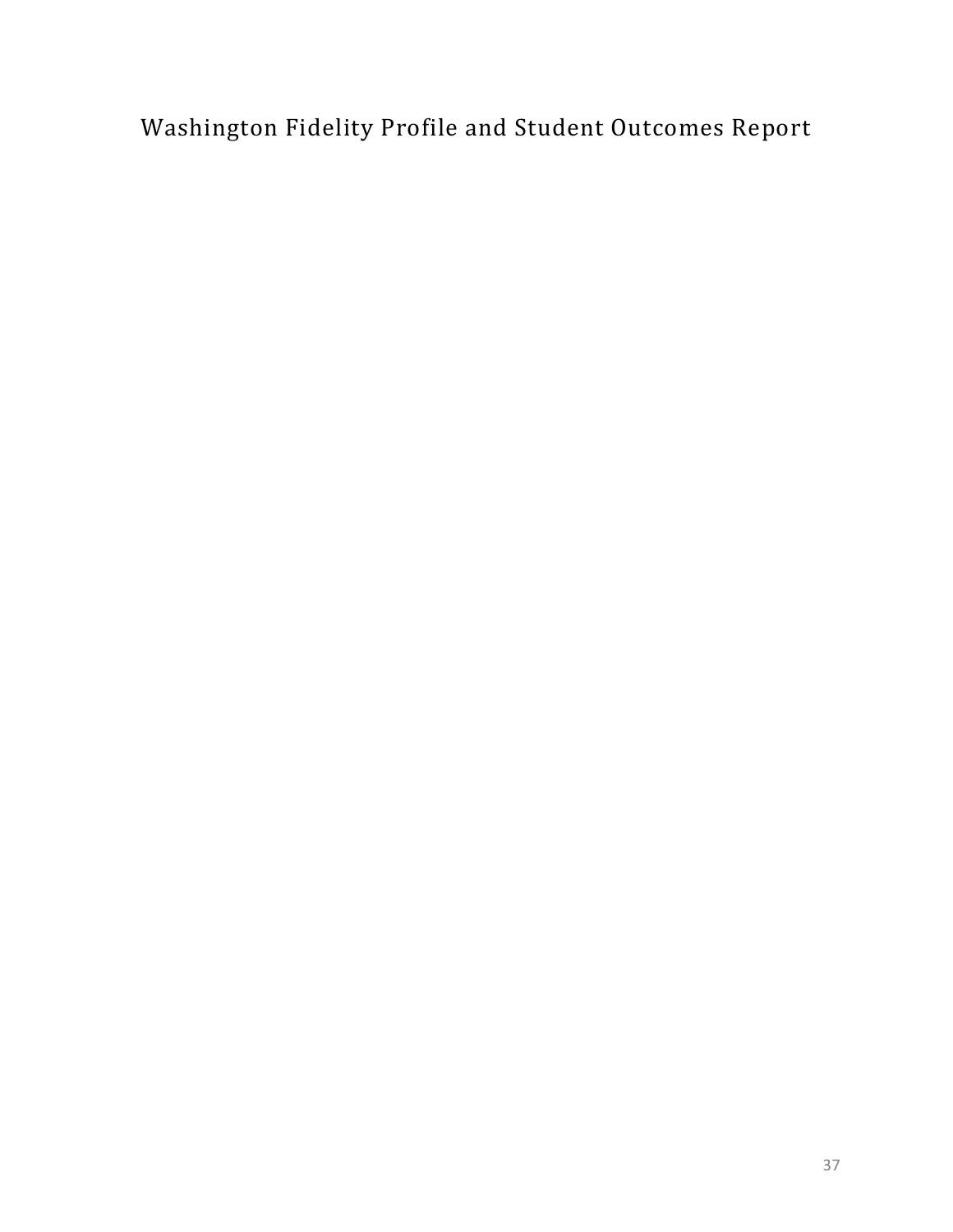### **1. Student Outcome Data Summary through June 30, 2015**

| Washington                                                                                                                                                                                                                                |                                                                                                                                        |                                                                                                                                                        |  |
|-------------------------------------------------------------------------------------------------------------------------------------------------------------------------------------------------------------------------------------------|----------------------------------------------------------------------------------------------------------------------------------------|--------------------------------------------------------------------------------------------------------------------------------------------------------|--|
| <b>No. Enrolled</b>                                                                                                                                                                                                                       | <b>Outcomes</b><br><b>Exiters Achieving Seamless</b><br>Transition, or<br><b>Remain in Transition by Exit</b><br>Year                  | <b>Outcomes</b><br><b>Linkages</b>                                                                                                                     |  |
| Start Up Date:<br>October 2014<br># Enrolled by Year:<br>$2014 - 2$<br>$2015 - 4$<br>$2016 - 7$<br>$2017 - 4$<br>Total: 17<br># Dropped Out:<br>$2016 - 1$ , some service<br>received<br>RE: not a US citizen, is<br>pursuing citizenship | 2014<br>Seamless (in CIE job before exit): 0<br><b>Placed Post Graduation:</b><br>3mos:2<br>Remain in Transition: 0<br>In Follow up: 2 | 2014<br>VR open case: 2<br>CRP linkage: 2<br>Brokerage/PA/<br>County Service Coordinator: 2<br>Discovery: 2<br>Work-Based Experiences: 0               |  |
|                                                                                                                                                                                                                                           | 2015<br>Seamless: 2<br><b>Placed Post Graduation:</b><br>3mos: 1<br><b>Remain in Transition: 1</b><br>In Follow-up: 3                  | 2015<br>VR open case: 3<br>CRP linkage: 3<br>Brokerage/PA/<br><b>County Service Coordinator: 3</b><br>Discovery: 3<br><b>Work-based Experiences: 0</b> |  |
|                                                                                                                                                                                                                                           | 2016<br>(data will be available in October,<br>2017)                                                                                   | 2016<br>VR open case: 6<br>CRP linkage: 6<br>Brokerage/PA/<br>County Service Coordinator: 6<br>Discovery: 5<br>Work-based Experiences :                |  |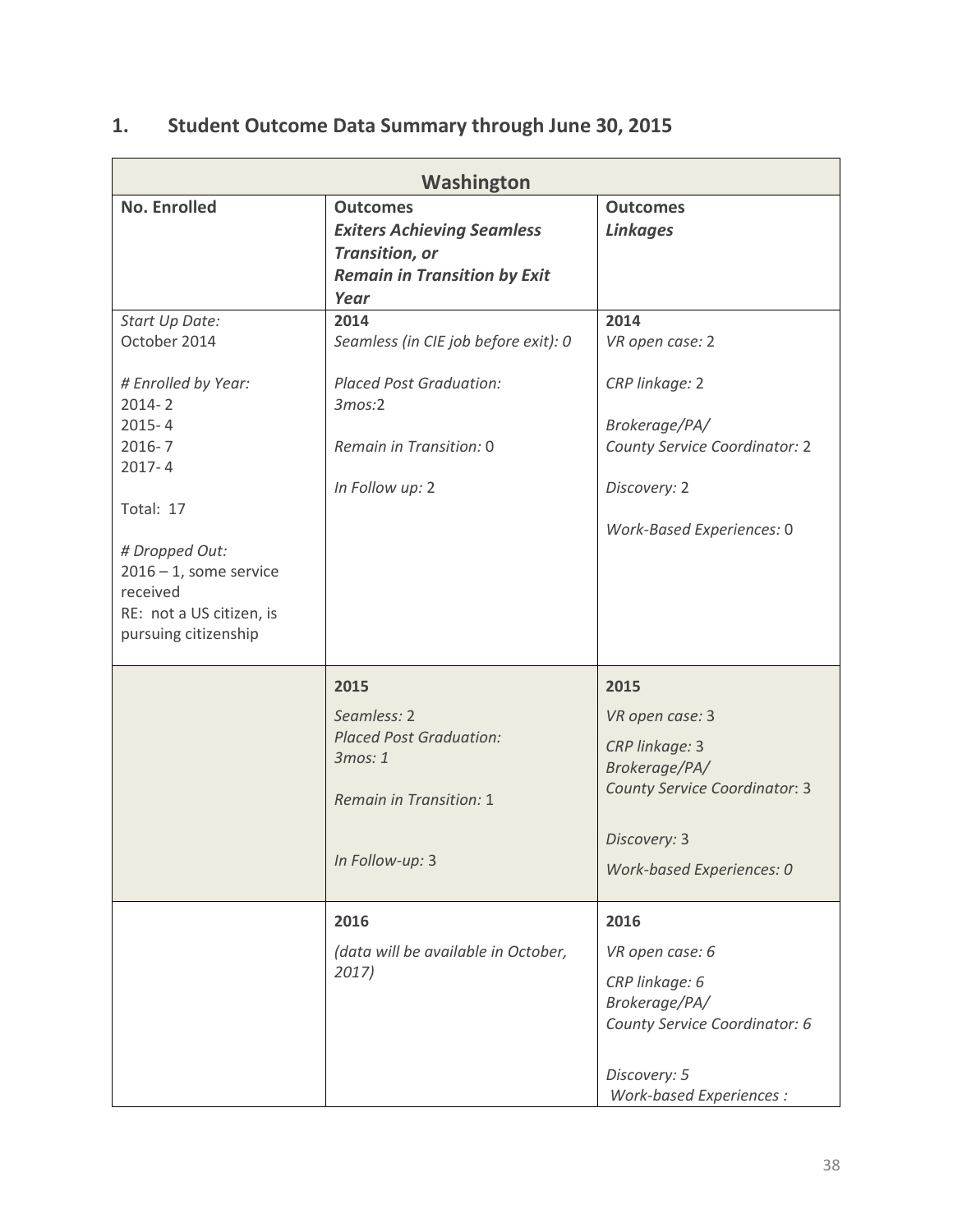|                                              | 1 paid<br>1 unpaid                                                                                                                     |
|----------------------------------------------|----------------------------------------------------------------------------------------------------------------------------------------|
| 2017                                         | 2017                                                                                                                                   |
| (data will be available in October,<br>2018) | VR open case: 2<br>CRP linkage: 2<br>Brokerage/PA/<br>County Service Coordinator: 0<br>Discovery: 1<br>Work-based Experiences : 1 paid |

#### **2. Results: Fidelity Checklist**

| <b>Fidelity Self-Check by Model Components</b>           | Probe 1,<br>9/2014 | Probe 2,<br>9/2015 | Gain |
|----------------------------------------------------------|--------------------|--------------------|------|
| Organization/Management<br>1.                            | 50%                | 70%                | 20%  |
| <b>Discovery</b><br>2.                                   | 10%                | 70%                | 60%  |
| Job Development<br>3.                                    | 90%                | 100%               | 10%  |
| <b>Work- Based Experiences</b><br>4.                     | 20%                | 60%                | 40%  |
| Paid Inclusive Employment (CIE)<br>5.                    | 20%                | 80%                | 60%  |
| 6. Postsecondary Education                               | <b>NA</b>          | <b>NA</b>          | NA.  |
| 7. Family Involvement & Participation                    | 0                  | 90%                | 90%  |
| <b>Connecting Activities &amp; System Linkages</b><br>8. | 40%                | 60%                | 20%  |
| <b>Benefits Management</b><br>9.                         | 100%               | 90%                | 10%  |
| 10. Health & Social Service Linkages                     | 20%                | 40%                | 20%  |

### **3. Results: Fidelity Self-Survey**

#### **Themes from Fidelity Self - Survey**

#### **Commendations:**

- 1. Team comes together in a systematic way
- 2. Overcame changes with Team Leads
- 3. Effective linkages with partners
- 4. Effective strategies for engaging families
- 5. Strong Implementation Plan
- 6. Good experience with VR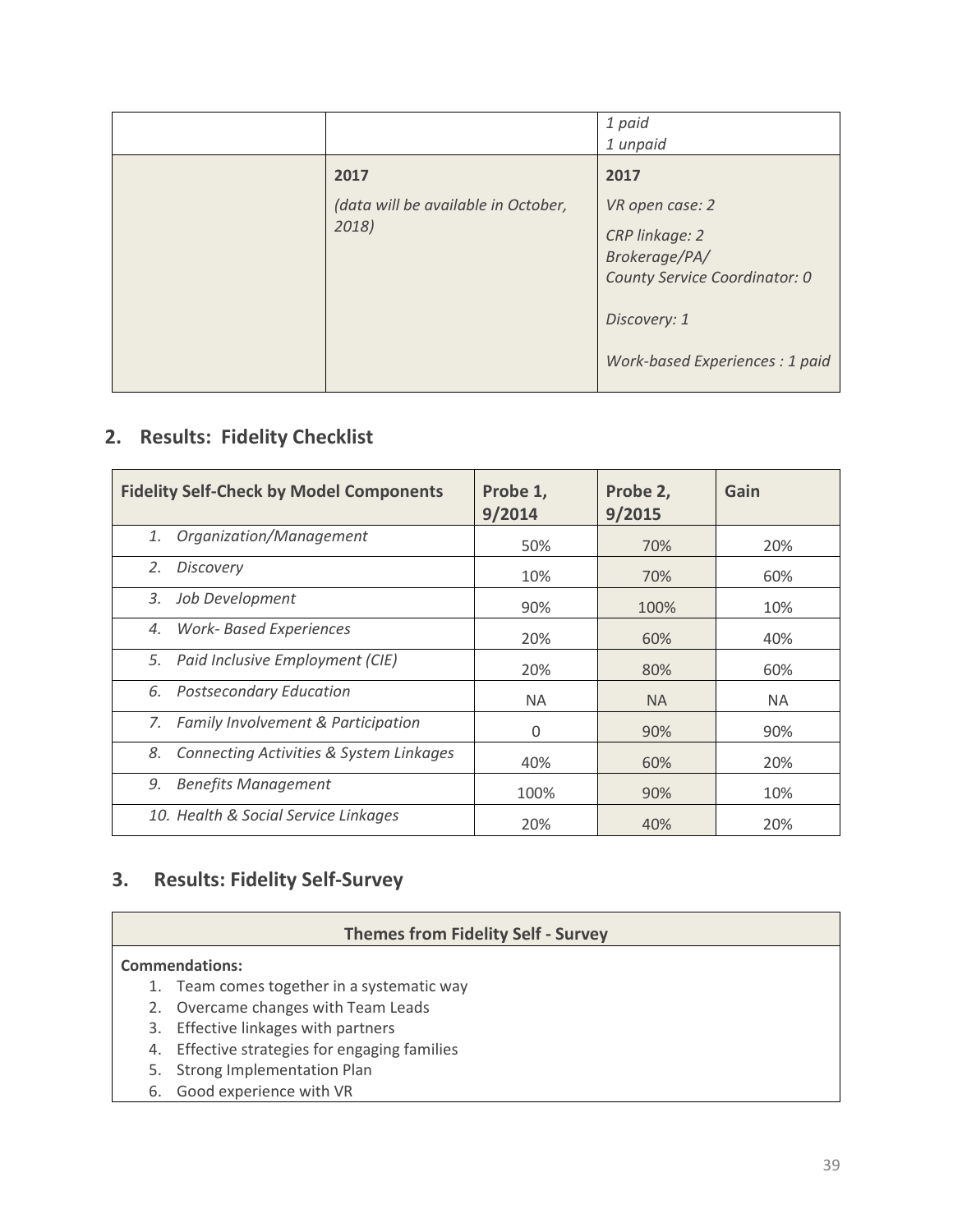- 7. Growing in our communication with linkages and commitment
- 8. Creative problem solving by the local team for system challenges
- 9. Strengthening the larger Washington Co EF Team by incorporating transition educators
- 10. Leadership by the local core team and Washington Co Steering Committee

#### **Model Flow of Services (Student Case Study):**

Student was identified early in school year

Referred to VR

VR intake done Oct-Nov

Discovery began in January completed in February

Verify in DD

Discovery funded through DD

From information learned through Discovery a targeted vocational assessment was

Did some job carving

Employer "bought off" on modifications

Person placed in pizza parlor

Still working

#### **Key Ingredients for Success:**

Regular meetings, time to get to know each other and what everyone does in their job. A stable group with a plan to bring on more people and get information back to our co-workers.

Teamwork! Remaining positive despite barriers. Focused on the student's strengths. Christa, the teacher, is organized, students have plans, and she is a great connector with parents, DD services, VR services, and provider. She keeps us on track.

Set early expectations for students to be employed in the community.

Plan ahead and set goals.

Must have a Coordinator [Team Lead] for the Team to be effective and for students to achieve success.

Work with families to get parents on board with employment.

Individual employment takes time.

Have a provider on board as part of team.

Funding through DD especially for Discovery.

Braiding of funding was a plus.

Funding that VR, DD and schools as it exist now could work.

#### **Barriers/Challenges:**

Timely delivery of the flow of services has greatly improved but logistics can still be an issue.

More at the beginning of the Pilot the biggest challenge has been funding and there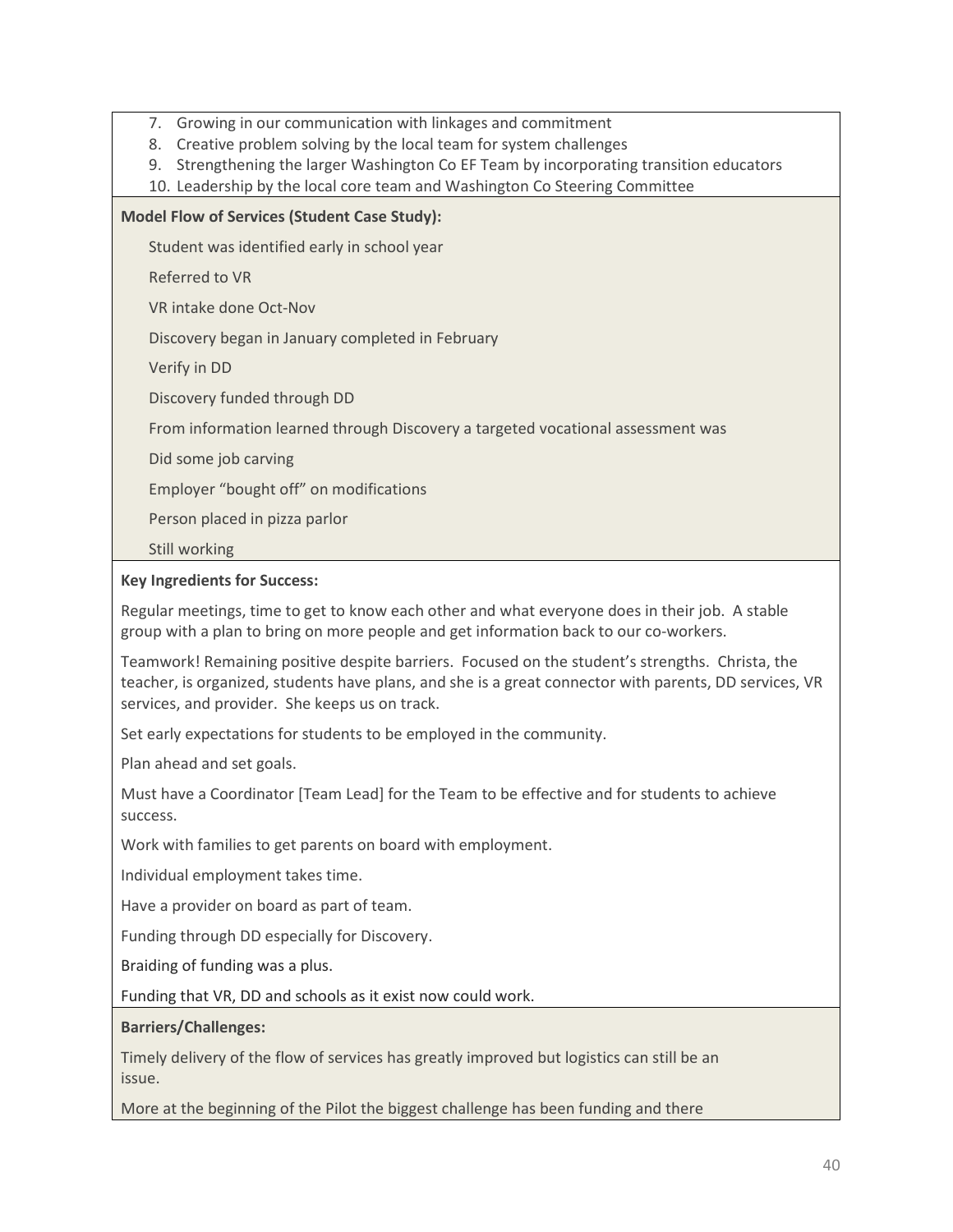#### was not enough directive of how to implement services.

#### **Policy/Procedure Changes:**

Education: Allowance for teacher being in attendance at key meetings with VR and/or provider.

VR: Day to day scheduling and paperwork policies can get in the way of reaching out to students. VR policy that data from intake must be inputted the same day. If you are out at the school to do intakes it is hard to get back to office and get data inputted.

Employment Provider: Agency has incorporated in hiring practices and recruiting staff who are willing to do this activity and then agency then makes training available.

DD: Funding of Discovery. DD instituting Individual Employment plan process

Payment policies created huge lag in payment (running smoothly now).

Need for clear and concise direction for County and Brokerage case managers.

Workforce: not involved in Pilot.

#### **Lessons Learned:**

Collaborative effort.

Great work and cooperation of teachers.

Positive attitude regardless of roadblocks (a can do approach).

*What would you recommend to other E1st communities interested in replicating the Model?* 

Recommend to start with students early and families need to be educated about the expectation of employment for their children and how that may look. Families need to know how to access VR and how to navigate VR and DD because they can't always rely on the schools to assist.

#### **Needs: Resources, Training, Technical Assistance:**

Synchronization of different linkages, IEP, IPE, ISP and a common language for the coordination of services and goals so it is more understandable by students and families.

Opportunities to give critical feedback to the State about what is working and what is not working. Implementation of the Seamless Transition Pilot has been challenging and it seems that people avoid talking about the difficulties presented at the local level.

Financial resources to maintain a Team coordinator [Lead]. This role is vital in keeping team focused, moving forward, and connecting all the agencies. Need someone who will keep the focus on keeping things moving, person needs to be connected at top level and has time and position to accomplish things in the bigger picture.

Waiting to see how VR changes job development.

Issue around participation in planning and attending other meetings that are not paid for (billable hours).

Funding for teacher participation in activities outside of classroom

To stay in the loop with all of the new directives. All state agencies have different directives coming down to the local level.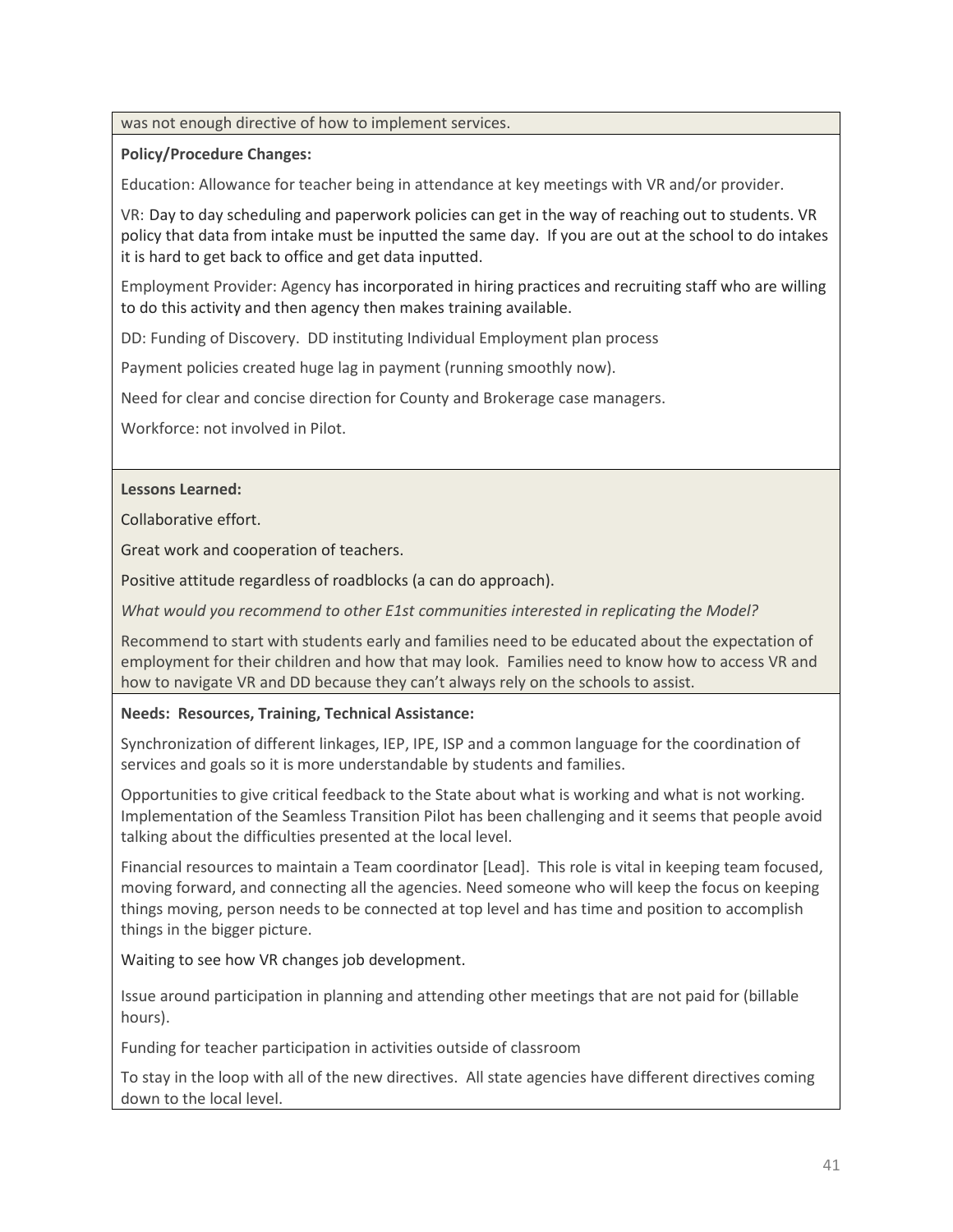Service providers to have the same level of training as in Phase 1: Discovery, Customized Job Development. Training and technical assistance must be linked to the Model and the participants are actively engaged with Pilot students [Just-in-Time Training]. Providers need technical assistance that is available and easy to access. The technical assistance and training need to have immediate practical application. Need more providers who have same competencies and access to training that is the same as current participants.

Transition teachers know what is going on but the administration doesn't truly understand the pilot project. They need to be more involved and understand the bigger picture. We may have only placed six students in jobs but all the details and coordination that went into making that happen is what will enable us to work successfully with more students.

More parent education is needed.

Would be nice to see more of a product to showcase. Need way to pass on what we have learned to new participants.

#### **Sustainability:**

Continue with our scheduled meetings. Large employment first group meets quarterly – sets overall goals and steering committee meets monthly to assist with boarder agency issues. The Pilot group, those professionals providing direct services, meets monthly to review progress on students, annual goals, and continue to plan. This activity will be sustained by the continued success of students going to work!

People went overboard for pilot. Don't know how to sustain this effort over time.

Appears that systems are gearing up to include transition and adequate funding for future.

Team has begun brainstorming ideas for improving transition process.

Set goals for year, set up schedule of meetings for next year.

Focus on new students and getting parents on board/informed.

Develop outreach to students who are not participating.

Planning ahead.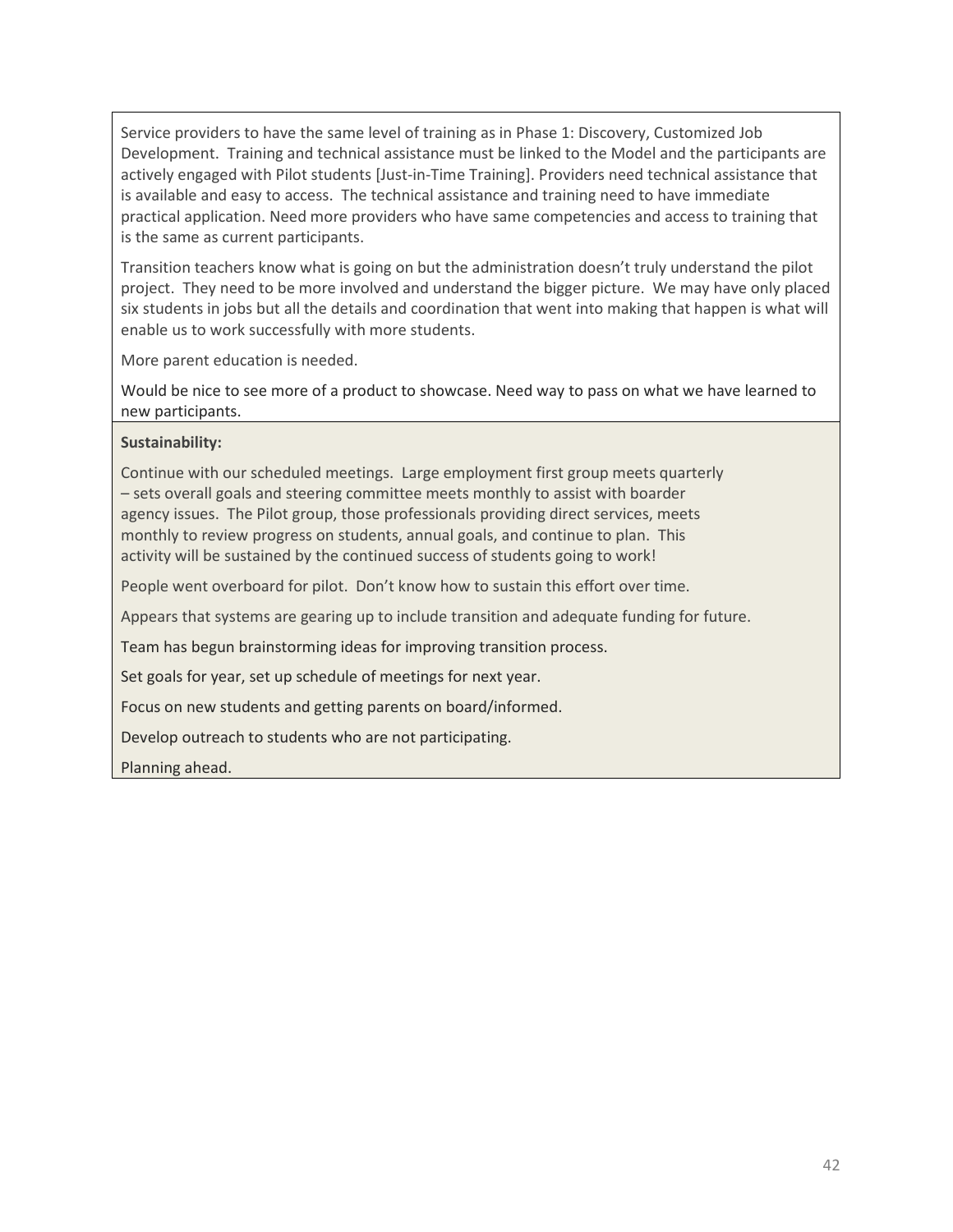Umatilla Fidelity Profile and Student Outcomes Report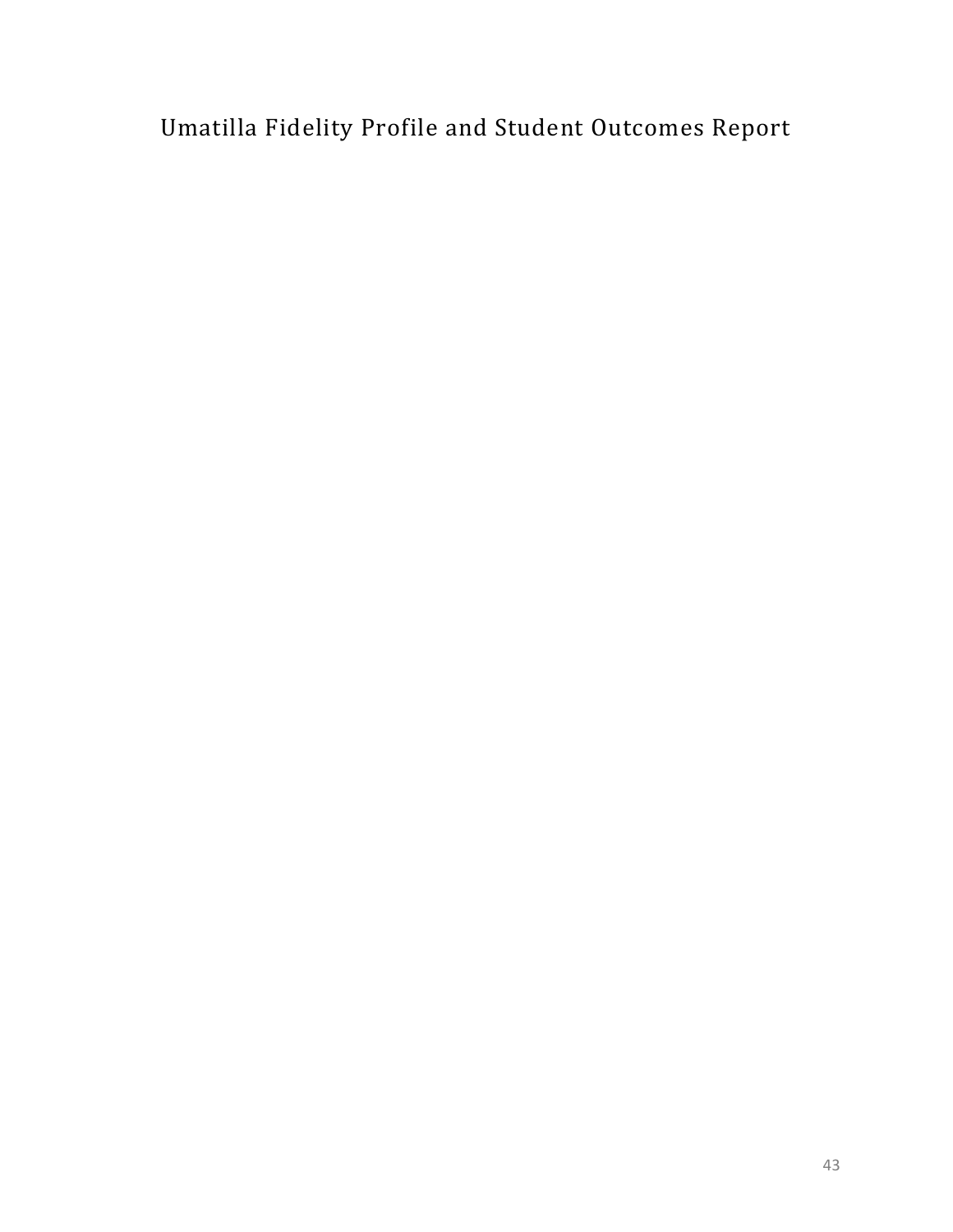### **1. Student Outcome Data Summary through September 30, 2015**

| <b>Umatilla</b>                                                                                                                                                                                                                                                                                      |                                                                                                                                      |                                                                                                                                          |  |
|------------------------------------------------------------------------------------------------------------------------------------------------------------------------------------------------------------------------------------------------------------------------------------------------------|--------------------------------------------------------------------------------------------------------------------------------------|------------------------------------------------------------------------------------------------------------------------------------------|--|
| <b>No. Enrolled</b>                                                                                                                                                                                                                                                                                  | <b>Outcomes</b><br><b>Exiters Achieving Seamless</b><br><b>Transition</b><br>or Remain in Transition by Exit<br>Year                 | <b>Outcomes</b><br><b>Linkages</b>                                                                                                       |  |
| Start Up Date:<br>October 2014<br># Enrolled by Year:<br>$2014 - 1$<br>$2015 - 2$<br>$2016 - 1$<br>$2017 - 6$<br>$2018 - 4$<br>Total: 14<br># Dropped Out:<br>$2014 - 1$ , some service,<br>does not want to work<br>$2015 - 1$ , some service<br>received,<br>Quit his job and moved out<br>of area | 2014<br>Seamless (in CIE job before exit): 0<br>Placed Post Graduation: 0<br>Remain in Transition: 0<br>In Follow up: 0              | 2014<br>VR open case: 0<br>CRP linkage: 0<br>Brokerage/PA/<br>County Service Coordinator: 0<br>Discovery: 0<br>Work-Based Experiences: 0 |  |
|                                                                                                                                                                                                                                                                                                      | 2015<br>Seamless: 1<br>Placed Post Graduation: 0<br>(within 30 days)<br>Remain in Transition: 0<br>In Follow-up: 1<br>Dropped Out: 1 | 2015<br>VR open case: 2<br>CRP linkage: 2<br>Brokerage/PA/<br>County Service Coordinator: 0<br>Discovery: 2<br>Work-based Experiences: 0 |  |
|                                                                                                                                                                                                                                                                                                      | 2016<br>(data will be available in October,<br>2017)                                                                                 | 2016<br>VR open case: 1<br>CRP linkage: 1<br>Brokerage/PA/<br>County Service Coordinator: 1                                              |  |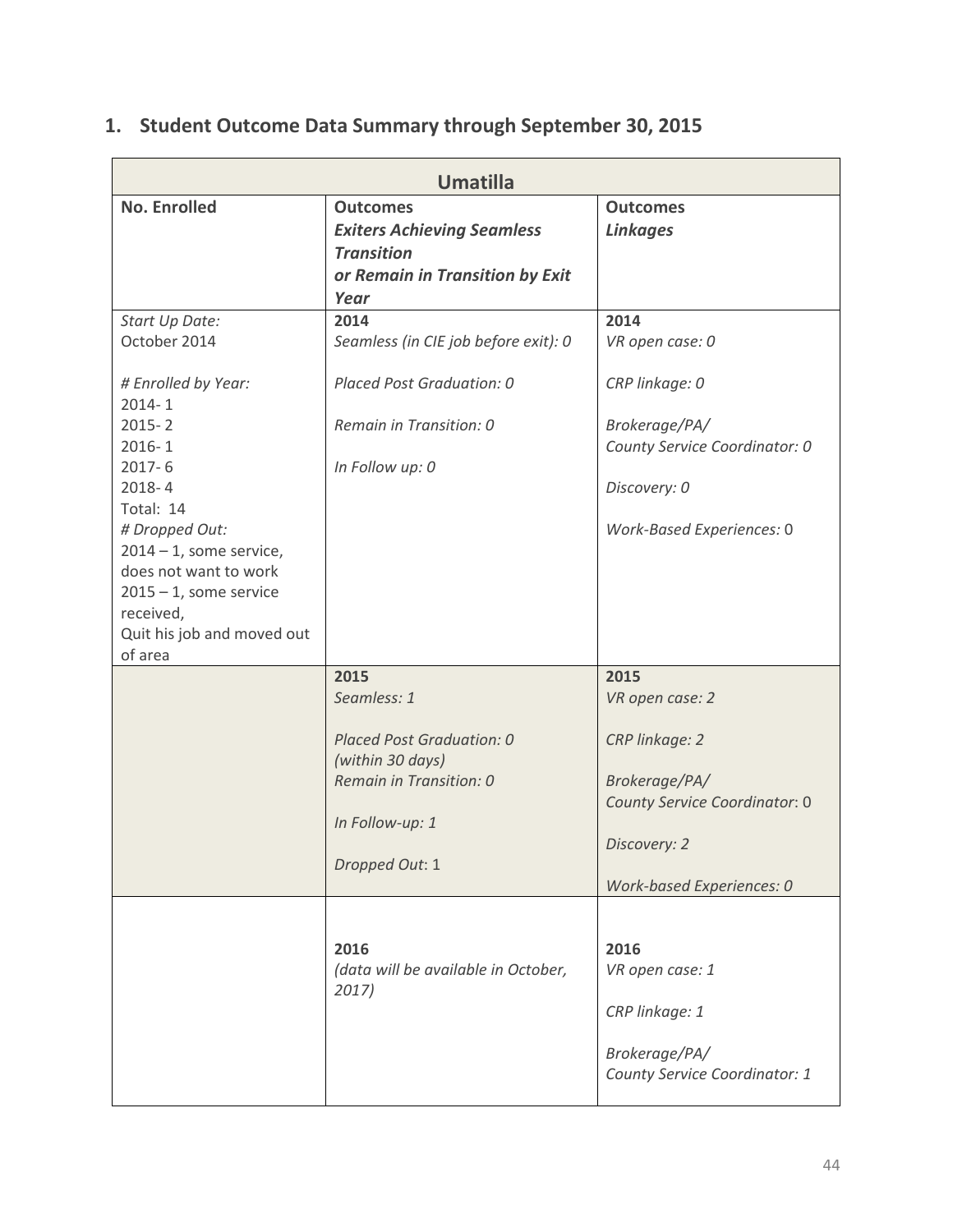|                                              | Discovery: 1                         |
|----------------------------------------------|--------------------------------------|
|                                              | Work-based Experiences : 0           |
| 2017                                         | 2017                                 |
| (data will be available in October,<br>2018) | VR open case: 4                      |
|                                              | CRP linkage: 2                       |
|                                              | Brokerage/PA/                        |
|                                              | <b>County Service Coordinator: 2</b> |
|                                              | Discovery: 6                         |
|                                              | Work-based Experiences : 0           |
| 2018                                         | 2018                                 |
| (data will be available in October,<br>2019) | VR open case: 2                      |
|                                              | CRP linkage: 1                       |
|                                              | Brokerage/PA/                        |
|                                              | County Service Coordinator: 3        |
|                                              | Discovery: 4                         |
|                                              | Work-based Experiences : 1           |

### **2. Results: Fidelity Checklist**

| <b>Fidelity Self-Check by Model Components</b> | Probe 1,<br>9/2014 | Probe 2,<br>9/2015 | Gain    |
|------------------------------------------------|--------------------|--------------------|---------|
| Organization/Management<br>1.                  | 80%                | 90%                | 10%     |
| <b>Discovery</b><br>2.                         | 50%                | 40%                | $-10%$  |
| Job Development<br>3.                          | 90%                | 100%               | 10%     |
| <b>Work- Based Experiences</b><br>4.           | 70%                | 40%                | $-30\%$ |
| 5. Paid Inclusive Employment (CIE)             | 50%                | 70%                | 20%     |
| <b>Postsecondary Education</b><br>6.           | 70%                | 60%                | $-10%$  |
| Family Involvement & Participation             | 90%                | 50%                | $-40%$  |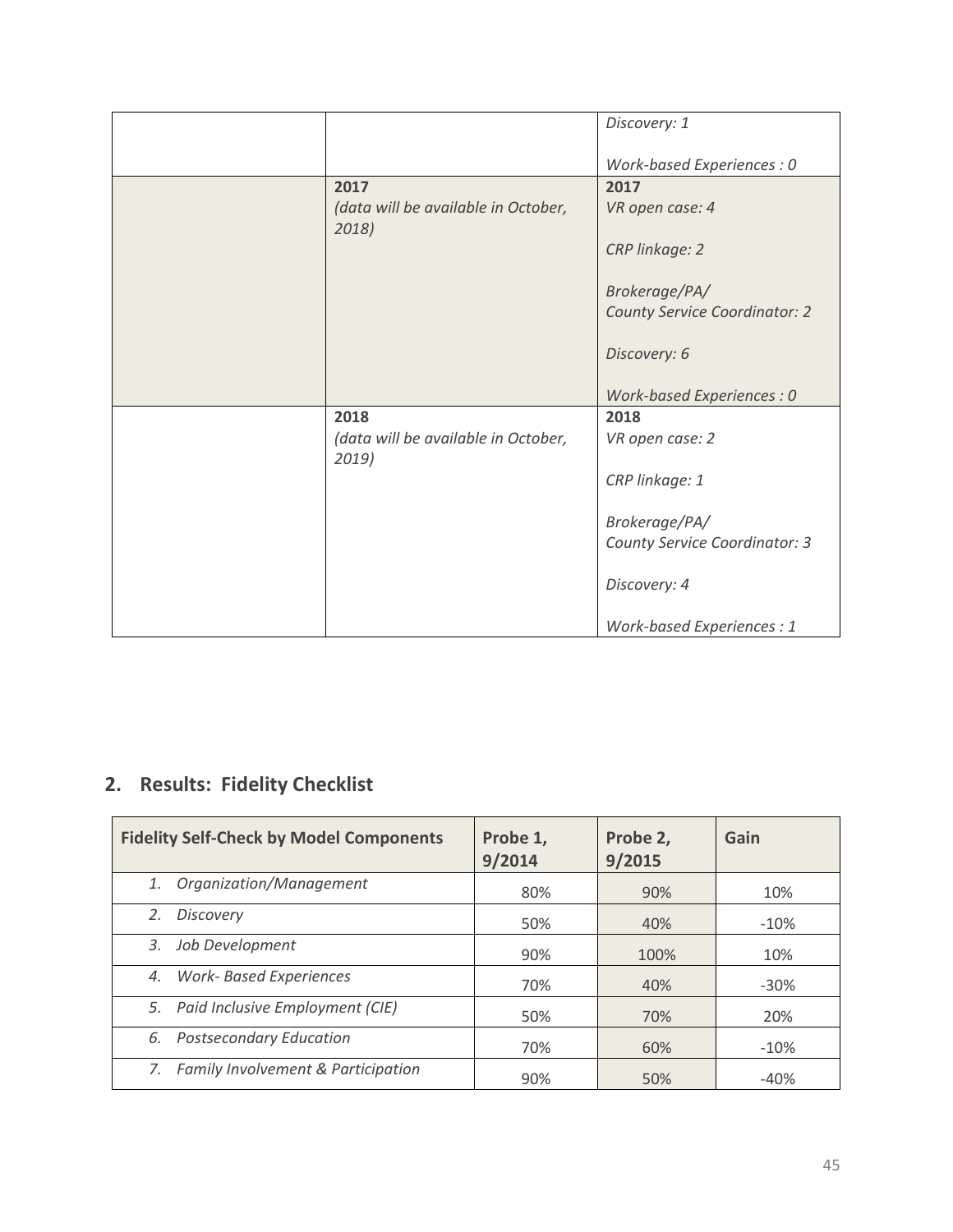| Connecting Activities & System Linkages | 90% | 80%  | $-10\%$ |
|-----------------------------------------|-----|------|---------|
| <b>Benefits Management</b>              | 40% | 80%  | 40%     |
| 10. Health & Social Service Linkages    | 90% | 100% | 10%     |

#### **3. Results: Fidelity Self-Survey**

#### **Themes from Fidelity Self - Survey**

#### **Commendations:**

Involvement of the Transition Network Facilitator.

Engaging other school systems.

Have high level positions on the Team.

Consistent members on the team throughout the pilot period.

Willingness to travel across the State to attend trainings and meetings.

Responsive to the Project's accountability and fidelity measures.

Rural implementation of the Model.

#### **Model Flow of Services (Student Case Story):**

Transitioned in 2015 and was working before exiting school.

The teacher developed a job for her at a Table Rock water testing lab. The work tasks were custodial duties.

 Discovery before leaving school was a modified process because Ch. obtained the job early and easily.

Linkages with VR were in place. The employer chose to provide natural supports with little job coach assistance. She is only working here 2 or 3 hours per week.

Ch. now has a second job at Juniper House Retirement Home. This fits her job of choice because she loves people and loves helping others. The second job is going well as is the first.

 A customized approach was used to develop the second placement. The job tasks addressed the employer's unmet needs. The job at Juniper House is being expanded.

We are working to have total employment hours for both jobs at 20 hours per week.

#### **Key Ingredients for Success:**

The Team members-allowing collaboration and communication between agencies

Identifying students as soon into their Junior year (4 years before exiting) as possible.

There has been expansion in job development provided by Trendsitions. They should be commended for the increases.

#### **Barriers/Challenges:**

Summer Youth Work Experiences – getting compensated and understanding who funds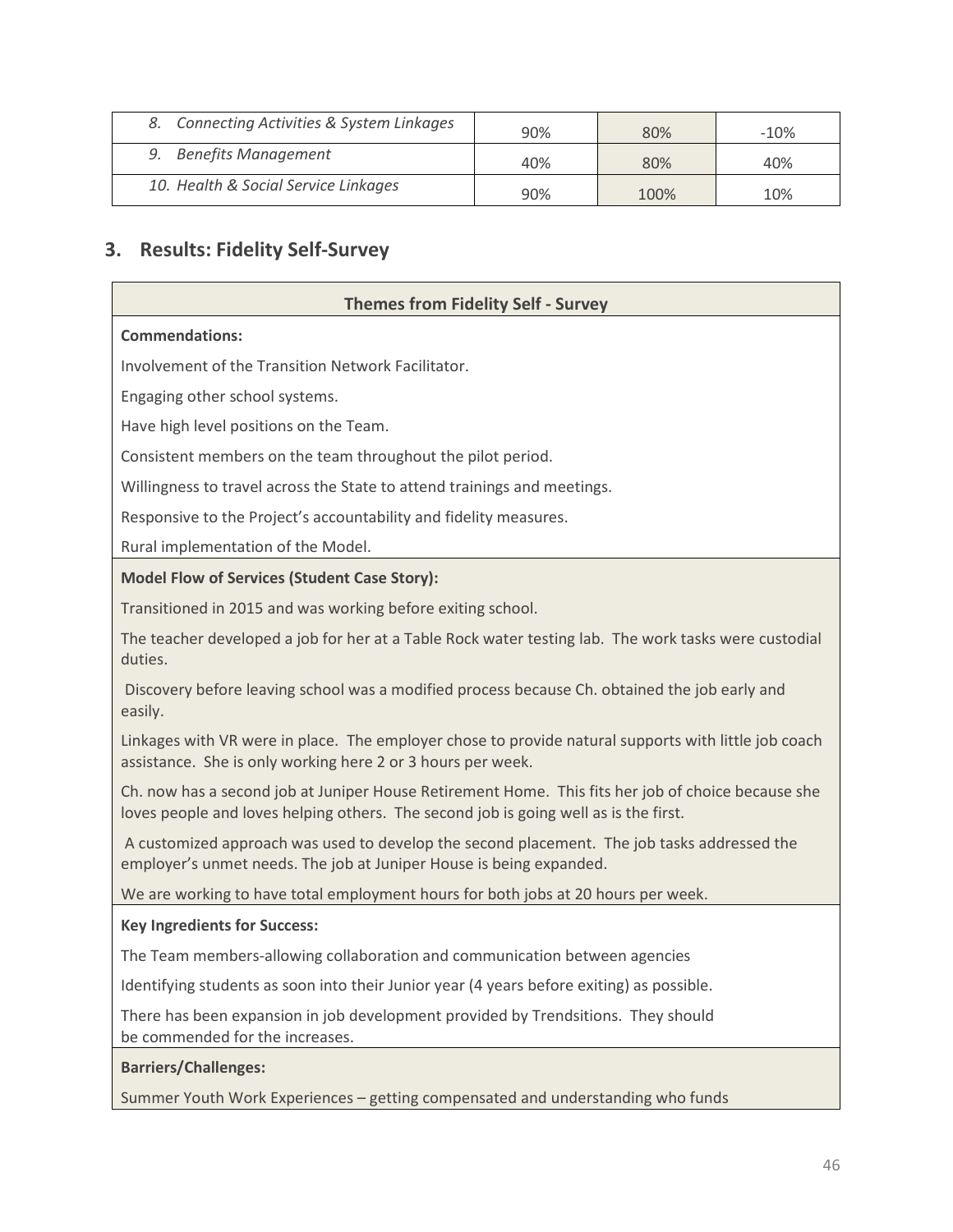what. The students would benefit from seeing a quicker pay out for their work. Subsidized pay available through the State, takes too long for the students to receive by U.S. mail.

 Funding Discovery was the most difficult. There were five Discovery processes which were facilitated and none have been paid for yet. However, the Discovery is completed but not paid for. The problem may have been because the team learned of "preauthorization" requirements. They will not provide any more Discovery services until funding is provided for Discovery which has already occurred.

Team members were not reimbursed for travel to the Community of Practice meetings. Therefore, we sent fewer people to the last Community of Practice and will send fewer people to the final CoP meeting on Oct 8. The school said they will not send anyone until funding is secured. Four people have said they will attend the final CoP on Oct 8.

Late to identify the number of students wanted by the Pilot.

Effort of including other schools in the Pilot.

Having to travel to trainings.

We felt pushed to add more schools which complicated things with the school districts. The problem was one district in the rural area does not have enough students to meet the pilot number requirements. We added schools to get the numbers increased. There are currently two districts involved. There is one more district who would like to join the pilot. This is in Morrow County. There are very enthusiastic. They are encouraged to apply as a new pilot site. The current employment provider would be able to serve them. They also work nicely with the existing school district and work with Lan for services through school. The new district is doing Assistive Tech Assessments and has ordered some equipment and apps.

One student was placed in a job, but then moved to a different county which accounted for an incomplete or uncounted outcome. All linkages and processes for this student were in place however.

A barrier we face is the ability to develop jobs in a rural community.

The Family Network project in place has talked about using software they might develop with the Employment First Group to develop work experience and internship sites and link them to employers. Ed Cortez is looking at this solution.

Another proposed solution is convening a job development networking group to come together and network to share and assist in job development solutions and alleviate overlap.

In the larger picture, we want and support the shift in societal thinking to a job for everyone leaving school. We need more than 2 years to complete this in our community. We hope to see this over time.

#### **Policy/Procedure Changes:**

It appears that policies are being created in the education arena that will assist in the future; but, it is evident that greater work is still needed with regards to the braiding of those policies with VR and ODDS policies.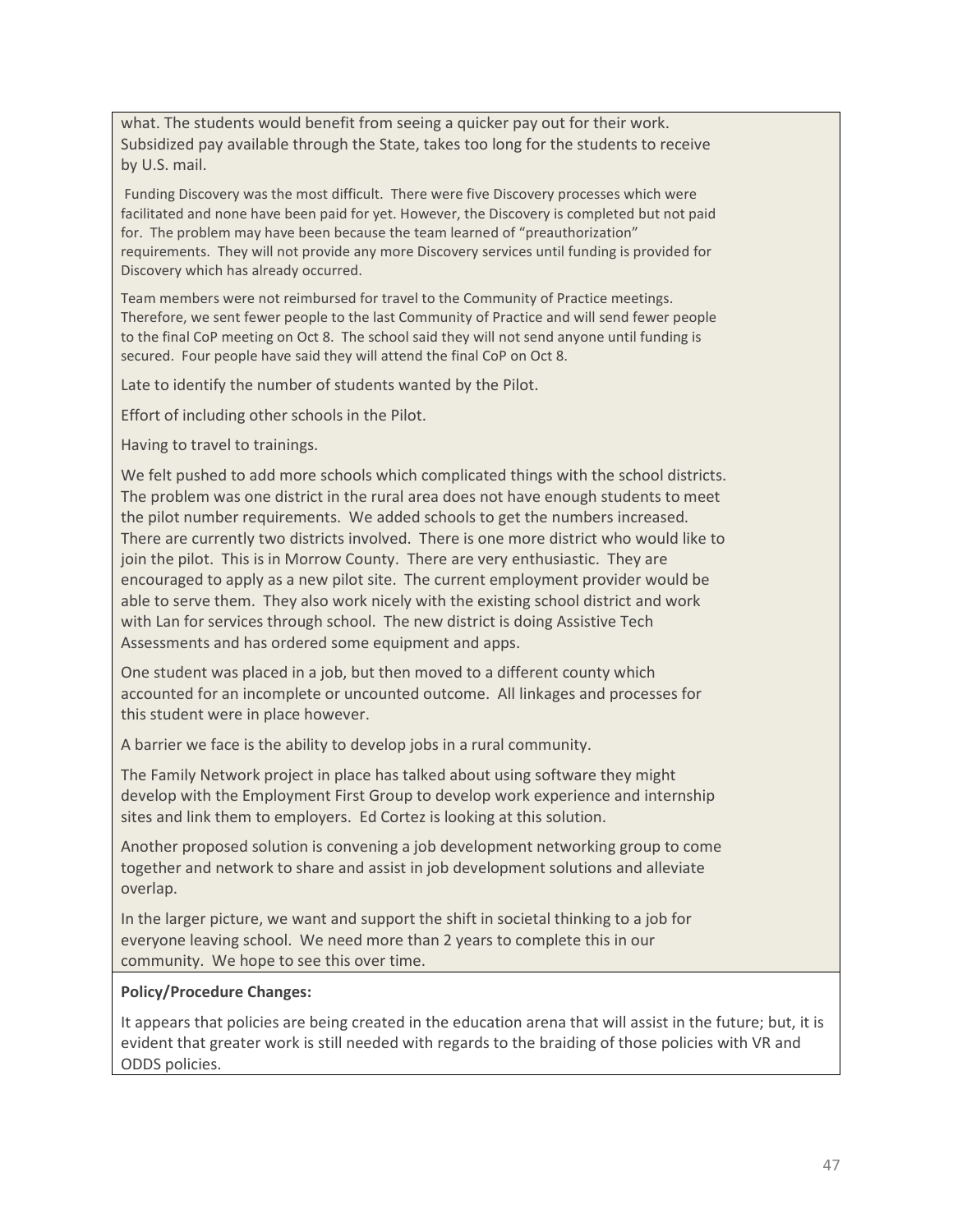Education: The Pilot has been a great instrument to line out what will work and what barriers will be encountered for the future roll out of State policies. Our Pilot has identified that embedding a provider in the school setting for the purposes of Discovery and job development has been greatly beneficial.

Getting a release of information.

Identifying the students at an earlier age.

Family nights with agency representatives.

Better support for students and families.

Higher expectations of the student by t he system and our Employment First Team.

VR: They have changed the way services are delivered and they have identified capacity issues with regard to need vs. demand and the number of vendors that are needed in our area. What is greatly needed is training on systematic changes.

With identifying the students earlier, there is a stronger relationship between the student and the agencies.

More employment information is available through the Discovery Profile.

Development of a Job Retention Group.

Employment Provider: We have improved our understanding of the Model, the processes, and roles of the different providers.

DD: There has been no change, but the involvement in the pilot has greatly improved since the County took over the DD services.

Improved communication and collaboration between DD, VR, and Schools.

Workforce: We have recently spoken with Workforce about classes they offer there and are tiring to develop ways to work together. They are going to join the Employment First group.

Lan has connected with Keith O. from VR about the push into classrooms to reach students. Lan offered to be a part of the process. This might be a component for phase two, working across agencies between schools, Workforce and VR.

Workforce has job leads which could be utilized by the job networking group the team is developing.

Under WIOA there is a call out for more agencies to be part of the Workforce development boards. The OSTP being a part of this board would be a good idea. There is currently a meeting in Ontario for Eastern WA. It is a 3 hour drive from Pendleton. Involving Employers in that group would most likely involve only businesses from that area.

iMatch links employers to students. It will not work for our students. It will be too difficult for our students to get into and utilize this system. Can there be a different section that works for students? So when employers are looking for employees, it can pull our students up for jobs? There needs to be a change in this system to meet the needs of our students. It could be a Transition Student iMatch system.

#### **Lessons Learned:**

Need better support in Eastern Oregon from the state to make sure all partners are following the same procedures.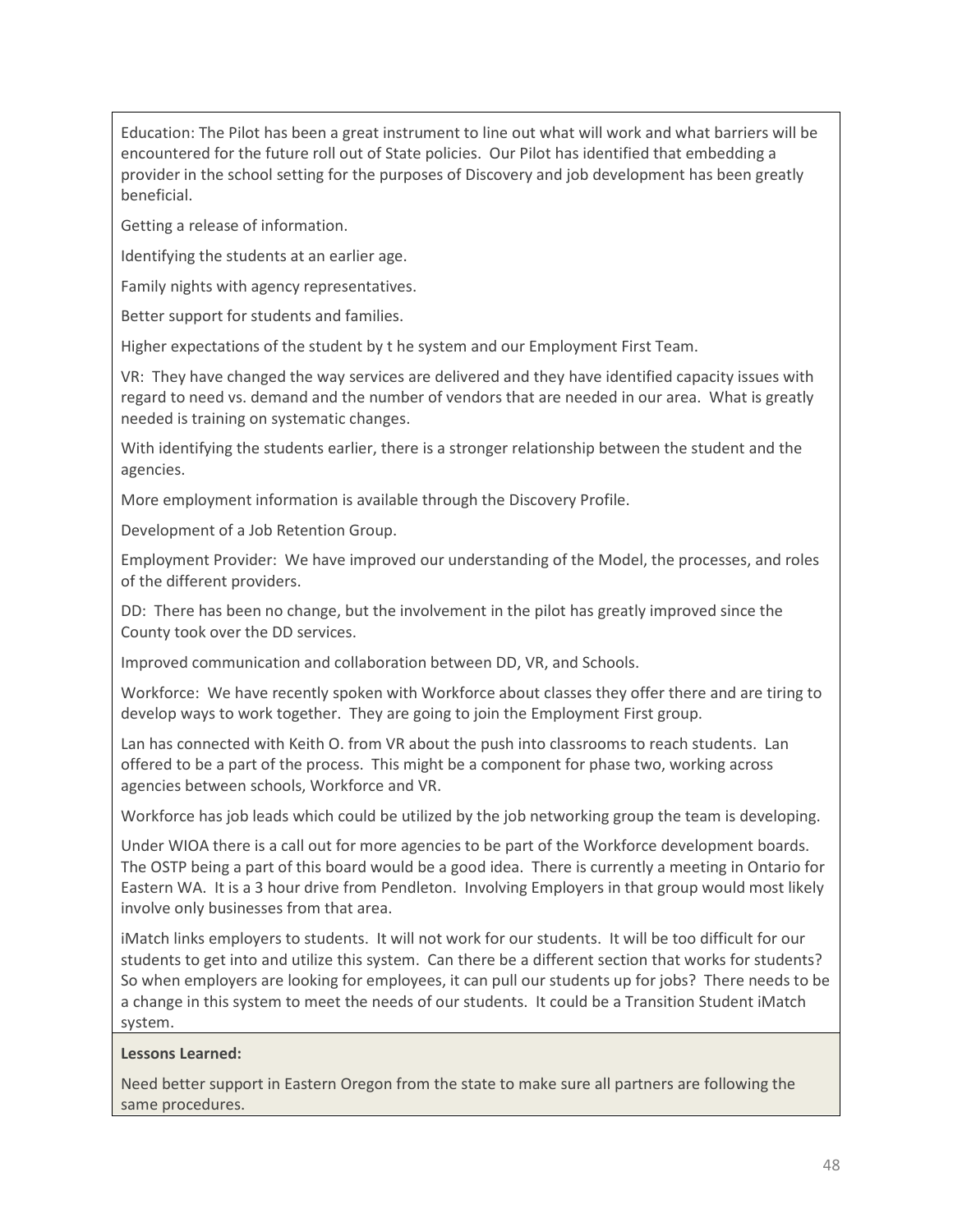We have a very dedicated team that wants the best for the students.

*What would you recommend to other E1st communities interested in replicating the Model?* 

To embrace the process of employment.

It takes the whole team to achieve employment.

To have the agencies together at meetings to communicate and work together for who can supply each service.

Assistance in learning how to navigate the braiding of funding.

Identify the students as early as possible.

#### **Needs: Resources, Training, Technical Assistance:**

Annual funding available to subsidize the summer youth work experience.

Getting into other school districts with parent nights.

Not close enough for Eastern Oregon participation. Consideration of the time and staffing

Trainings for teacher involvement.

We would like a paid facilitator for the group as we go forward. Ed has done a wonderful job but we need a paid lead. We feel the time spent by Ed to provide pilot admin work has taken away from job development time.

Continuing of Community of Practice face-to-face. Would like one meeting a year to be held in Eastern Oregon rather than Western Oregon.

We want a trainer on Job Development in Rural Communities. Someone who comes out and meets our team and works with our community.

We are not as interested in the subject matter expert to meet over the phone monthly with us.

We would like a customized series of trainings for our rural community. What works for Portland, does not necessarily work for our community.

Would like someone to come over and brainstorm with us about how to move forward and increase outcomes; job development and more. We need someone to help us figure out how to move forward and what is needed.

We need help figuring out how to implement a change in processes and expectations. Someone who will come over and put butcher paper up on the wall and figure it out with us.

We need to build the support and foundation in the concepts before further implementing new services.

*Funding:* There needs to be a clear funding policy that outlines how funding will be allocated and how expenditures will be paid.

The school district stopped sending staff to CoP meetings because the funding scenarios are not clear. Who is paying for Discovery? How are they paying? Who is paying for school district staff to be involved in meetings after 3 PM?

We need clear identification of which agency should be billed for which pieces of service. We need it spelled out who pays for what. We also need to know how to get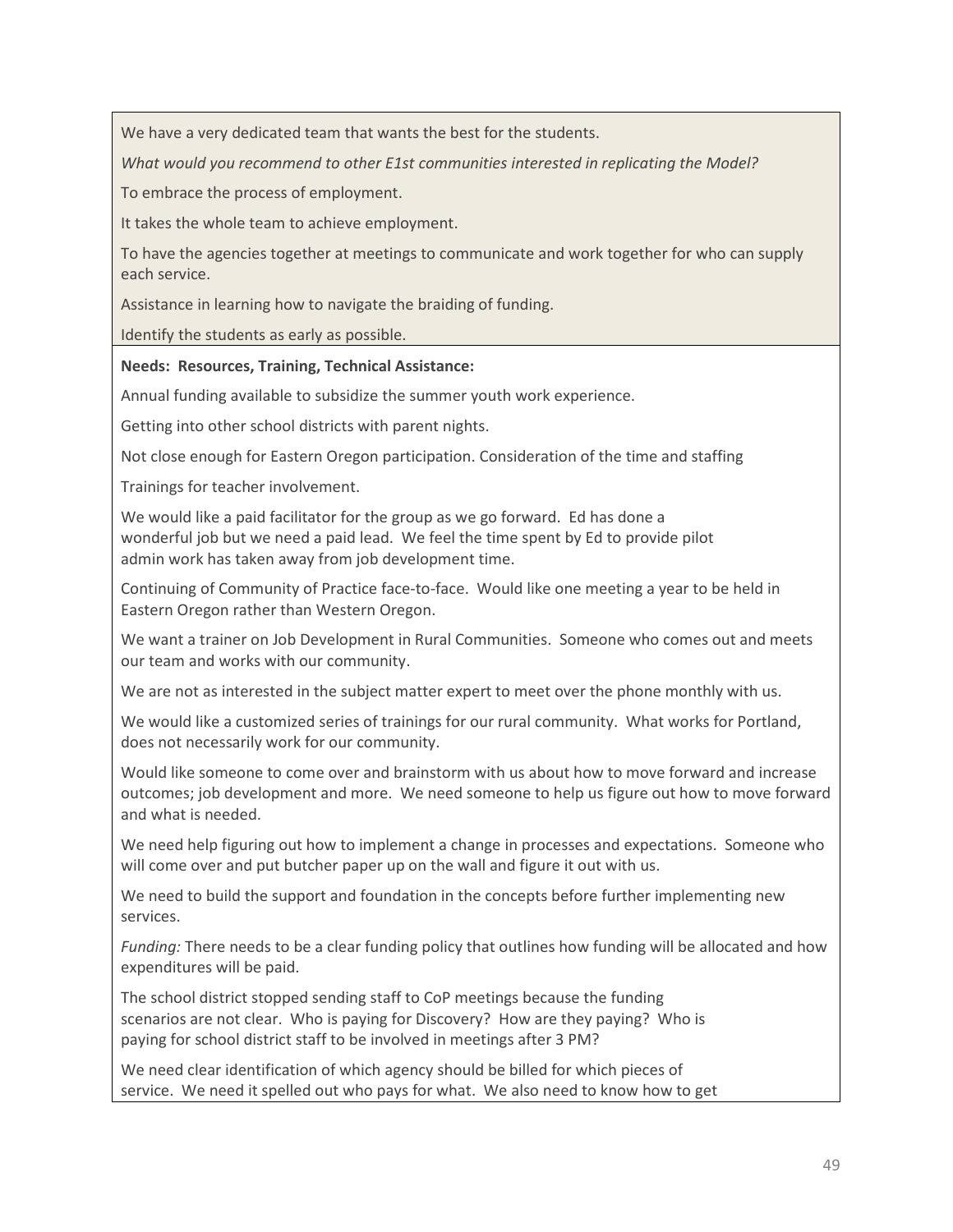expenses for participation in CoPs paid for.

We would like MOUs in place before phase two is rolled out. We would like the funding in place. We would like our funding kinks figured out before we move forward.

#### **Sustainability:**

We will sustain through our Umatilla County Employment First Team. This team was established before the Pilot, has good momentum, and will keep going regardless of the project leadership. However, it will be harder to cause change without State level input.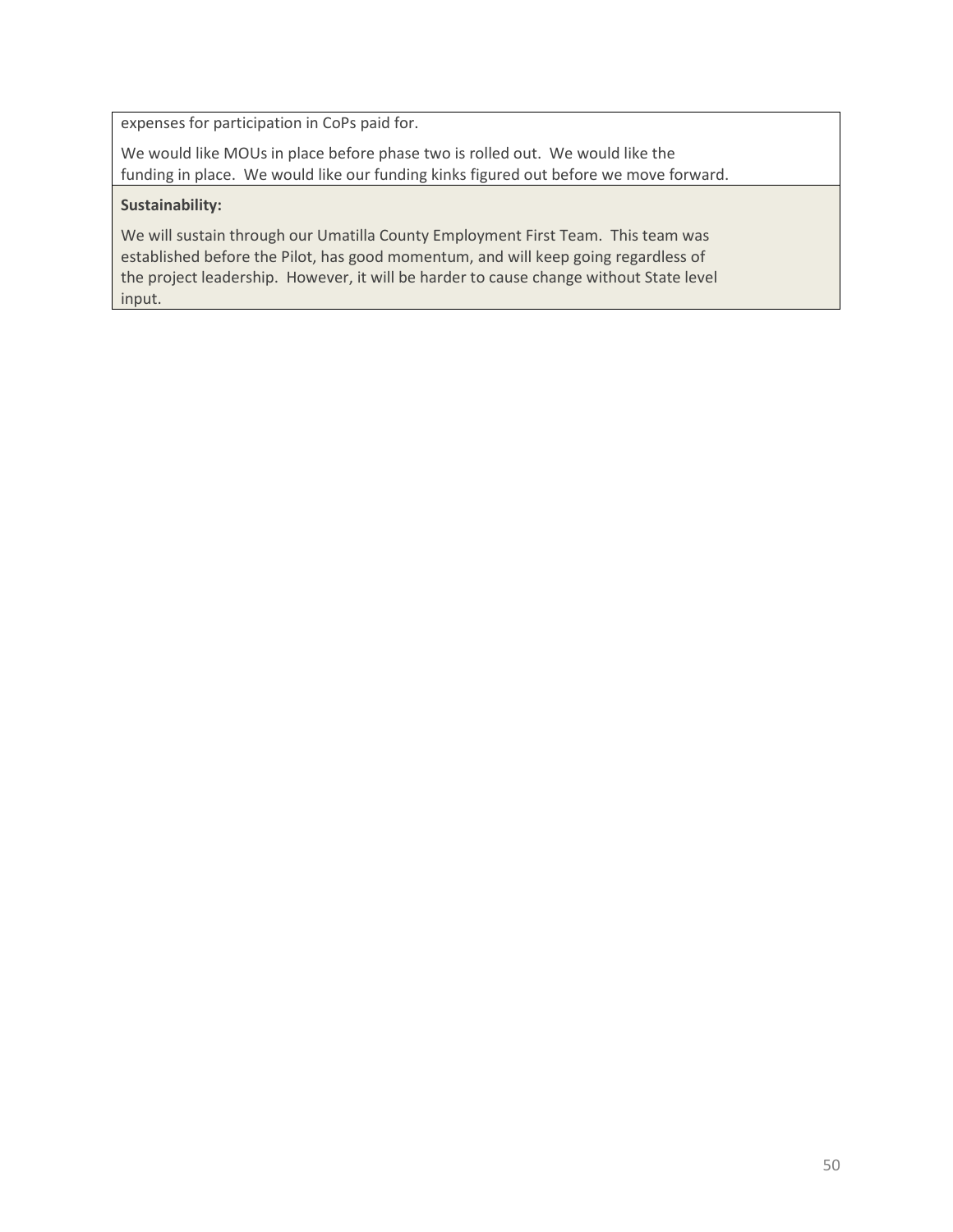Clackamas Fidelity Profile and Student Outcomes Report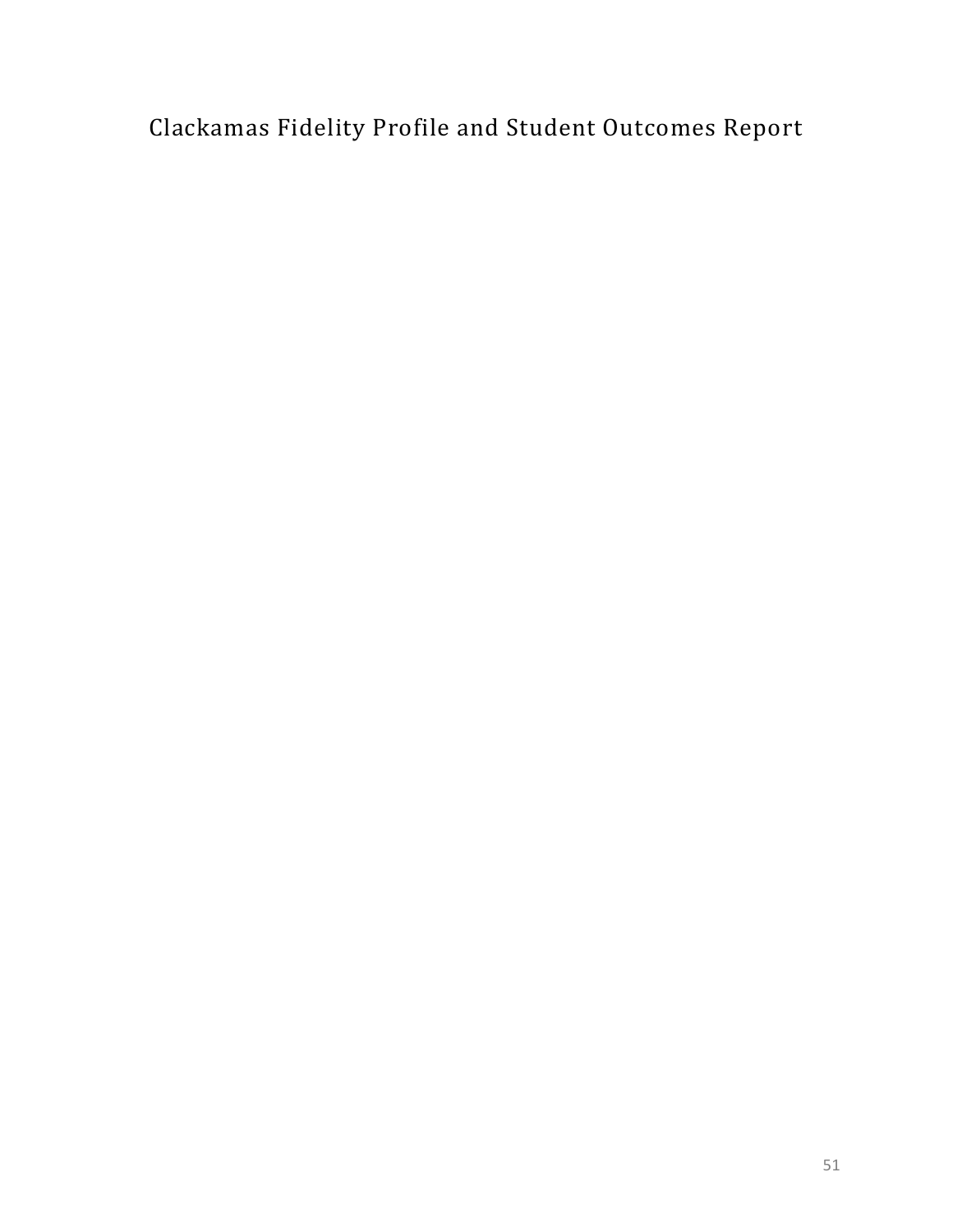### **1. Student Outcome Data Summary through June 30, 2015**

| <b>Clackamas</b>                                                                                                                                                                                                                                                                                                                                                                                                                               |                                                                                                                                                                                                            |                                                                                                                                          |  |
|------------------------------------------------------------------------------------------------------------------------------------------------------------------------------------------------------------------------------------------------------------------------------------------------------------------------------------------------------------------------------------------------------------------------------------------------|------------------------------------------------------------------------------------------------------------------------------------------------------------------------------------------------------------|------------------------------------------------------------------------------------------------------------------------------------------|--|
| <b>No. Enrolled</b>                                                                                                                                                                                                                                                                                                                                                                                                                            | <b>Outcomes</b><br><b>Exiters Achieving Seamless</b><br><b>Transition, or</b><br><b>Remain in Transition by Exit</b><br>Year                                                                               | <b>Outcomes</b><br><b>Linkages</b>                                                                                                       |  |
| Start Up Date:<br>October 2014<br># Enrolled by Year:<br>$2014 - 2$<br>2015-10<br>$2016 - 6$<br>$2017 - 2$<br>Total: 20<br># Dropped Out:<br>$2015 - 3$<br>Re:<br>1-no service, leaving area<br>2-some service, left the<br>country<br>3- found job without VR-<br>supported long term<br>through brokerage<br># On Hold:<br>$2014 - 1$ , due to family<br>health issues<br>2015-1 on hold, identified<br>but has not agreed to<br>participate | 2014<br>Seamless (in paid inclusive job<br>before exit): 1<br>Placed Post Graduation: 0<br>Remain in Transition: 0<br>Follow Along: 1<br>(Dirkse is providing unfunded follow<br>along)<br>In Follow up: 1 | 2014<br>VR open case: 1<br>CRP linkage: 1<br>Brokerage/PA/<br>County Service Coordinator: 0<br>Discovery: 1<br>Work-Based Experiences: 0 |  |
|                                                                                                                                                                                                                                                                                                                                                                                                                                                | 2015<br>Seamless: 5<br>Placed Post Graduation: 0<br>(within 30 days)<br>Remain in Transition: 0                                                                                                            | 2015<br>VR open case: 7<br>CRP linkage: 7<br>Brokerage/PA/<br><b>County Service Coordinator: 7</b>                                       |  |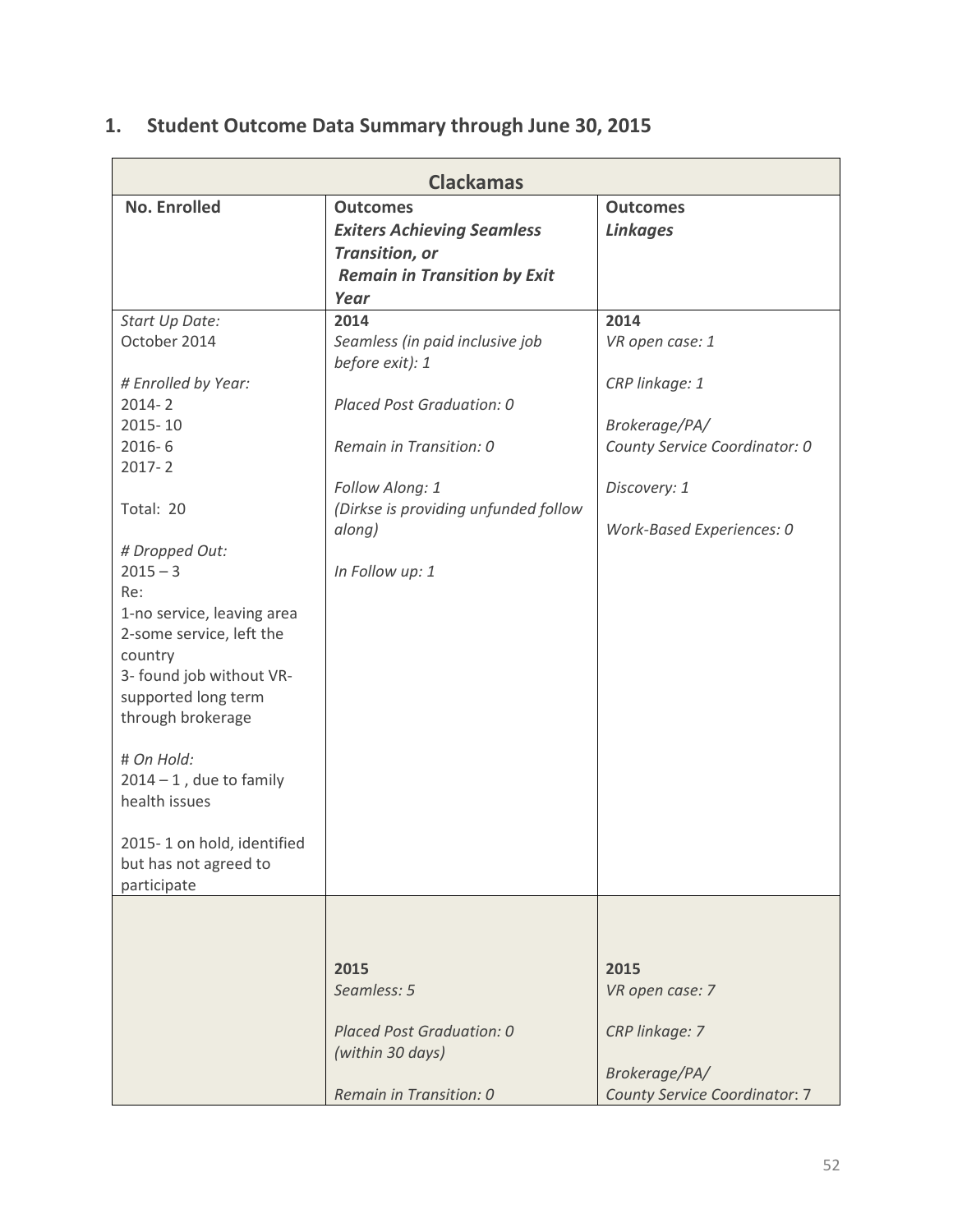| In Follow-up: 5                       | Discovery: 8                               |
|---------------------------------------|--------------------------------------------|
|                                       | <b>Work-based Experiences: 1</b><br>(paid) |
|                                       | $\overline{2}$                             |
|                                       | (unpaid)                                   |
| 2016                                  | 2016                                       |
|                                       | VR open case: 5                            |
| Seamless: 1                           |                                            |
|                                       | CRP linkage: 2                             |
| In Follow-up: 1                       |                                            |
|                                       | Brokerage/PA/                              |
|                                       | County Service Coordinator: 5              |
| (additional data will be available in |                                            |
| October, 2017)                        | Discovery: 3                               |
|                                       |                                            |
|                                       | Work-based Experiences: 2                  |
|                                       | (paid)                                     |
| 2017                                  | VR open case: 2                            |
| (data will be available in October,   |                                            |
| 2018)                                 | CRP linkage: 2                             |
|                                       |                                            |
|                                       | Brokerage/PA/                              |
|                                       | <b>County Service Coordinator: 2</b>       |
|                                       |                                            |
|                                       | Discovery: 1                               |
|                                       |                                            |
|                                       | Work-based Experiences : 0                 |
|                                       |                                            |
|                                       |                                            |

### **2. Results: Fidelity Checklist**

| <b>Fidelity Self-Check by Model Components</b> | Probe 1,<br>9/2014 | Probe 2,<br>9/2015 | Gain   |
|------------------------------------------------|--------------------|--------------------|--------|
| Organization/Management<br>1.                  | 60%                | 70%                | 10%    |
| <b>Discovery</b><br>2.                         | 90%                | 100%               | 10%    |
| Job Development<br>3.                          | 70%                | 90%                | 10%    |
| <b>Work- Based Experiences</b><br>4.           | 90%                | 80%                | $-10%$ |
| 5. Paid Inclusive Employment                   | 50%                | 80%                | 30%    |
| <b>Postsecondary Education</b><br>6.           | <b>NA</b>          | 60%                | 60%    |
| 7. Family Involvement & Participation          | 90%                | 90%                | 0%     |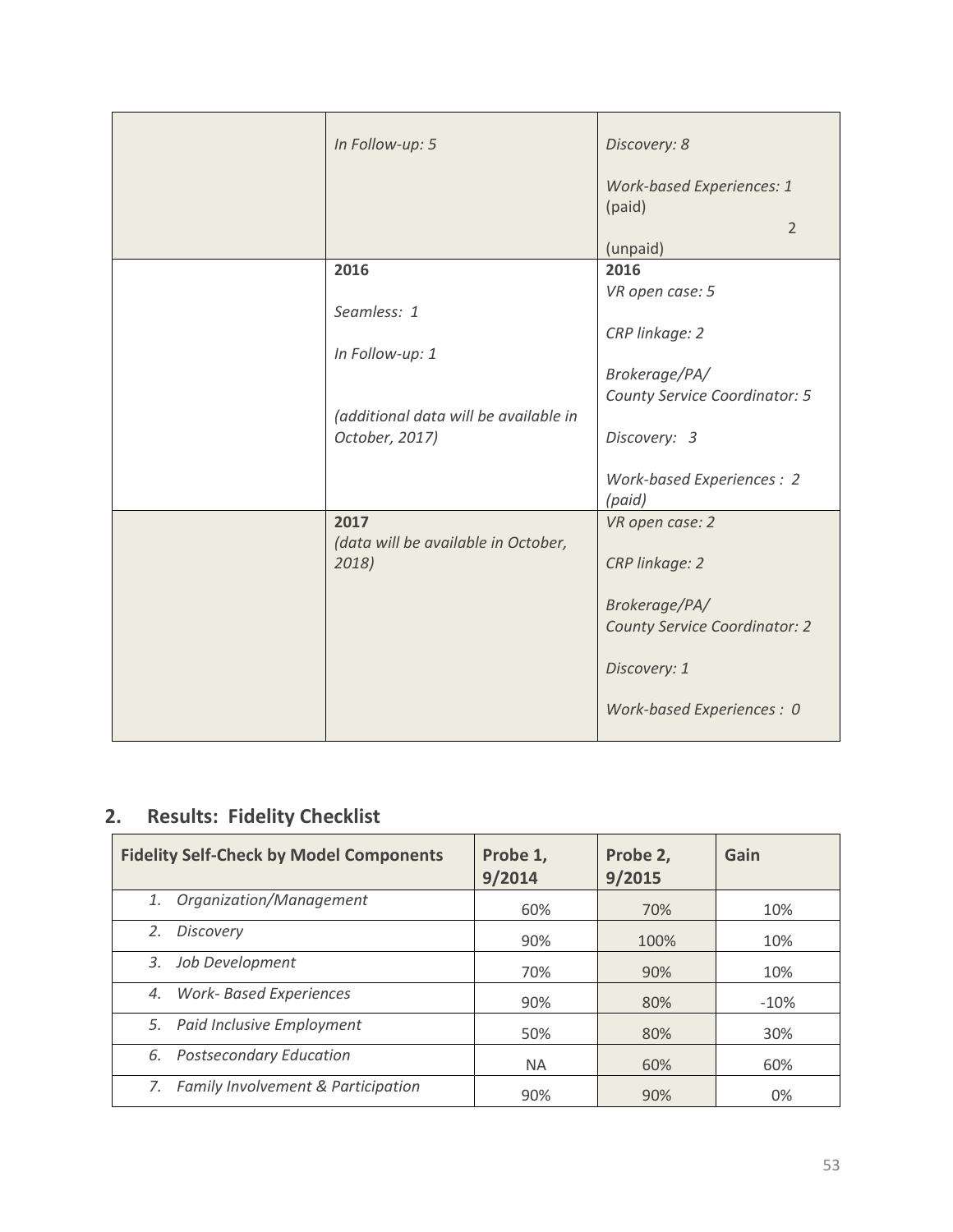| Connecting Activities & System Linkages | 30% | 80%  | 50% |
|-----------------------------------------|-----|------|-----|
| <b>Benefits Management</b>              | 40% | 80%  | 40% |
| 10. Health & Social Service Linkages    | 60% | 100% | 40% |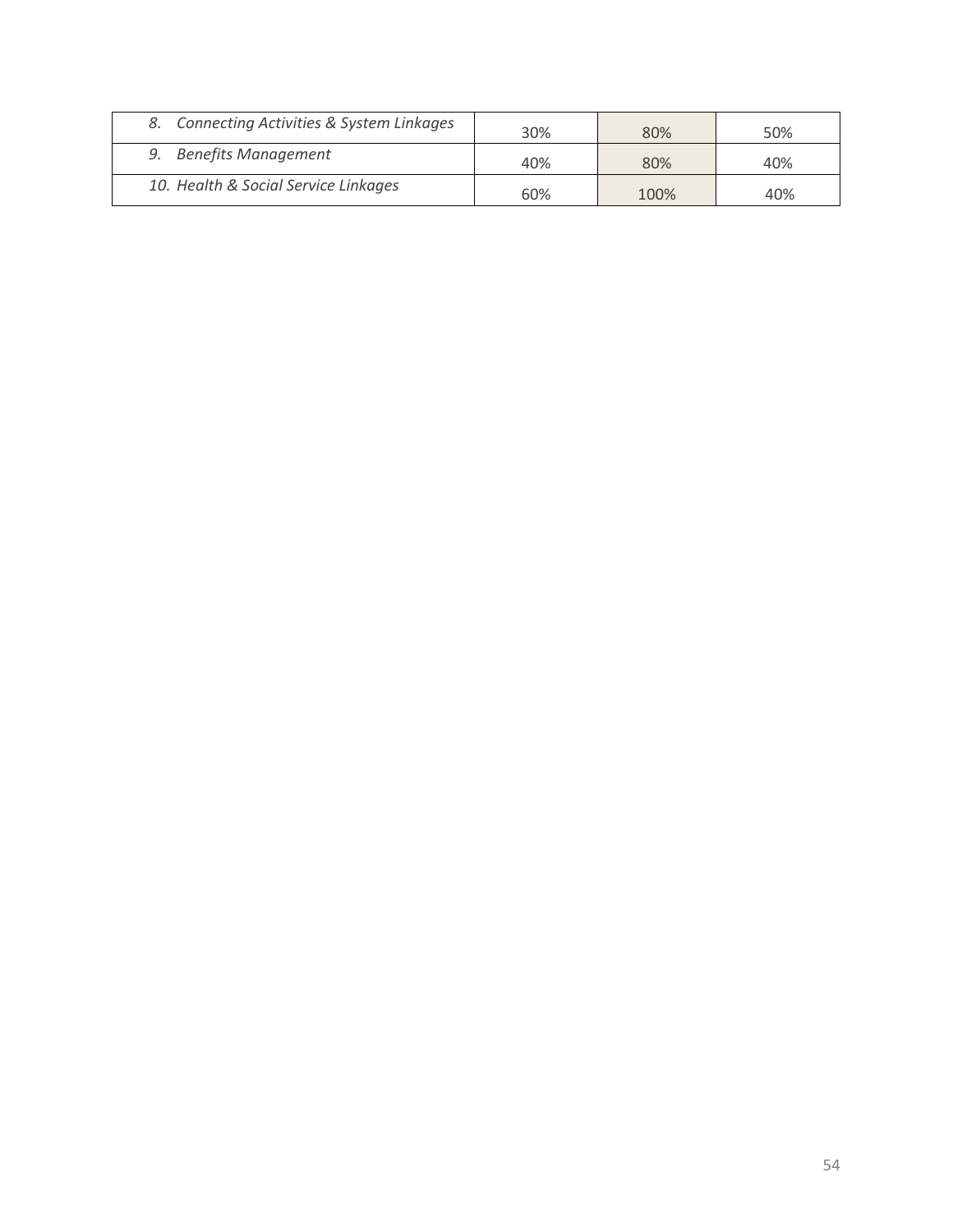### **3. Results: Fidelity Self-Survey**

| <b>Themes from Fidelity Self - Survey</b>                                                                                                        |
|--------------------------------------------------------------------------------------------------------------------------------------------------|
| <b>Commendations:</b>                                                                                                                            |
| Strong VR linkage.                                                                                                                               |
| On-boarding of schools.                                                                                                                          |
| Using business approach with employers.                                                                                                          |
| SYE turned into paid inclusive employment.                                                                                                       |
| Improved leadership and process with the addition of a co-lead.                                                                                  |
| Served 20 students across the Pilot years.                                                                                                       |
| Team remained engaged throughout the first phase of the Pilot despite experiencing significant                                                   |
| changes to our team members.                                                                                                                     |
|                                                                                                                                                  |
| <b>Model Flow of Services (Student Case Story):</b>                                                                                              |
| 3 yrs. in school transition program<br>$\bullet$                                                                                                 |
| Work exp. First two years<br>$\bullet$                                                                                                           |
| 3rd year employed by school in internship<br>$\bullet$                                                                                           |
| School and Dirkse provided unpaid supports; not eligible for DD services<br>$\qquad \qquad \bullet$                                              |
| Employed in Spring of 2014<br>$\bullet$                                                                                                          |
| Part time continual<br>$\bullet$                                                                                                                 |
| VR met with family                                                                                                                               |
| Dad was in grocery/produce business<br>$\bullet$                                                                                                 |
| Found job with local grocer as courtesy clerk<br>$\bullet$                                                                                       |
| Learned during internship that he was not interested in custodial services<br>$\bullet$                                                          |
| Did grocery store work as work experience in school; really liked<br>$\bullet$                                                                   |
| VR paid for Discovery<br>$\bullet$<br>School paid for wages during summer internship                                                             |
| VR paid for job development; job coaching to stability<br>$\bullet$                                                                              |
| Good natural supports from assistant manager                                                                                                     |
| Work experience really prepared Danny for job                                                                                                    |
| <b>Key Ingredients for Success:</b>                                                                                                              |
| Commitment and professional development of Team and its members!                                                                                 |
| Meaningful dialogue and partnerships with school districts and educators.                                                                        |
| Ability to provide Discovery Services to transition students.                                                                                    |
| A school district that is willing to work with the local Employment First Team, Providers, and VR to<br>enhance the outcomes for their students. |
| Partnerships between schools and providers.                                                                                                      |
| Six of seven students aged out of Lake Oswego School with paid employment.                                                                       |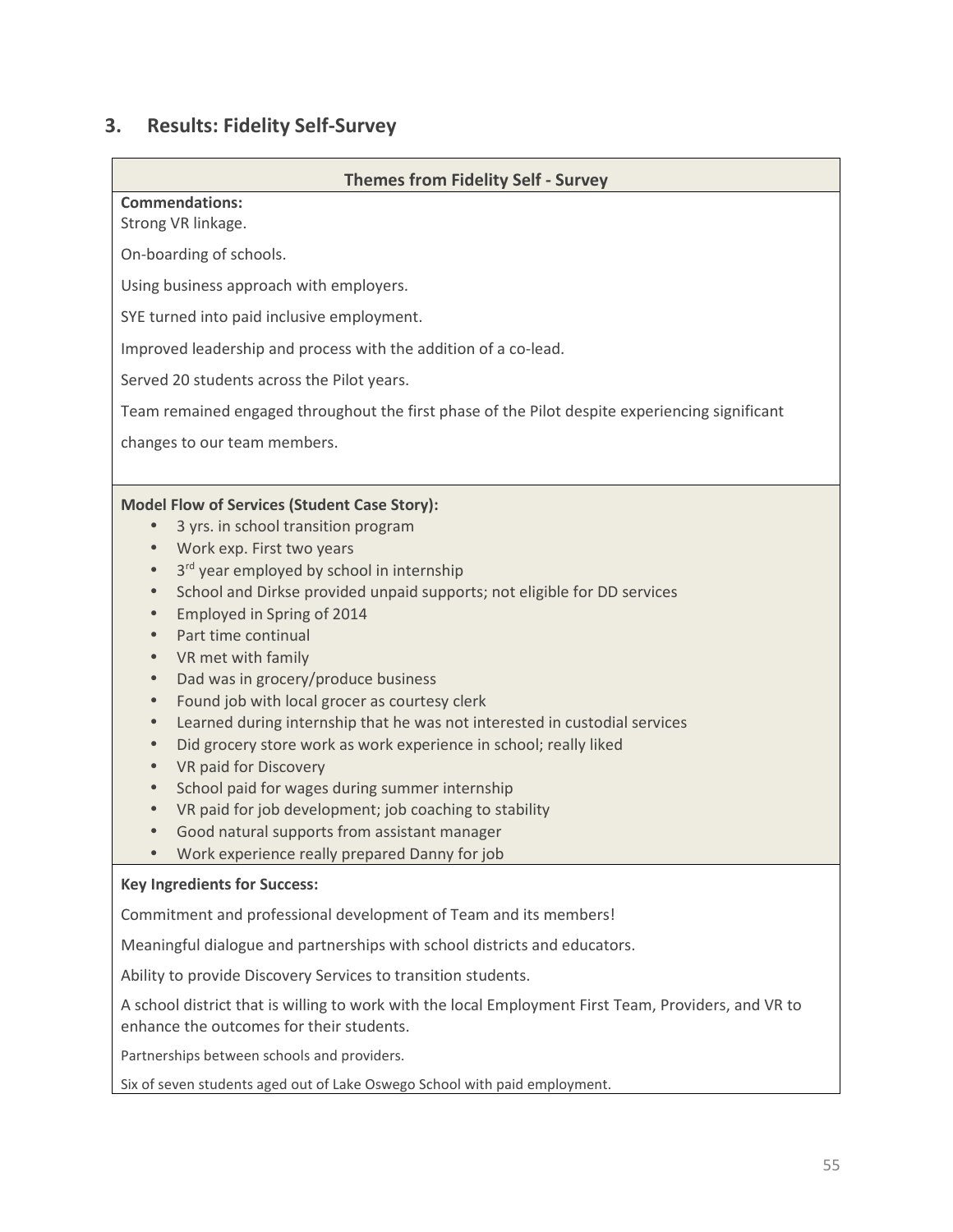Changing model within Lake Oswego School.

#### **Barriers/Challenges:**

Provider capacity has been the most limiting factor regarding flow of services.

Getting "paid" by state systems for Discovery Services has been a challenge for providers. As things developed payment for Discovery opened up.

 Provider capacity. Brought in new providers late in process; tried to make sure providers were tutored in model.

Transportation in a rural school district.

Reimbursement sometimes bogged down for travel.

Sometimes getting Team members coordinated, to meet at the same time, can be a challenge.

#### **Policy/Procedure Changes:**

Students who do not qualify for long-term supports face steeper challenges to maintain their employment. VR's willingness to extend their involvement in supporting such individuals should help quite a bit, though.

The State systems have been well-aligned: Discovery, allowances by VR for early & extended engagement, and MOUs with ODDS, VR, and Education have gotten folks on the same page.

Education: The Model's Flow of Services, prior to the project, were not routinely discussed with students as being "possibilities" while they attended school/transition programs. These types of services are now being discussed with students earlier than ever before. The willingness for school systems to partner with EF Teams appears to be on the rise. It has gotten easier to be successful with students because of the early involvement. The transition process for students in the Lake Oswego School District is changing.

VR: VR's willingness for long-term engagement with Pilot students has been huge. This early VR linkage leads to earlier provider linkage, benefits counseling, and in some cases assistive technology.

Employment Provider: Mentor's employment services and the Pilot were developed simultaneously so policies are new and designed to complement the Pilot. What has changed is how relationships are built early on especially with schools. It has gotten easier to be successful with students because of early involvement.

DD: It appears that our DD system is on board with the Pilot and has grown accustomed to funding adult services for transition students. Discovery offered to transition students is great; however, a better mechanism for paying providers for t hat service seems necessary.

Workforce: Workforce has not been a part of our Pilot. We have attended workforce meetings and hope to build on this resource in the future. We would welcome being invited to workforce board meetings or becoming a member.

#### **Lessons Learned:**

System funding has driven our Pilot and will continue to do so.

Still learning and this will be an ongoing improvement process.

Lake Oswego educators, early on, bring in county service coordinator/PA to identify employment direction and goal.